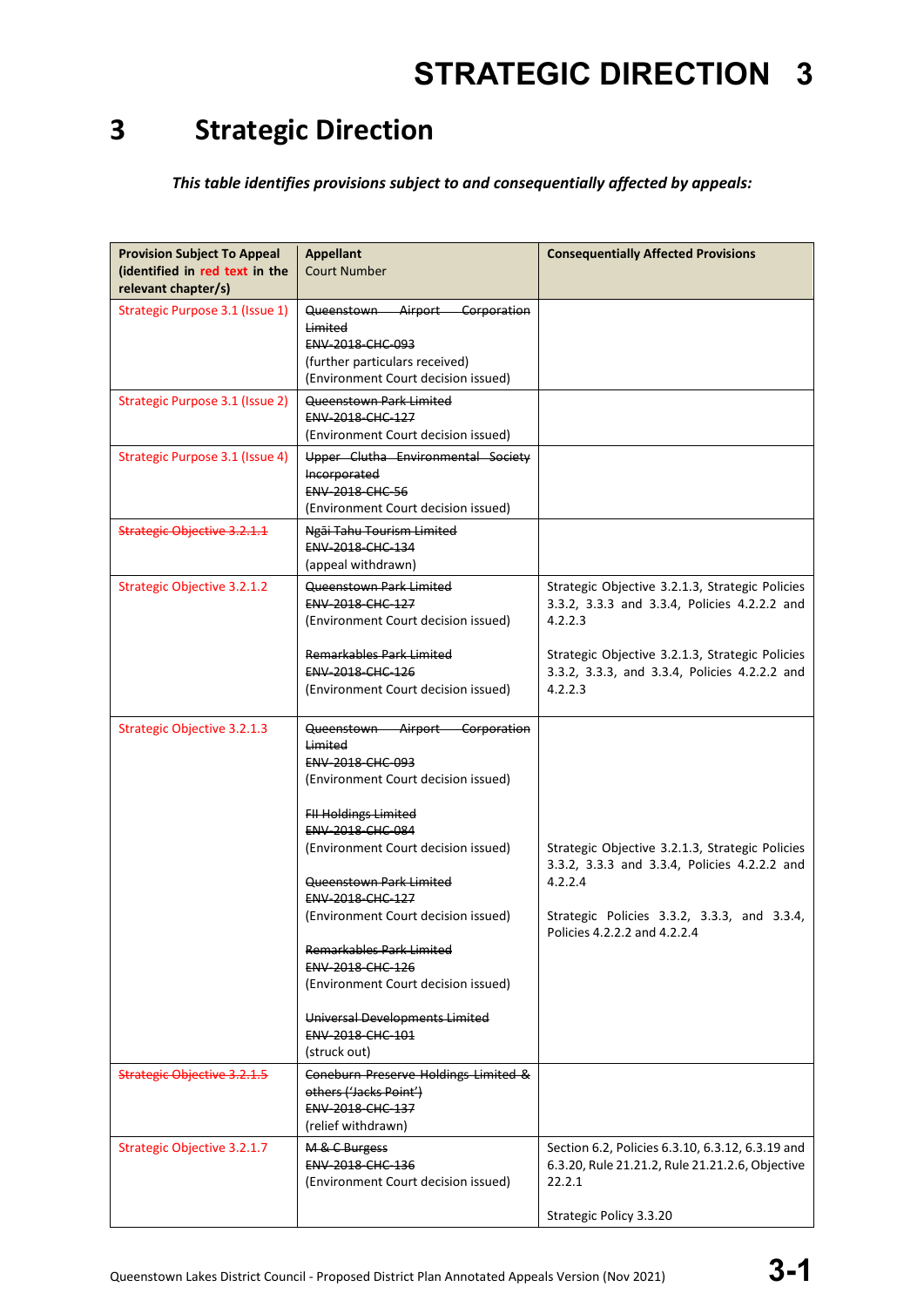|                                    | Soho Ski Area Ltd & Blackmans Creek<br>No. 1LP |                                                                                             |
|------------------------------------|------------------------------------------------|---------------------------------------------------------------------------------------------|
|                                    | <b>ENV 2018 CHC 104</b>                        |                                                                                             |
|                                    | (Environment Court decision issued)            | Strategic Policy 3.3.20                                                                     |
|                                    | Mt Cardrona Station Limited                    |                                                                                             |
|                                    | <b>ENV-2018-CHC-83</b>                         | Strategic Objective 3.2.1.8, Strategic Policy                                               |
|                                    | (Environment Court decision issued)            | 3.3.20, Section 6.2, Policy 21.2.1.11, Objective<br>21.2.9, Policies 21.2.9.1, 21.2.9.2 and |
|                                    | <b>Darby Planning Limited</b>                  | 21.2.9.3,<br>Objective<br>21.2.10,<br>Policies                                              |
|                                    | ENV-2018-CHC-150                               | 21.2.10.1, 21.2.10.2, 21.2.10.3 and 21.2.10.4                                               |
|                                    | (Environment Court decision issued)            |                                                                                             |
|                                    |                                                |                                                                                             |
|                                    | <b>Treble Cone Investments Limited</b>         | Strategic Policy 3.3.20                                                                     |
|                                    | ENV-2018-CHC-107                               |                                                                                             |
|                                    | (Environment Court decision issued)            |                                                                                             |
|                                    |                                                | Strategic Policy 3.3.22, Policy 6.3.12, Policy                                              |
|                                    | <b>Real Journeys Limited</b>                   | 6.3.19, Rule 27.5.8, Rule 27.5.11                                                           |
|                                    | ENV-2018-CHC-131                               |                                                                                             |
|                                    | (Environment Court decision issued)            |                                                                                             |
|                                    | <b>SYZ Investments Limited</b>                 |                                                                                             |
|                                    | ENV-2018-CHC-130                               |                                                                                             |
|                                    | (Environment Court decision issued)            |                                                                                             |
| <b>Strategic Objective 3.2.1.8</b> | M & C Burgess                                  | Strategic Policy 3.3.22, Policy 4.2.2.21, Policy                                            |
|                                    | <b>ENV 2018 CHC 136</b>                        | 6.3.12, Policy 6.3.19, Rule 21.21.1.1, Rule                                                 |
|                                    | (Environment Court decision issued)            | 21.21.2, Rule 27.5.8, Rule 27.5.11                                                          |
|                                    | Soho Ski Area Ltd & Blackmans Creek            |                                                                                             |
|                                    | No. 1LP                                        |                                                                                             |
|                                    | ENV-2018-CHC-104                               |                                                                                             |
|                                    | (Environment Court decision issued)            |                                                                                             |
|                                    |                                                |                                                                                             |
|                                    | Mt Cardrona Station Limited                    |                                                                                             |
|                                    | <b>ENV 2018 CHC 83</b>                         |                                                                                             |
|                                    | (Environment Court decision issued)            |                                                                                             |
|                                    | <b>Darby Planning Limited</b>                  | Strategic Objective 3.2.1.8, Strategic Policy                                               |
|                                    | <b>ENV 2018 CHC 150</b>                        | 3.3.20, Section 6.2, Policy 21.2.1.11, Objective                                            |
|                                    | (Environment Court decision issued)            | 21.2.9, Policies 21.2.9.1, 21.2.9.2 and                                                     |
|                                    |                                                | 21.2.9.3<br>Objective<br>21.2.10,<br>Policies                                               |
|                                    |                                                | 21.2.10.1, 21.2.10.2, 21.2.10.3 and 21.2.10.4                                               |
|                                    | <b>Treble Cone Investments Limited</b>         |                                                                                             |
|                                    | ENV-2018-CHC-107                               |                                                                                             |
|                                    | (Environment Court decision issued)            |                                                                                             |
|                                    | <b>Real Journeys Limited</b>                   |                                                                                             |
|                                    | ENV-2018-CHC-131                               |                                                                                             |
|                                    | (Environment Court decision issued)            |                                                                                             |
|                                    | Real Journeys (trading as Canyon Food          |                                                                                             |
|                                    | & Brew Company)                                |                                                                                             |
|                                    | ENV-2018-CHC-146                               |                                                                                             |
|                                    | (Environment Court decision issued)            |                                                                                             |
|                                    | <b>SYZ Investments Limited</b>                 | Strategic Policy 3.3.32, Policy 4.2.2.21, Policy                                            |
|                                    | ENV-2018-CHC-130                               | 6.3.19, Rule 21.21.2                                                                        |
|                                    | (Environment Court decision issued)            |                                                                                             |
|                                    | Queenstown Park Limited                        | Policies 6.3.12 and 6.3.19, Objective 21.2.9,                                               |
|                                    | ENV-2018-CHC-127                               | Policy 21.2.9.3, Rule 21.21.2, Rule 21.21.1.1                                               |
|                                    | (Environment Court decision issued)            |                                                                                             |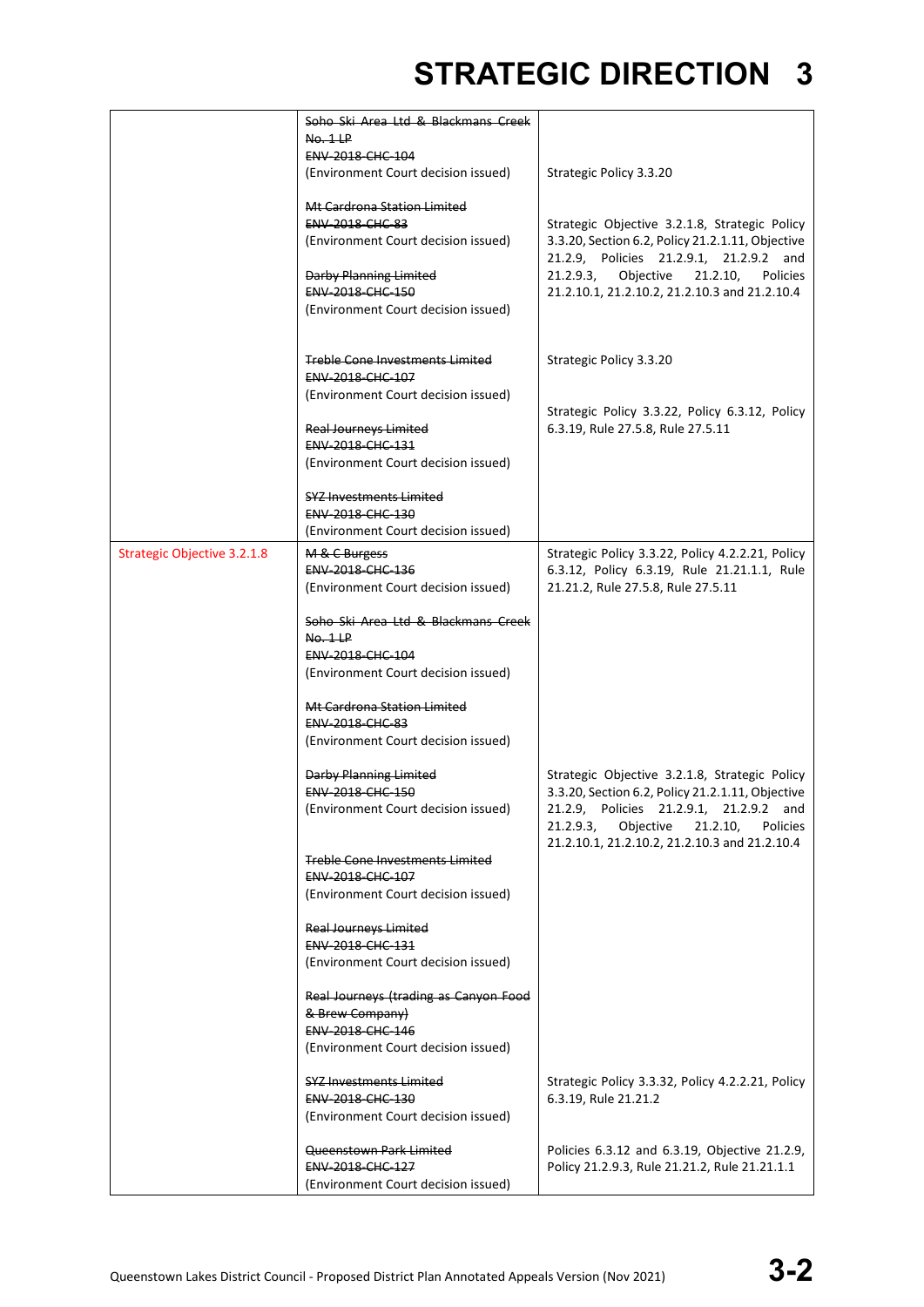| Strategic Objective 3.2.1.9        | Queenstown<br>Airport<br>Corporation<br>Limited<br>ENV-2018-CHC-093<br>(further particulars received)                                | Strategic Policy 3.3.25, Policy 6.3.24                                                                                                                                  |
|------------------------------------|--------------------------------------------------------------------------------------------------------------------------------------|-------------------------------------------------------------------------------------------------------------------------------------------------------------------------|
| <b>Strategic Objective 3.2.2.1</b> | <b>Transpower New Zealand Limited</b><br>ENV-2018-CHC-114<br>(further particulars received)<br>(Consent Order issued)                |                                                                                                                                                                         |
| Strategic Objective 3.2.2.1.e      | Coneburn Preserve Holdings Limited &<br>others ('Jacks Point')<br><b>ENV-2018-CHC-137</b><br>(relief withdrawn)                      |                                                                                                                                                                         |
|                                    | Queenstown Park Limited<br>ENV-2018-CHC-127<br>(Consent Order issued)                                                                | Strategic Policies 3.3.14 and 3.3.15, Policies<br>4.2.1.4, 4.2.2.14 and 4.2.2.22                                                                                        |
| Strategic Objective 3.2.2.1.h      | Darby Planning Limited<br><b>ENV 2018 CHC 150</b><br>(Consent Order issued)                                                          |                                                                                                                                                                         |
|                                    | Coneburn Preserve Holdings Limited &<br>others ('Jacks Point')<br>ENV-2018-CHC-137<br>(relief withdrawn)                             |                                                                                                                                                                         |
| <b>Strategic Objective 3.2.4</b>   | Queenstown Airport Corporation<br><b>Limited</b><br>ENV-2018-CHC-093<br>(relief withdrawn)                                           | Policy 4.2.2.1, Policy 4.2.2.2, Policy 6.3.17,<br>Policy 6.3.24, Policy 6.3.25                                                                                          |
| <b>Strategic Objective 3.2.4.3</b> | <b>Real Journeys Limited</b><br>ENV-2018-CHC-131<br>Real Journeys (trading as Go Orange                                              | Policy 21.2.1.1, Objective 21.2.12, Policy<br>21.2.12.5                                                                                                                 |
|                                    | Limited)<br><b>ENV 2018 CHC 138</b><br>Real Journeys (trading as Canyon Food<br>& Brew Company)                                      | Policy 21.2.1.1, Objective 21.2.12, Policy<br>21.2.12.5                                                                                                                 |
|                                    | <b>ENV 2018 CHC 146</b><br>(Consent Order issued)                                                                                    | Policy 21.2.1.1, Objective 21.2.12, Policy<br>21.2.12.5                                                                                                                 |
| <b>Strategic Objective 3.2.5</b>   | Upper Clutha Environmental Society<br>Incorporated<br><b>ENV-2018-CHC-56</b><br>(Environment Court decision issued)                  |                                                                                                                                                                         |
|                                    | <b>Allenby Farms Limited</b><br>ENV-2018-CHC-148<br>(Environment Court decision issued)                                              |                                                                                                                                                                         |
|                                    | Lesley and Jerry Burdon<br>ENV-2018-CHC-091<br>(relief withdrawn)                                                                    |                                                                                                                                                                         |
|                                    | Queenstown Airport Corporation<br>Limited<br><b>ENV 2018 CHC 093</b>                                                                 | Policies 4.2.2.1 and 4.2.2.2, Policies 6.3.17,<br>6.3.24 and 6.3.25                                                                                                     |
|                                    | (Environment Court decision issued)<br><del>Queenstown Park Limited</del><br>ENV-2018-CHC-127<br>(Environment Court decision issued) | Strategic Objectives 3.2.5.1 and 3.2.5.2,<br>Strategic Policies 3.3.29, 3.3.30, 3.3.31 and<br>3.3.32, Policy 4.2.1.5, Objective 4.2.2B, Policy<br>4.2.2.14, Section 6.1 |
| Strategic Objective 3.2.5.1        | Upper Clutha Environmental Society<br><b>Incorporated</b><br><b>ENV-2018-CHC-56</b><br>(Environment Court decision issued)           | Rule 21.21.1.3                                                                                                                                                          |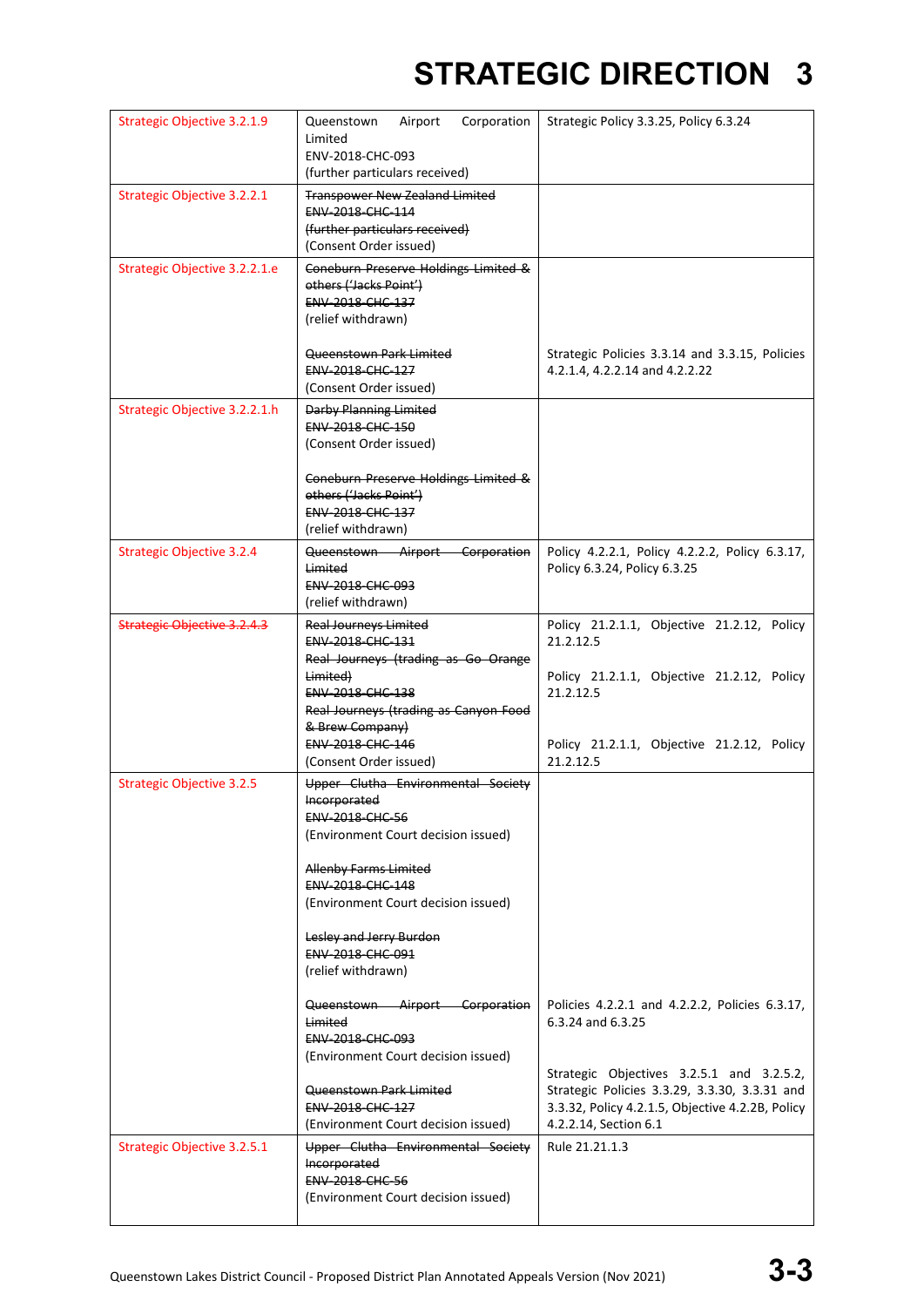|                                    | Allenby Farms Limited<br>ENV-2018-CHC-148                                    | Strategic Policy 3.3.30, Policy 6.3.12, Rule<br>21.21.1.1              |
|------------------------------------|------------------------------------------------------------------------------|------------------------------------------------------------------------|
|                                    | (Environment Court decision issued)<br>Lesley and Jerry Burdon               | Strategic Policy 3.3.30, Policy 6.3.12, Rule<br>21.21.1.1              |
|                                    | ENV 2018 CHC 091<br>(relief withdrawn)                                       | Strategic Policy 3.3.30, Policy 6.3.12, Rule<br>21.21.1.1              |
|                                    | <b>Darby Planning Limited</b><br><b>ENV 2018 CHC 150</b>                     | Policy 6.3.12                                                          |
|                                    | (Environment Court decision issued)<br><b>Real Journeys Limited</b>          | Policies 4.2.2.1 and 4.2.2.2, Policies 6.3.17,                         |
|                                    | ENV-2018-CHC-131<br>(Environment Court decision issued)                      | 6.3.24 and 6.3.25                                                      |
|                                    | Queenstown Airport Corporation<br>Limited<br><b>ENV 2018 CHC 093</b>         | Policy 6.3.12                                                          |
|                                    | (Environment Court decision issued)                                          | Strategic Policy 3.3.30, Policy 6.3.10                                 |
|                                    | Real Journeys (trading as Canyon Food<br>& Brew Company)<br>ENV-2018-CHC-146 |                                                                        |
|                                    | (Environment Court decision issued)<br><b>SYZ Investments Limited</b>        |                                                                        |
|                                    | ENV-2018-CHC-130<br>(Environment Court decision issued)                      |                                                                        |
|                                    | <b>Transpower New Zealand Limited</b><br>ENV-2018-CHC-114                    |                                                                        |
|                                    | (further particulars received)<br>(Environment Court decision issued)        |                                                                        |
| <b>Strategic Objective 3.2.5.2</b> | M & C Burgess<br><b>ENV 2018 CHC 136</b><br>(further particulars received)   | 21.21.2,<br>Strategic<br>Policy<br>3.3.32,<br>Rule<br>Objective 22.2.1 |
|                                    | (Environment Court decision issued)<br>Slopehill Properties Ltd              | Strategic Policy 3.3.32, Rule 21.21.2,<br>Objective 22.2.1             |
|                                    | ENV-2018-CHC-129<br>(struck out)                                             |                                                                        |
|                                    | Darby Planning Limited<br>ENV-2018-CHC-150                                   | Policy 6.3.19, Rule 21.21.2                                            |
|                                    | (Environment Court decision issued)<br>Bill and Jan Walker Family Trust &    | Policy 6.3.19, Rule 21.21.2                                            |
|                                    | others<br><b>ENV-2018-CHC-099</b><br>(Environment Court decision issued)     | Policies 4.2.2.1 and 4.2.2.2, Policies 6.3.17,<br>6.3.24 and 6.3.25    |
|                                    | <b>Real Journeys Limited</b><br><b>ENV 2018 CHC 131</b>                      | Policy 6.3.19, Rule 21.21.2                                            |
|                                    | (Environment Court decision issued)                                          |                                                                        |
|                                    | Queenstown Airport Corporation<br>Limited<br>ENV-2018-CHC-093                | Strategic Policy 3.3.32, Rule 21.21.2,<br>Objective 22.2.1             |
|                                    | (Environment Court decision issued)                                          | Strategic Policy 3.3.32, Rule 21.21.2,                                 |
|                                    | Real Journeys (trading as Canyon Food<br>& Brew Company)<br>ENV-2018-CHC-146 | Objective 22.2.1                                                       |
|                                    | (Environment Court decision issued)                                          |                                                                        |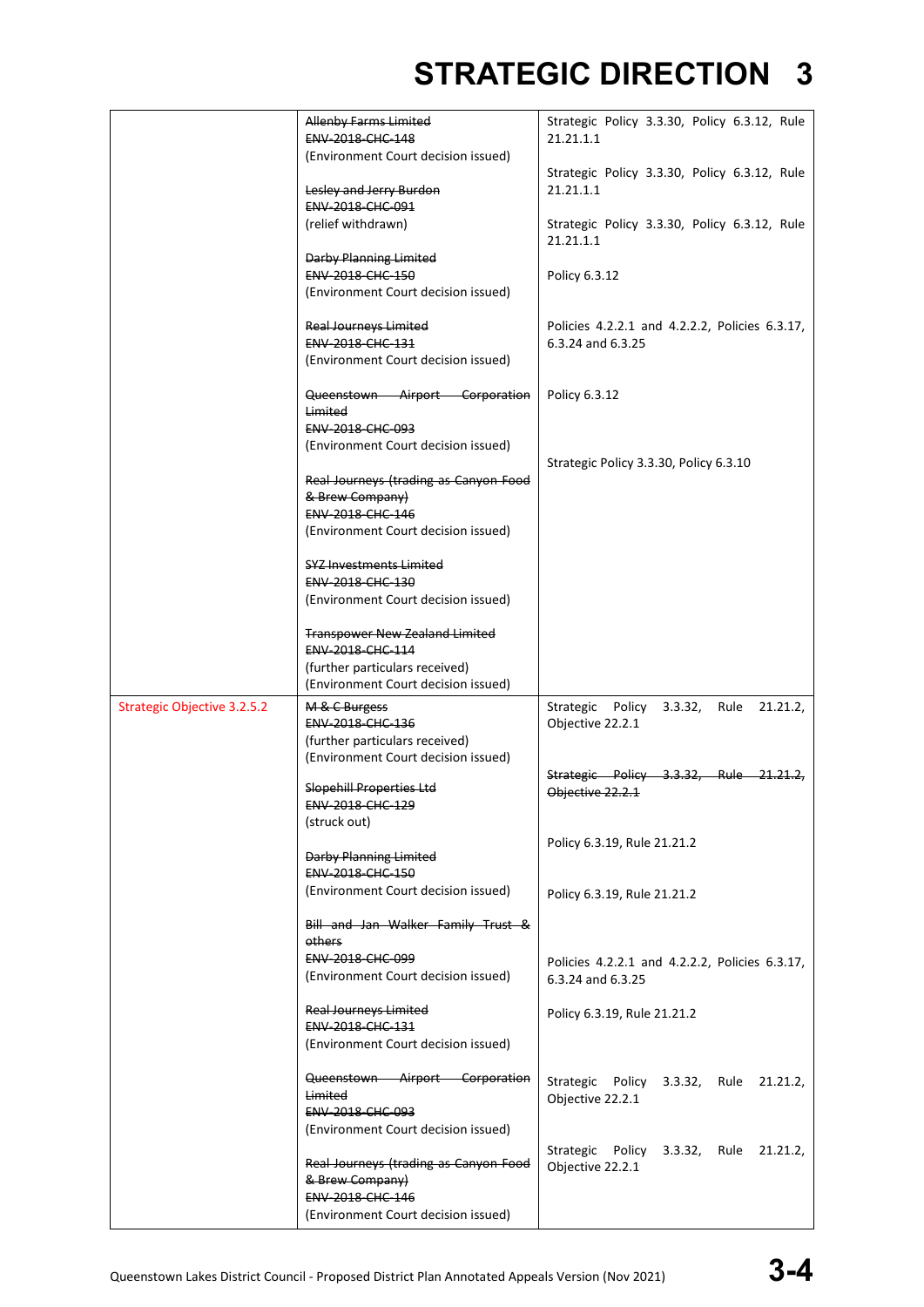|                               | <b>SYZ Investments Limited</b><br><b>ENV 2018 CHC 130</b><br>(further particulars received)<br>(Environment Court decision issued)<br>Waterfall Park Developments Limited<br>ENV-2018-CHC-124<br>(Environment Court decision issued)<br><b>Transpower New Zealand Limited</b><br>ENV-2018-CHC-114<br>(further particulars received)<br>(Environment Court decision issued) |                                                                                                                   |
|-------------------------------|----------------------------------------------------------------------------------------------------------------------------------------------------------------------------------------------------------------------------------------------------------------------------------------------------------------------------------------------------------------------------|-------------------------------------------------------------------------------------------------------------------|
| <b>Strategic Policy 3.3.1</b> | Darby Planning Limited<br>ENV-2018-CHC-150<br>(Environment Court decision issued)<br><b>Real Journeys Limited</b><br><b>ENV 2018 CHC 131</b><br>(Environment Court decision issued)                                                                                                                                                                                        |                                                                                                                   |
|                               | Real Journeys (trading as Go Orange<br>Limited)<br>ENV-2018-CHC-138<br>(Environment Court decision issued)<br>Real Journeys (trading as Canyon Food                                                                                                                                                                                                                        |                                                                                                                   |
|                               | & Brew Company)<br>ENV-2018-CHC-146<br>(Environment Court decision issued)<br>Queenstown Park Limited<br>ENV-2018-CHC-127                                                                                                                                                                                                                                                  |                                                                                                                   |
|                               | (Environment Court decision issued)<br>Ngāi Tahu Tourism Limited<br>ENV-2018-CHC-134<br>(further particulars received)<br>(Environment Court decision issued)                                                                                                                                                                                                              |                                                                                                                   |
|                               | <b>Trojan Helmet Limited</b><br><b>ENV 2018 CHC 092</b><br>(further particulars received)<br>(Environment Court decision issued)                                                                                                                                                                                                                                           |                                                                                                                   |
| <b>Strategic Policy 3.3.2</b> | Queenstown Park Limited<br>ENV-2018-CHC-127<br>(Environment Court decision issued)                                                                                                                                                                                                                                                                                         | Strategic Objective 3.2.1.3, Strategic Policies<br>3.3.2, 3.3.3 and 3.3.4, Policies 4.2.2.2 and<br>4.2.2.3        |
|                               | Remarkables Park Limited<br><b>EN(Environment</b><br>decision<br>Court<br>issued)V-2018-CHC-126                                                                                                                                                                                                                                                                            | Strategic Objective 3.2.1.3, Strategic Policies<br>3.3.3 and 3.3.4, Policies 4.2.2.2 and 4.2.2.3                  |
| <b>Strategic Policy 3.3.3</b> | Queenstown Park Limited<br><b>ENV 2018 CHC 127</b><br>(Environment Court decision issued)                                                                                                                                                                                                                                                                                  | Strategic Objective 3.2.1.3, Strategic Policies<br>3.3.2, 3.3.3, 3.3.4 and 3.3.6, Policies 4.2.2.2<br>and 4.2.2.3 |
| <b>Strategic Policy 3.3.4</b> | Queenstown Park Limited<br>ENV-2018-CHC-127<br>(Environment Court decision issued)                                                                                                                                                                                                                                                                                         | Strategic Objective 3.2.1.3, Strategic Policies<br>3.3.3 and 3.3.6, Policies 4.2.2.2 and 4.2.2.3                  |
| <b>Strategic Policy 3.3.6</b> | <b>FII Holdings Limited</b><br>ENV-2018-CHC-084<br>(Environment Court decision issued)                                                                                                                                                                                                                                                                                     | Strategic Policy 3.3.10, Policy 4.2.2.21                                                                          |
|                               | Queenstown Park Limited<br>ENV-2018-CHC-127                                                                                                                                                                                                                                                                                                                                | Strategic Objective 3.2.1.3, Strategic Policies<br>3.3.2, 3.3.3 and 3.3.4, Policies 4.2.2.2 and<br>4.2.2.3        |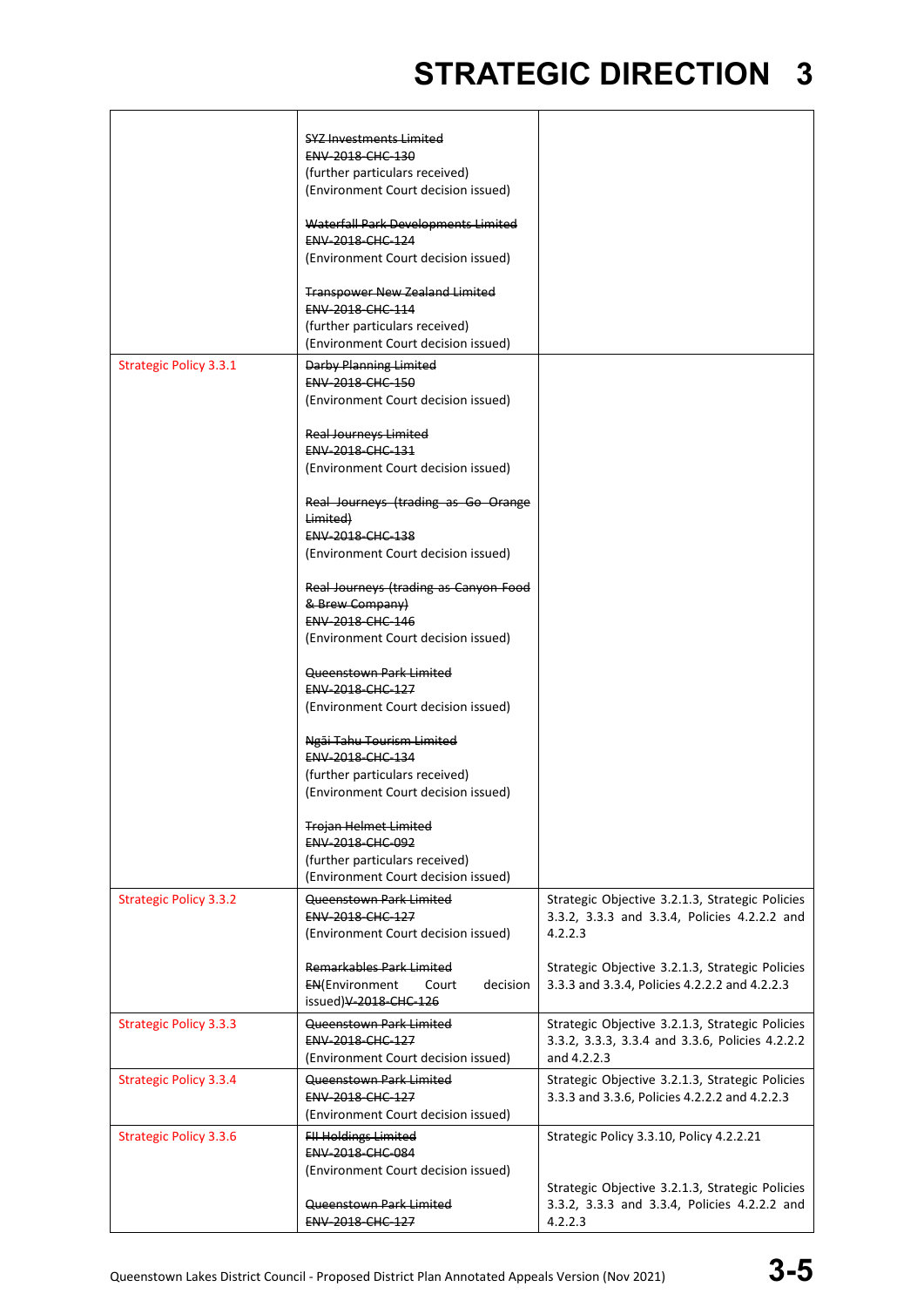|                                | (Environment Court decision issued)                                                                                                               |                                                                                                                                          |
|--------------------------------|---------------------------------------------------------------------------------------------------------------------------------------------------|------------------------------------------------------------------------------------------------------------------------------------------|
|                                | Universal Developments Limited<br>ENV-2018-CHC-101                                                                                                | Strategic Policy 3.3.10, Policy 4.2.2.21                                                                                                 |
|                                | (struck out)                                                                                                                                      |                                                                                                                                          |
| <b>Strategic Policy 3.3.10</b> | Coneburn Preserve Holdings Limited &<br>others ('Jacks Point')<br>ENV-2018-CHC-137                                                                |                                                                                                                                          |
|                                | (relief withdrawn)                                                                                                                                |                                                                                                                                          |
| <b>Strategic Policy 3.3.13</b> | Clark Fortune McDonald & Associates<br>ENV-2018-CHC-065<br>(Consent Order issued)                                                                 |                                                                                                                                          |
| <b>Strategic Policy 3.3.14</b> | Queenstown Park Limited<br>ENV-2018-CHC-127<br>(relief withdrawn)                                                                                 | Strategic Objective 3.2.2, Objective 4.2.1,<br>Policies 4.2.1.3, 4.2.2.13, 4.2.2.21 and<br>4.2.2.22                                      |
|                                | Clark Fortune McDonald & Associates<br><b>ENV 2018 CHC 065</b><br>(Environment Court decision issued)                                             |                                                                                                                                          |
| <b>Strategic Policy 3.3.15</b> | Clark Fortune McDonald & Associates<br>ENV-2018-CHC-065<br>(Environment Court decision issued)                                                    |                                                                                                                                          |
| <b>Strategic Policy 3.3.17</b> | Royal Forest and Bird Protection Society<br>of New Zealand<br><b>ENV 2018 CHC 133</b><br>(further particulars received)<br>(Consent Order issued) | Strategic Objective 3.2.4, Strategic Policy<br>3.2.1.7, Strategic Policy 3.2.1.8, Objective<br>33.2.1, Policy 33.2.1.1, Objective 33.2.2 |
| <b>Strategic Policy 3.3.18</b> | <b>Transpower New Zealand Limited</b><br>ENV-2018-CHC-114<br>(further particulars received)<br>(relief withdrawn)                                 |                                                                                                                                          |
| <b>Strategic Policy 3.3.19</b> | <b>Real Journeys Limited</b><br>ENV-2018-CHC-131<br>Real Journeys (trading as Go Orange<br>Limited)<br>ENV-2018-CHC-138<br>(Consent Order issued) | Policy 6.3.30, Objective 21.2.12<br>Policy 6.3.30, Objective 21.2.12                                                                     |
| <b>Strategic Policy 3.3.20</b> | Allenby Farms Limited<br><b>ENV 2018 CHC 148</b><br>(Environment Court decision issued)                                                           | Strategic Objective 3.2.1.7                                                                                                              |
|                                | Lesley and Jerry Burdon<br><b>ENV 2018 CHC 091</b><br>(relief withdrawn)                                                                          | Strategic Objective 3.2.1.7                                                                                                              |
|                                | <b>Darby Planning Limited</b><br>ENV-2018-CHC-150<br>(Environment Court decision issued)                                                          | Strategic<br>Objective $3.2.1.7$ ,<br>Strategic<br>Objective 3.2.1.8, Rule 21.2.1, Rule 21.2.1.1                                         |
|                                | <b>Real Journeys Limited</b><br>ENV-2018-CHC-131<br>(Environment Court decision issued)                                                           | Objective<br>3.2.1.7,<br>Strategic<br>Strategic<br>Objective 3.2.1.8, Rule 21.2.1, Rule 21.2.1.1                                         |
|                                | Real Journeys (trading as Go Orange<br>Limited)<br>ENV-2018-CHC-138                                                                               | Strategic<br>Objective $3.2.1.7$ ,<br>Strategic<br>Objective 3.2.1.8, Rule 21.2.1, Rule 21.2.1.1                                         |
|                                | (Environment Court decision issued)                                                                                                               | Strategic<br>Objective<br>3.2.1.7,<br>Strategic<br>Objective 3.2.1.8, Rule 21.2.1, Rule 21.2.1.1                                         |
|                                | Real Journeys (trading as Canyon Food<br>& Brew Company)                                                                                          |                                                                                                                                          |
|                                | ENV-2018-CHC-146                                                                                                                                  |                                                                                                                                          |
|                                | (Environment Court decision issued)                                                                                                               |                                                                                                                                          |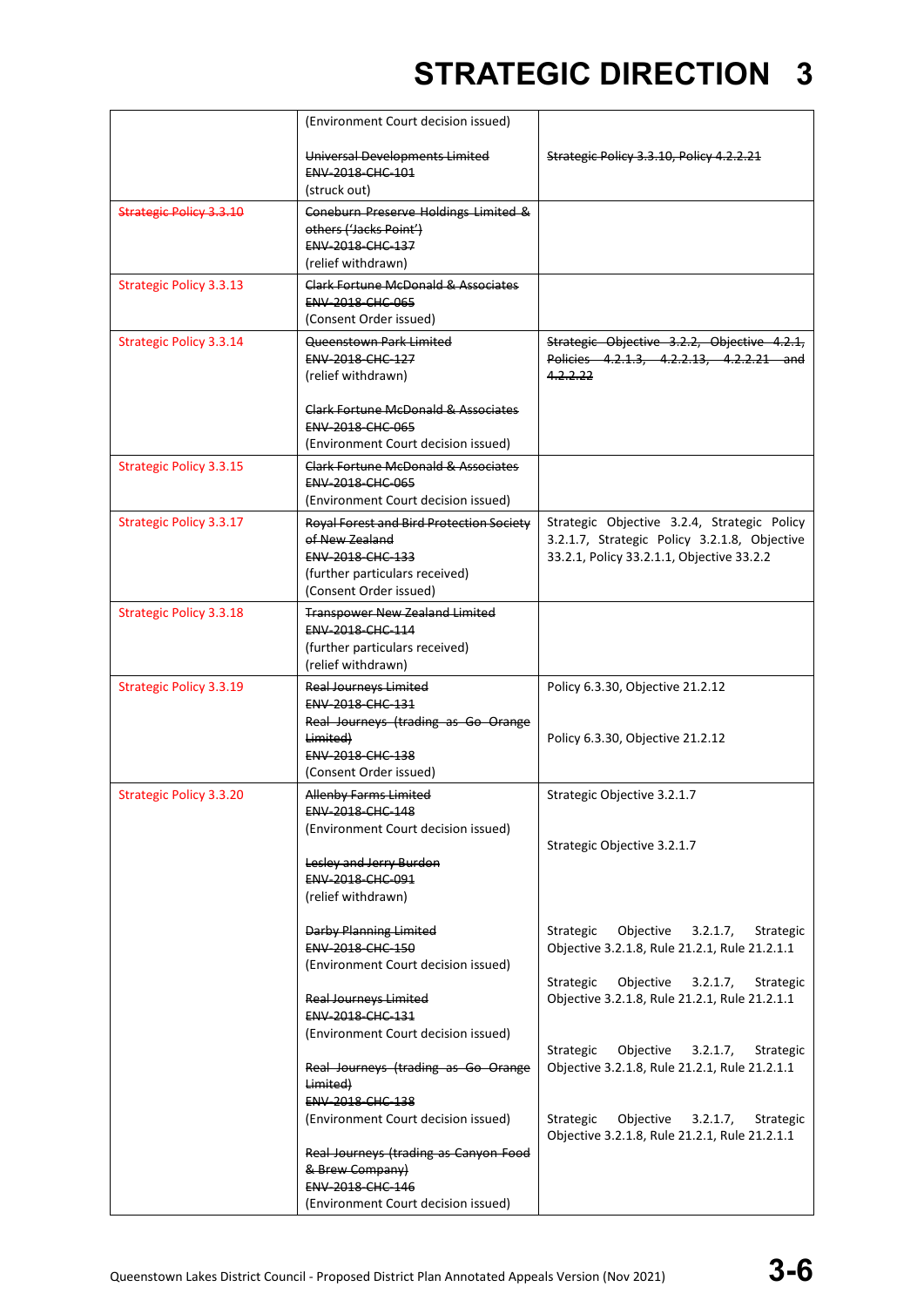| <b>Strategic Policy 3.3.21</b> | Soho Ski Area Ltd & Blackmans Creek   | Section 21.1, Objective 21.2.1, Policies        |
|--------------------------------|---------------------------------------|-------------------------------------------------|
|                                | No. 1LP                               | 21.2.1.1, 21.2.1.11 and 21.2.9.1, Objective     |
|                                | <b>ENV 2018 CHC 104</b>               | 21.2.13, Policies 21.2.13.1 and 21.2.13.2       |
|                                | (Environment Court decision issued)   |                                                 |
|                                |                                       |                                                 |
|                                | Mt Cardrona Station Limited           | Section 21.1, Objective 21.2.1, Policies        |
|                                | <b>ENV-2018-CHC-83</b>                | 21.2.1.1, 21.2.1.11 and 21.2.9.1, Objective     |
|                                | (Environment Court decision issued)   | 21.2.13, Policies 21.2.13.1 and 21.2.13.2       |
|                                |                                       |                                                 |
|                                | <b>Darby Planning Limited</b>         | Section 21.1, Objective 21.2.1, Policies        |
|                                | ENV-2018-CHC-150                      | 21.2.1.1, 21.2.1.11 and 21.2.9.1, Objective     |
|                                | (Environment Court decision issued)   | 21.2.13, Policies 21.2.13.1 and 21.2.13.2       |
|                                |                                       |                                                 |
|                                | Treble Cone Investments Limited       | Section 21.1, Objective 21.2.1, Policies        |
|                                | ENV-2018-CHC-107                      | 21.2.1.1, 21.2.1.11 and 21.2.9.1, Objective     |
|                                | (Environment Court decision issued)   | 21.2.13, Policies 21.2.13.1 and 21.2.13.2       |
|                                |                                       |                                                 |
|                                | <b>Real Journeys Limited</b>          | Section 21.1, Objective 21.2.1, Policy          |
|                                | <b>ENV 2018 CHC 131</b>               | 21.2.1.11, Objective 21.2.9, Policies 21.2.9.1, |
|                                | (Environment Court decision issued)   | 21.2.9.2 and 21.2.9.3, Objective 21.2.10,       |
|                                |                                       | Policies 21.2.10.1, 21.2.10.2, 21.2.10.3 and    |
|                                |                                       |                                                 |
|                                |                                       | 21.2.10.4                                       |
|                                |                                       |                                                 |
|                                | Real Journeys (trading as Go Orange   | Section 21.1, Objective 21.2.1, Policy          |
|                                | Limited)                              | 21.2.1.11, Objective 21.2.9, Policies 21.2.9.1, |
|                                | <b>ENV 2018 CHC 138</b>               | 21.2.9.2 and 21.2.9.3, Objective 21.2.10,       |
|                                | (Environment Court decision issued)   | Policies 21.2.10.1, 21.2.10.2, 21.2.10.3 and    |
|                                |                                       | 21.2.10.4                                       |
|                                |                                       |                                                 |
|                                | Real Journeys (trading as Canyon Food | Section 21.1, Objective 21.2.1, Policy          |
|                                | & Brew Company)                       | 21.2.1.11, Objective 21.2.9, Policies 21.2.9.1, |
|                                | ENV-2018-CHC-146                      | 21.2.9.2 and 21.2.9.3, Objective 21.2.10,       |
|                                | (Environment Court decision issued)   | Policies 21.2.10.1, 21.2.10.2, 21.2.10.3 and    |
|                                |                                       | 21.2.10.4                                       |
|                                |                                       |                                                 |
|                                | Kawarau Jet Services Holdings Limited | Policy 6.3.33, Objective 21.2.10, Policy        |
|                                | ENV-2018-CHC-082                      | 21.2.10.3, Policy 21.2.12.2, Policy 21.2.12.3   |
|                                | (Environment Court decision issued)   |                                                 |
|                                |                                       |                                                 |
|                                | Queenstown Park Limited               | Objective 21.2.9, Policy 21.2.9.3, Objective    |
|                                | ENV-2018-CHC-127                      | 21.2.10, Policy 21.2.10.2                       |
|                                | (Environment Court decision issued)   |                                                 |
| <b>Strategic Policy 3.3.23</b> | <b>Allenby Farms Limited</b>          |                                                 |
|                                | ENV-2018-CHC-148                      |                                                 |
|                                | (Environment Court decision issued)   |                                                 |
|                                |                                       |                                                 |
|                                | Lesley and Jerry Burdon               |                                                 |
|                                | ENV-2018-CHC-091                      |                                                 |
|                                | (relief withdrawn)                    |                                                 |
|                                |                                       |                                                 |
|                                | Darby Planning Limited                |                                                 |
|                                | ENV-2018-CHC-150                      |                                                 |
|                                | (Environment Court decision issued)   |                                                 |
|                                |                                       |                                                 |
|                                | Bill and Jan Walker Family Trust &    |                                                 |
|                                | others                                | Objective 21.2.8                                |
|                                | ENV-2018-CHC-099                      |                                                 |
|                                | (Environment Court decision issued)   |                                                 |
|                                |                                       |                                                 |
|                                | <del>Queenstown Park Limited</del>    |                                                 |
|                                | ENV-2018-CHC-127                      |                                                 |
|                                | (Environment Court decision issued)   |                                                 |
|                                |                                       |                                                 |
| <b>Strategic Policy 3.3.24</b> | <b>Allenby Farms Limited</b>          | Policy 6.3.21, Rules 21.21.1.6 and 21.21.2.6    |
|                                | ENV-2018-CHC-148                      |                                                 |
|                                | (Environment Court decision issued)   |                                                 |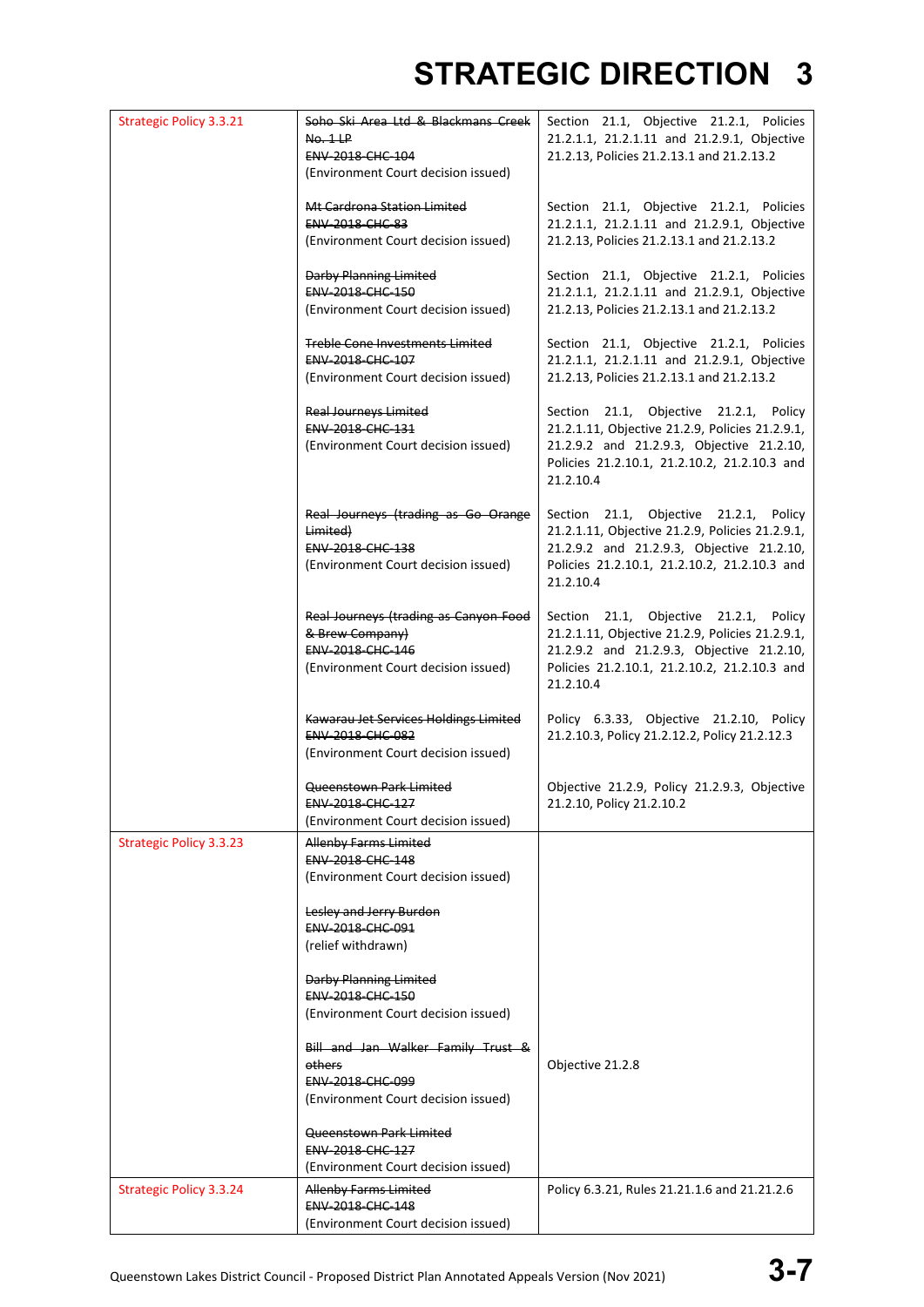|                                |                                                         | Policy 6.3.21, Rules 21.21.1.6 and 21.21.2.6 |
|--------------------------------|---------------------------------------------------------|----------------------------------------------|
|                                | Lesley and Jerry Burdon                                 |                                              |
|                                | <b>ENV 2018 CHC 091</b>                                 |                                              |
|                                | (relief withdrawn)                                      |                                              |
|                                |                                                         |                                              |
|                                | Bill and Jan Walker Family Trust &                      |                                              |
|                                | others                                                  |                                              |
|                                | <b>ENV-2018-CHC-099</b>                                 | Policy 6.3.3                                 |
|                                | (Environment Court decision issued)                     |                                              |
|                                | Waterfall Park Developments Limited                     | Policy 6.3.3                                 |
|                                | ENV-2018-CHC-124                                        |                                              |
|                                | (Environment Court decision issued)                     |                                              |
|                                |                                                         | Policy 6.3.21, Rules 21.21.1.6 and 21.21.2.6 |
|                                | Mt Christina Limited (Relief withdrawn)                 |                                              |
|                                | ENV-2018-CHC-103                                        |                                              |
|                                | Queenstown Park Limited                                 |                                              |
|                                | <b>ENV 2018 CHC 127</b>                                 |                                              |
|                                | (Environment Court decision issued)                     |                                              |
|                                |                                                         |                                              |
| <b>Strategic Policy 3.3.25</b> | Aurora Energy Limited<br>ENV-2018-CHC-108               |                                              |
|                                |                                                         |                                              |
|                                | Real Journeys Limited                                   |                                              |
|                                | ENV-2018-CHC-131                                        |                                              |
|                                |                                                         |                                              |
|                                | Corporation<br>Queenstown<br>Airport                    |                                              |
|                                | Limited                                                 |                                              |
|                                | ENV-2018-CHC-093                                        |                                              |
|                                | (further particulars received)                          |                                              |
|                                | Real Journeys (trading as Go Orange                     |                                              |
|                                | Limited)                                                |                                              |
|                                | ENV-2018-CHC-138                                        |                                              |
|                                |                                                         |                                              |
|                                | Real Journeys (trading as Canyon Food                   |                                              |
|                                | & Brew Company)                                         |                                              |
|                                | ENV-2018-CHC-146                                        |                                              |
|                                |                                                         |                                              |
|                                | Transpower New Zealand Limited<br>ENV-2018-CHC-114      |                                              |
|                                | (further particulars received)                          |                                              |
| <b>Strategic Policy 3.3.26</b> | <b>Real Journeys Limited</b>                            |                                              |
|                                | <b>ENV 2018 CHC 131</b>                                 |                                              |
|                                | (Environment Court decision issued)                     |                                              |
|                                |                                                         |                                              |
|                                | Real Journeys (trading as Go Orange                     |                                              |
|                                | Limited)                                                |                                              |
|                                | ENV-2018-CHC-138                                        |                                              |
|                                | (Environment Court decision issued)                     |                                              |
| <b>Strategic Policy 3.3.27</b> | <b>Federated Farmers of New Zealand Inc.</b>            | Policy 21.2.1.14, Policy 21.2.2.3, Policy    |
|                                | ENV-2018-CHC-53                                         | 34.2.1.1, Rule 34.4.2                        |
|                                | (Relief withdrawn)                                      |                                              |
| <b>Strategic Policy 3.3.29</b> | Upper Clutha Environmental Society                      |                                              |
|                                | Incorporated<br>ENV-2018-CHC-56                         |                                              |
|                                | (Environment Court decision issued)                     |                                              |
|                                |                                                         |                                              |
| <b>Strategic Policy 3.3.30</b> | <b>Allenby Farms Limited</b><br><b>ENV-2018-CHC-148</b> | Policy 6.3.12                                |
|                                | (Environment Court decision issued)                     |                                              |
|                                |                                                         | Policy 6.3.12                                |
|                                | Lesley and Jerry Burdon                                 |                                              |
|                                | ENV-2018-CHC-091                                        |                                              |
|                                | (relief withdrawn)                                      |                                              |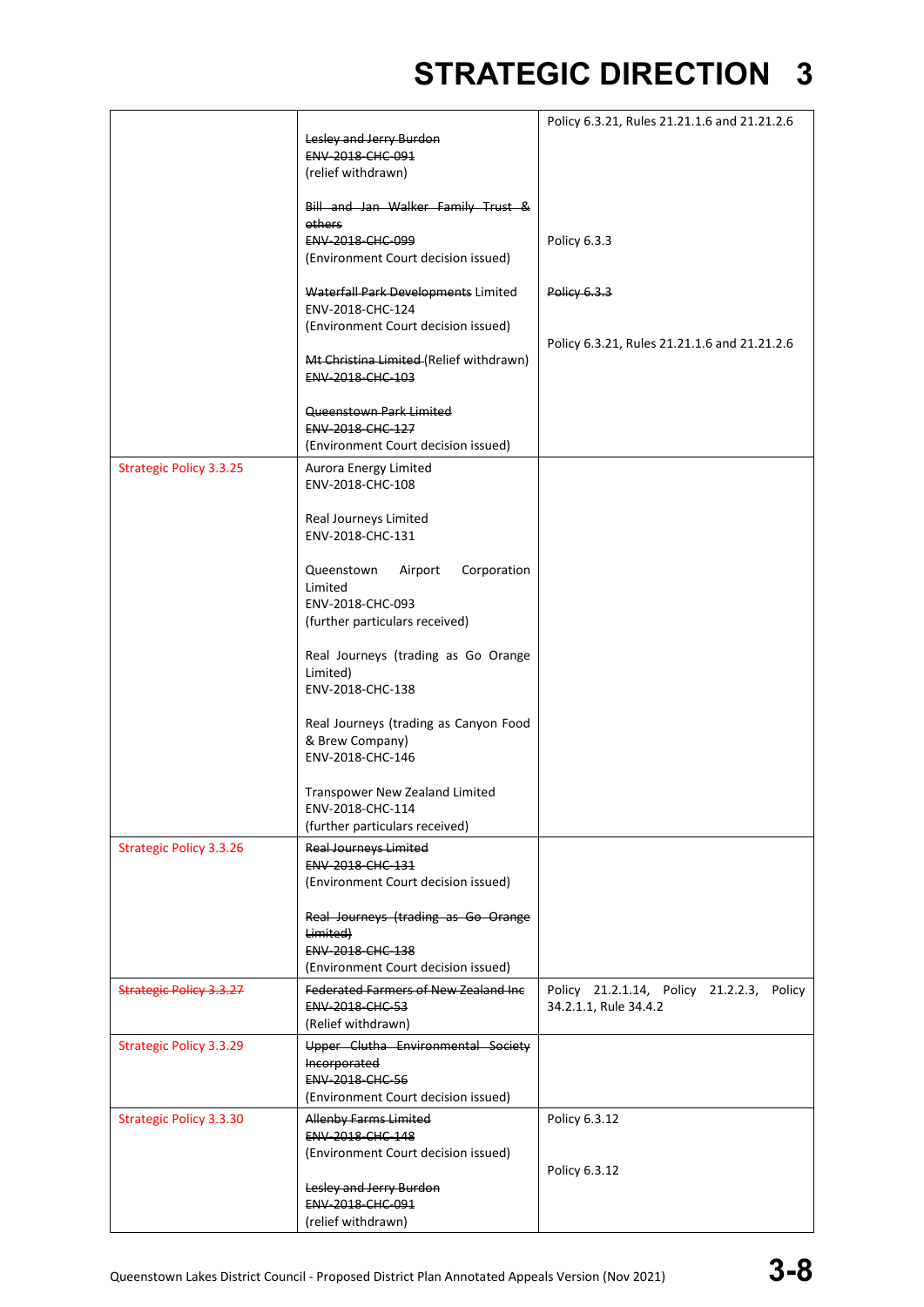|                                | <b>Darby Planning Limited</b><br><b>ENV 2018 CHC 150</b><br>(Environment Court decision issued)<br><b>Real Journeys Limited</b><br>ENV-2018-CHC-131<br>(Environment Court decision issued)<br>Queenstown Airport Corporation<br>Limited | Strategic Objective 3.2.5.1, Policy 6.3.10,<br>Policy 6.3.12, Objective 21.2.1, Rule 21.21.1.1<br>Policies 4.2.2.1 and 4.2.2.2, Policies 6.3.17,<br>6.3.24 and 6.3.25 |
|--------------------------------|-----------------------------------------------------------------------------------------------------------------------------------------------------------------------------------------------------------------------------------------|-----------------------------------------------------------------------------------------------------------------------------------------------------------------------|
|                                | ENV-2018-CHC-093<br>(Environment Court decision issued)                                                                                                                                                                                 | Strategic Objective 3.2.5.1, Policy 6.3.10                                                                                                                            |
|                                | <b>SYZ Investments Limited</b><br>ENV-2018-CHC-130<br>(Environment Court decision issued)                                                                                                                                               | Strategic Objective 3.2.5.1, Policy 6.3.10                                                                                                                            |
|                                | Queenstown Park Limited<br>ENV-2018-CHC-127<br>(Environment Court decision issued)                                                                                                                                                      |                                                                                                                                                                       |
|                                | <b>Transpower New Zealand Limited</b><br>ENV-2018-CHC-114<br>(further particulars received)                                                                                                                                             |                                                                                                                                                                       |
| <b>Strategic Policy 3.3.31</b> | Upper Clutha Environmental Society<br><b>Incorporated</b><br><b>ENV-2018-CHC-56</b><br>(Environment Court decision issued)                                                                                                              |                                                                                                                                                                       |
| <b>Strategic Policy 3.3.32</b> | M & C Burgess<br>ENV-2018-CHC-136<br>(Environment Court decision issued)<br>Slopehill Properties Ltd<br><b>ENV 2018 CHC 129</b>                                                                                                         | Policy 6.3.19, Rule 21.21.2<br>Policy 6.3.19, Rule 21.21.2                                                                                                            |
|                                | (struck out)<br>Bill and Jan Walker Family Trust &<br>others<br>ENV-2018-CHC-099<br>(Environment Court decision issued)                                                                                                                 | Policy 6.3.19, Rule 21.21.2                                                                                                                                           |
|                                | <b>Real Journeys Limited</b><br>ENV-2018-CHC-131<br>(Environment Court decision issued)                                                                                                                                                 | Policies 4.2.2.1 and 4.2.2.2, Policies 6.3.17,<br>6.3.24 and 6.3.25                                                                                                   |
|                                | Queenstown Airport Corporation<br>Limited<br><b>ENV 2018 CHC 093</b><br>(Environment Court decision issued)                                                                                                                             | Policy 6.3.19, Rule 21.21.2                                                                                                                                           |
|                                | Real Journeys (trading as Canyon Food<br>& Brew Company)<br>ENV-2018-CHC-146<br>(Environment Court decision issued)                                                                                                                     | Policy 4.2.2.21, Policy 6.3.19, Rule 21.21.2                                                                                                                          |
|                                | <b>SYZ Investments Limited</b><br>ENV-2018-CHC-130<br>(Environment Court decision issued)                                                                                                                                               |                                                                                                                                                                       |
|                                | Waterfall Park Developments Limited<br>ENV-2018-CHC-124<br>(Environment Court decision issued)                                                                                                                                          | Section 6.2, Policy 6.3.10, Policy 6.3.12, Policy<br>6.3.19, Policy 6.3.20, Rule 21.21.1.1, Rule<br>21.21.2, Rule 21.21.2.6, Objective 22.2.1                         |
|                                | <b>Transpower New Zealand Limited</b>                                                                                                                                                                                                   |                                                                                                                                                                       |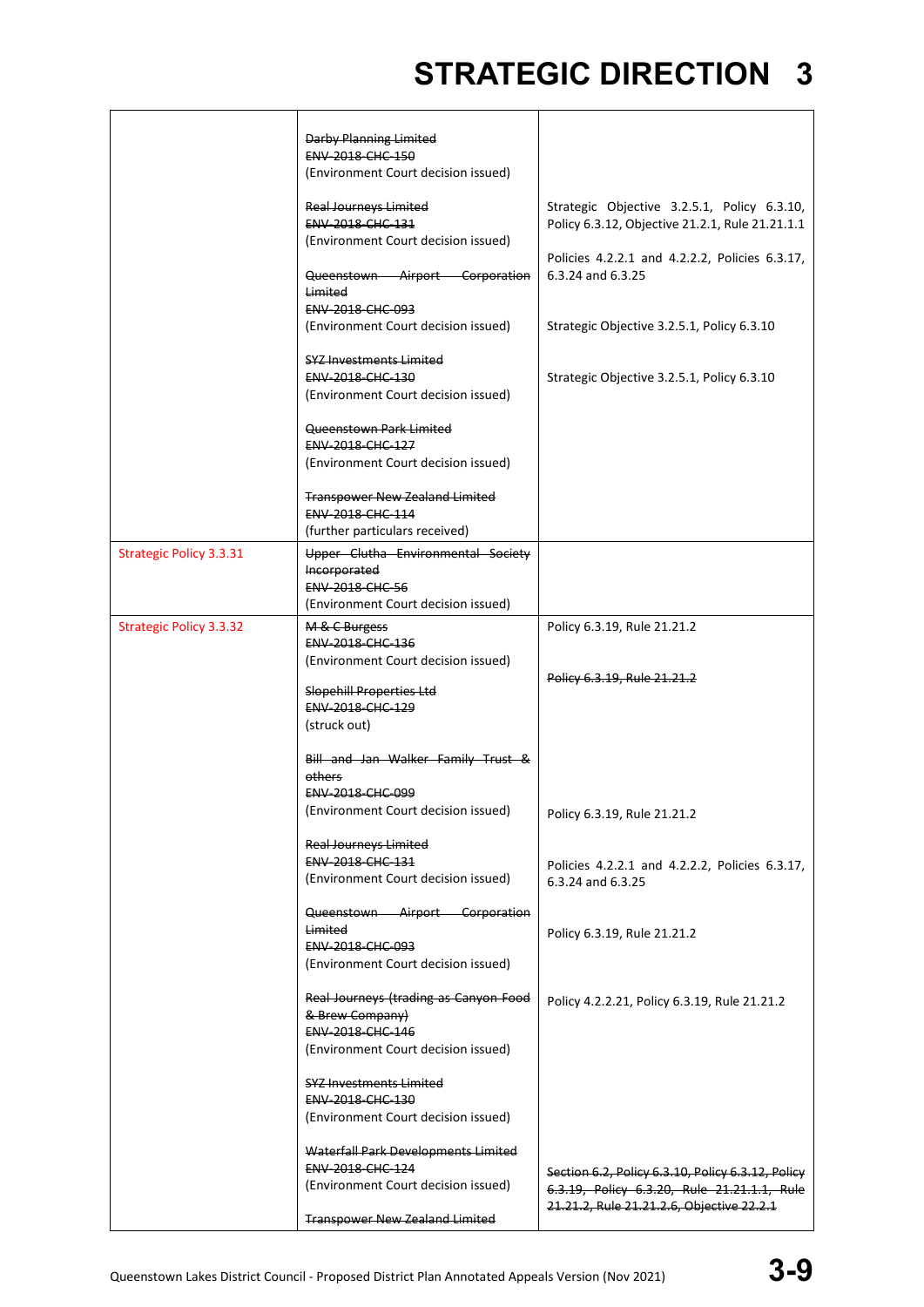| $FNN-2018$ -CHC-114<br>----------------<br>(further particulars received)<br>(Environment Court decision issued) |  |
|------------------------------------------------------------------------------------------------------------------|--|
| Mt Christina Limited (relief withdrawn)<br>$FNN$ 2019 $FUT$ 102<br><del>ENV 2010 CHC 105</del>                   |  |

### *This table identifies new provisions sought to be added:*

| <b>Appellant</b><br><b>Court Number</b>                                                                                                                                                                                                          | Provision/s Sought to be Added into Chapter 3                                                                                                                                                                                                                                                                                                                                                                                                                                                                                                                                                                                                                                                                                                                                                                                                                                                  |
|--------------------------------------------------------------------------------------------------------------------------------------------------------------------------------------------------------------------------------------------------|------------------------------------------------------------------------------------------------------------------------------------------------------------------------------------------------------------------------------------------------------------------------------------------------------------------------------------------------------------------------------------------------------------------------------------------------------------------------------------------------------------------------------------------------------------------------------------------------------------------------------------------------------------------------------------------------------------------------------------------------------------------------------------------------------------------------------------------------------------------------------------------------|
| M & C Burgess<br>ENV-2018-CHC-136<br>(further particulars received)<br>(Environment Court decision issued)<br><b>SYZ Investments Limited</b><br><b>ENV 2018 CHC 130</b><br>(further particulars received)<br>(Environment Court decision issued) | Insert new provision in 3.2.1:<br>Subdivision, use and development of the rural environment<br>occurs in a way that maintains or enhances rural amenity<br>values.                                                                                                                                                                                                                                                                                                                                                                                                                                                                                                                                                                                                                                                                                                                             |
| M & C Burgess<br>ENV-2018-CHC-136<br>(further particulars received)<br>(Environment Court decision issued)                                                                                                                                       | Insert new provisions under 3.2.5:<br>Recognise that different parts of the Rural Landscape<br>classification have different characteristics, different amenity<br>values and variable ability to absorb further development.                                                                                                                                                                                                                                                                                                                                                                                                                                                                                                                                                                                                                                                                  |
| <b>SYZ Investments Limited</b><br>ENV-2018-CHC-130<br>(further particulars received)<br>(Environment Court decision issued)                                                                                                                      | Recognise that the Rural Landscape is a resource with<br>significant economic and social values that can be derived from<br>using and developing land in the Rural Landscape classification.                                                                                                                                                                                                                                                                                                                                                                                                                                                                                                                                                                                                                                                                                                   |
| M & C Burgess<br>ENV-2018-CHC-136<br>(further particulars received)<br>(Environment Court decision issued)                                                                                                                                       | Insert new provisions under heading Rural Activities:<br>Enable subdivision and development which avoids, remedies or<br>mitigates adverse effects on the visual amenity values of the<br>surrounding Rural Landscape.<br>Avoid or appropriately mitigate adverse effects from                                                                                                                                                                                                                                                                                                                                                                                                                                                                                                                                                                                                                 |
| <b>SYZ Investments Limited</b><br>ENV-2018-CHC-130<br>(further particulars received)<br>(Environment Court decision issued)                                                                                                                      | subdivision and development that are: (i) Highly visible from<br>public places which are frequented by members of the public<br>generally (except any trail as defined in this Plan); and (ii) Visible<br>from public formed roads.<br>Avoid planting and screening, particularly along roads and<br>boundaries, which would obstruct significant views or<br>significant adversely affect visual amenity values.<br>Encourage any landscaping to be sustainable and consistent<br>with<br>the<br>established<br>character<br>of<br>the<br>area.<br>Encourage development to utilise shared accesses and<br>infrastructure and to locate within the parts of the site it will<br>minimise disruption to the landform.<br>Encourage subdivision, use or development to occur in those<br>areas which have potential to absorb change while recognising<br>the importance of natural landscapes. |
| M & C Burgess<br><b>ENV 2018 CHC 136</b><br>(further particulars received)<br>(Environment Court decision issued)<br><b>SYZ Investments Limited</b><br>ENV-2018-CHC-130                                                                          | Insert new provisions under 3.2.6:<br>Enable appropriate residential activity in rural areas.<br>Enable access to housing that is more affordable.<br>Enable opportunities for low and moderate income Households<br>to live in the District in a range of accommodation appropriate<br>for their needs.<br>In applying plan provisions, have regard to the extent to which                                                                                                                                                                                                                                                                                                                                                                                                                                                                                                                    |
| (further particulars received)<br>(Environment Court decision issued)                                                                                                                                                                            | minimum site size, density, height, building coverage and other<br>controls influence Residential Activity affordability.                                                                                                                                                                                                                                                                                                                                                                                                                                                                                                                                                                                                                                                                                                                                                                      |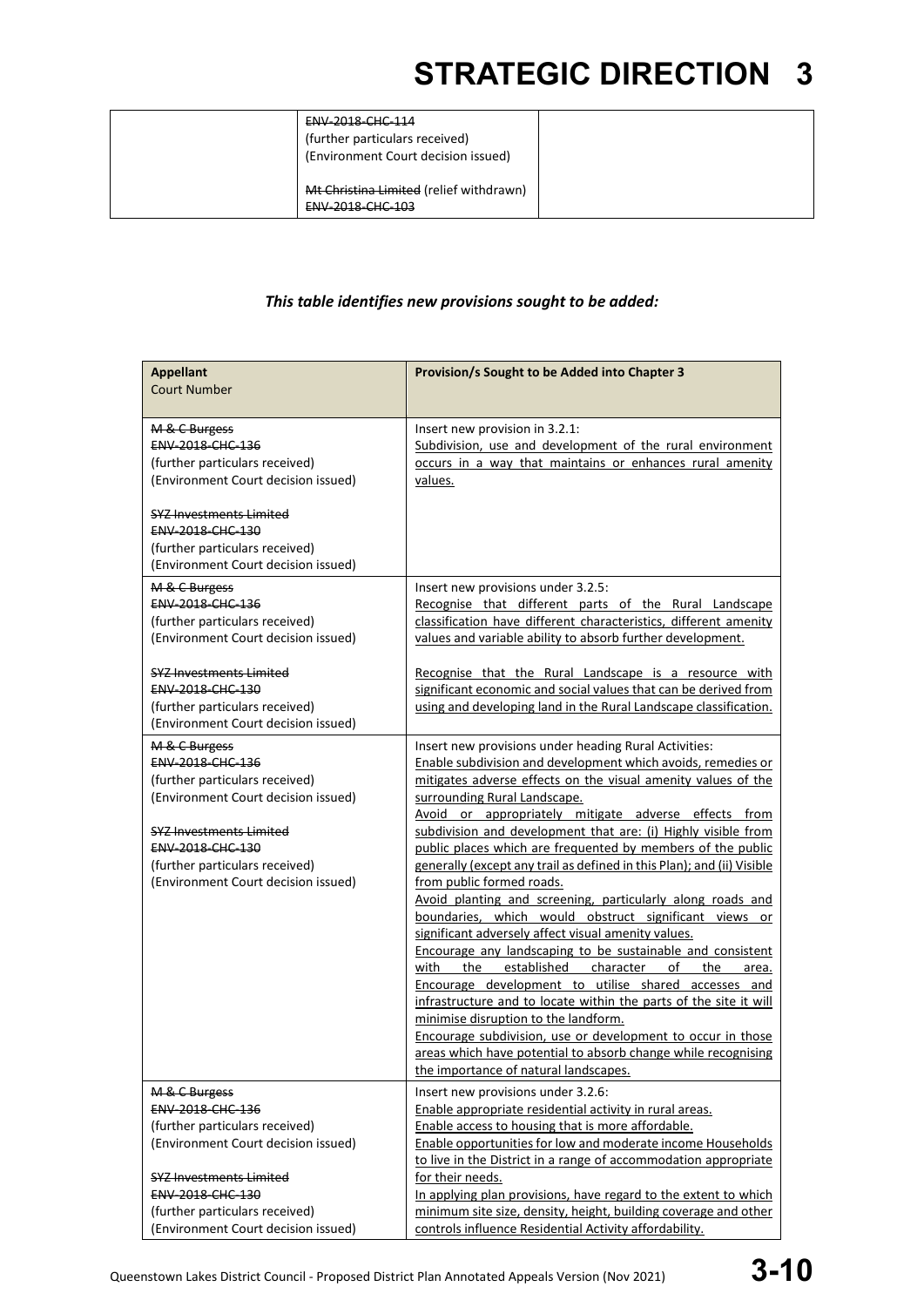|                                                         | Provide for increased residential density that enables family<br>members to live together on the same site or near each other. |
|---------------------------------------------------------|--------------------------------------------------------------------------------------------------------------------------------|
| <b>Slopehill Properties Ltd</b>                         | Amend the objectives and policies in Chapter 3 or insert new                                                                   |
| ENV-2018-CHC-129                                        | objectives and policies to ensure that rural living opportunities                                                              |
| (struck out)                                            | are provided for outside Outstanding Natural Landscapes and                                                                    |
|                                                         | Features.                                                                                                                      |
| <b>Slopehill Properties Ltd</b>                         | Insert new objective or policy to enable residential units to be                                                               |
| ENV-2018-CHC-129                                        | constructed outside, and in addition to, approved residential                                                                  |
| (Environment Court decision issued)                     | building platforms where the primary use is to accommodate                                                                     |
|                                                         | family, as follows:                                                                                                            |
|                                                         | Provide for increased residential density, including residential                                                               |
|                                                         | units outside approved building platforms in rural areas, that                                                                 |
|                                                         | enables family members to live together on the same site or                                                                    |
|                                                         | near each other.                                                                                                               |
| Halfway Bay Lands Limited                               | Amend the objectives and policies in Chapter 3 to recognise and                                                                |
| ENV-2018-CHC-119                                        | provide for the significant benefits of tourism and associated                                                                 |
| (relief withdrawn)                                      | industry.                                                                                                                      |
|                                                         |                                                                                                                                |
| Darby Planning Limited<br>ENV-2018-CHC-150              | Insert new objectives and policies as follows:                                                                                 |
| (Environment Court decision issued)                     | Strategic objectives                                                                                                           |
|                                                         | SO 3.2.1.x Natural and physical resources of the District are                                                                  |
|                                                         | sustainably used to promote economic, social, and cultural                                                                     |
|                                                         | wellbeing of people and communities.                                                                                           |
|                                                         |                                                                                                                                |
|                                                         | Strategic policies                                                                                                             |
|                                                         | Social, cultural and economic wellbeing                                                                                        |
|                                                         | 3.3.x.x Provide for the economic wellbeing of the District's                                                                   |
|                                                         | people and communities by enabling sustainable use and                                                                         |
|                                                         | development of natural resources.                                                                                              |
|                                                         |                                                                                                                                |
|                                                         | 3.3.x.x Provide for social and cultural wellbeing of the District's                                                            |
|                                                         | people and communities when undertaking subdivision, use                                                                       |
|                                                         | and development of natural and physical resources.                                                                             |
| <b>Darby Planning Limited</b>                           | Insert new Strategic Objective 3.2.3.2 as follows:                                                                             |
| ENV-2018-CHC-150                                        | Built form expresses the individual character and values of                                                                    |
| (Environment Court decision issued)                     | those communities and integrates well with its surrounding                                                                     |
|                                                         | environment by quality urban design planning                                                                                   |
| Coneburn Preserve Holdings Limited<br>Ω.                |                                                                                                                                |
| others ('Jacks Point')                                  |                                                                                                                                |
| <b>ENV 2018 CHC 137</b>                                 |                                                                                                                                |
| (relief withdrawn)                                      |                                                                                                                                |
| <b>Darby Planning Limited</b>                           | Insert Policy 3.3.1 as a strategic objective.                                                                                  |
| ENV-2018-CHC-150                                        |                                                                                                                                |
| (Environment Court decision issued)                     |                                                                                                                                |
| Darby Planning Limited                                  | Insert exclusion from Strategic Policies 3.3.24 and 3.3.32 for                                                                 |
| ENV-2018-CHC-150                                        | rural living zones and the Wakatipu Basin Lifestyle Precinct.                                                                  |
| (Environment Court decision issued)                     |                                                                                                                                |
| <b>Darby Planning Limited</b>                           | Insert new Strategic Policy as follows:                                                                                        |
| <b>ENV 2018 CHC 150</b>                                 | $3.3.2.xx$ – Recognise and provide for the amenity, social,                                                                    |
| (Environment Court decision issued)                     | cultural, and economic benefits of rural living development.                                                                   |
|                                                         |                                                                                                                                |
| Bill and Jan Walker Family Trust & others               |                                                                                                                                |
| ENV-2018-CHC-099<br>(Environment Court decision issued) |                                                                                                                                |
|                                                         |                                                                                                                                |
| Waterfall Park Developments Limited                     |                                                                                                                                |
| ENV-2018-CHC-124                                        |                                                                                                                                |
| (Environment Court decision issued)                     |                                                                                                                                |
|                                                         |                                                                                                                                |
| Mt Christina Limited<br>ENV-2018-CHC-103                |                                                                                                                                |
|                                                         |                                                                                                                                |
| (relief withdrawn)                                      |                                                                                                                                |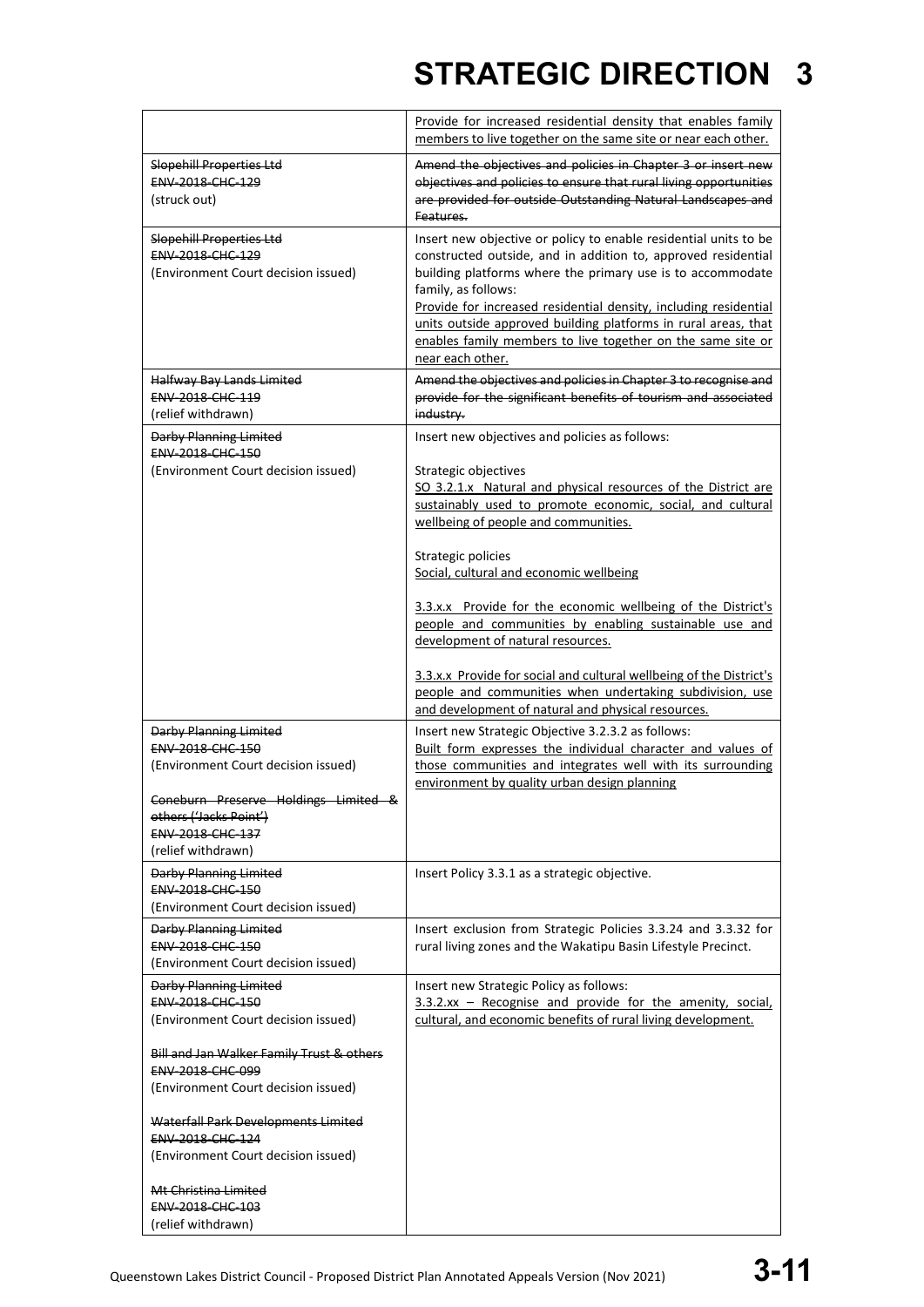| Upper Clutha Environmental Society<br>Incorporated<br><b>ENV 2018 CHC 036</b><br>(Environment Court decision issued)                                                                                                  | That the PDP reflects in its provisions that there is sufficient<br>land zoned in the Queenstown Lakes District for residential<br>purposes to satisfy population growth until at least 2048<br>without the need to grant consent for any additional residential<br>capacity in the Rural Zone.                                                                                                                                                                                                                                                                                               |  |
|-----------------------------------------------------------------------------------------------------------------------------------------------------------------------------------------------------------------------|-----------------------------------------------------------------------------------------------------------------------------------------------------------------------------------------------------------------------------------------------------------------------------------------------------------------------------------------------------------------------------------------------------------------------------------------------------------------------------------------------------------------------------------------------------------------------------------------------|--|
| Coneburn Preserve Holdings Limited &<br>Others ('Jacks Point')<br>ENV-2018-CHC-137<br>(relief withdrawn)                                                                                                              | Insert a new Strategic Objective as follows:<br>3.2.1.x The key functions of the Jacks Point Village and<br>Education Innovation Campus provides for a mixed-use hub.                                                                                                                                                                                                                                                                                                                                                                                                                         |  |
| Coneburn Preserve Holdings Limited &<br>others ('Jacks Point')<br>ENV-2018-CHC-137<br>(relief withdrawn)                                                                                                              | Insert a new Strategic Policy as follows:<br>3.3.x - Provide a planning framework for the mixed use<br>community Jacks Point Village which contributes to the vibrant<br>mixed use hub of the Jacks Point Zone (relates to SO 3.2.1.x)                                                                                                                                                                                                                                                                                                                                                        |  |
| <b>Real Journeys Limited</b><br><b>ENV 2018 CHC 131</b><br>(Environment Court decision issued)                                                                                                                        | Amend existing Policy 3.3.1 to include it as a Strategic Objective:<br>Make provision for the visitor industry to maintain, and<br>enhance, upgrade and expand attractions, facilities and<br>services, including supporting infrastructure within the<br>Queenstown and Wanaka town centre areas and elsewhere<br>within the District's urban areas and settlements at locations<br>where this is consistent with objectives and policies for the<br>relevant zone.                                                                                                                          |  |
| <b>Real Journeys Limited</b><br>ENV-2018-CHC-131<br>(Environment Court decision issued)<br>Real Journeys (trading as Canyon Food &<br><b>Brew Company)</b><br>ENV-2018-CHC-146<br>(Environment Court decision issued) | Insert a new Strategic Objective as follows:<br>The local, regional and national importance of the district's<br>visitor industry is recognised and provided for by protecting<br>established visitor attractions and facilitating appropriate<br>growth in the industry                                                                                                                                                                                                                                                                                                                      |  |
| <b>Real Journeys Limited</b><br><b>ENV 2018 CHC 131</b><br>(Environment Court decision issued)                                                                                                                        | Insert a new Objective and associated Policy as follows:<br>Objective<br>Achieve sustainable water based transport linkages between<br>the Kawarau River and Queenstown Bay, recognising the river<br>and land as a strategic transportation resource.<br>Policy<br>Recognise and provide for the benefits associated with<br>provision of a water based transport system, including the<br>provision of strategically located jetties and associated<br>structures, that will provide a key linkage between Queenstown<br>Park, Remarkables Park, and the Frankton Arm<br>and<br>Queenstown. |  |
| Real Journeys (trading as Go Orange<br>Limited)<br><b>ENV 2018 CHC 138</b><br>(Environment Court decision issued)                                                                                                     | Insert a new Objective and associated Policy as follows:<br>Objective<br>Achieve sustainable water based transport linkages between<br>the Kawarau River and Queenstown Bay, recognising the river<br>and land as a strategic transportation resource.<br>Policy<br>Recognise and provide for the benefits associated with<br>provision of a water based transport system, including the<br>provision of strategically located jetties and associated<br>structures, that will provide a key linkages.                                                                                        |  |
| <b>Real Journeys Limited</b><br>ENV-2018-CHC-131<br>(Environment Court decision issued)                                                                                                                               | Add a new Policy 3.3.1.2 as follows:<br>Promote growth in the visitor industry and encourage<br>investment in lifting the scope and quality of attractions,<br>facilities and services across the district                                                                                                                                                                                                                                                                                                                                                                                    |  |
| <b>Real Journeys Limited</b><br><b>ENV 2018 CHC 131</b><br>(Environment Court decision issued)                                                                                                                        | Insert a new Strategic Policy as follows:<br>Provide a planning framework that protects established visitor<br>attractions.                                                                                                                                                                                                                                                                                                                                                                                                                                                                   |  |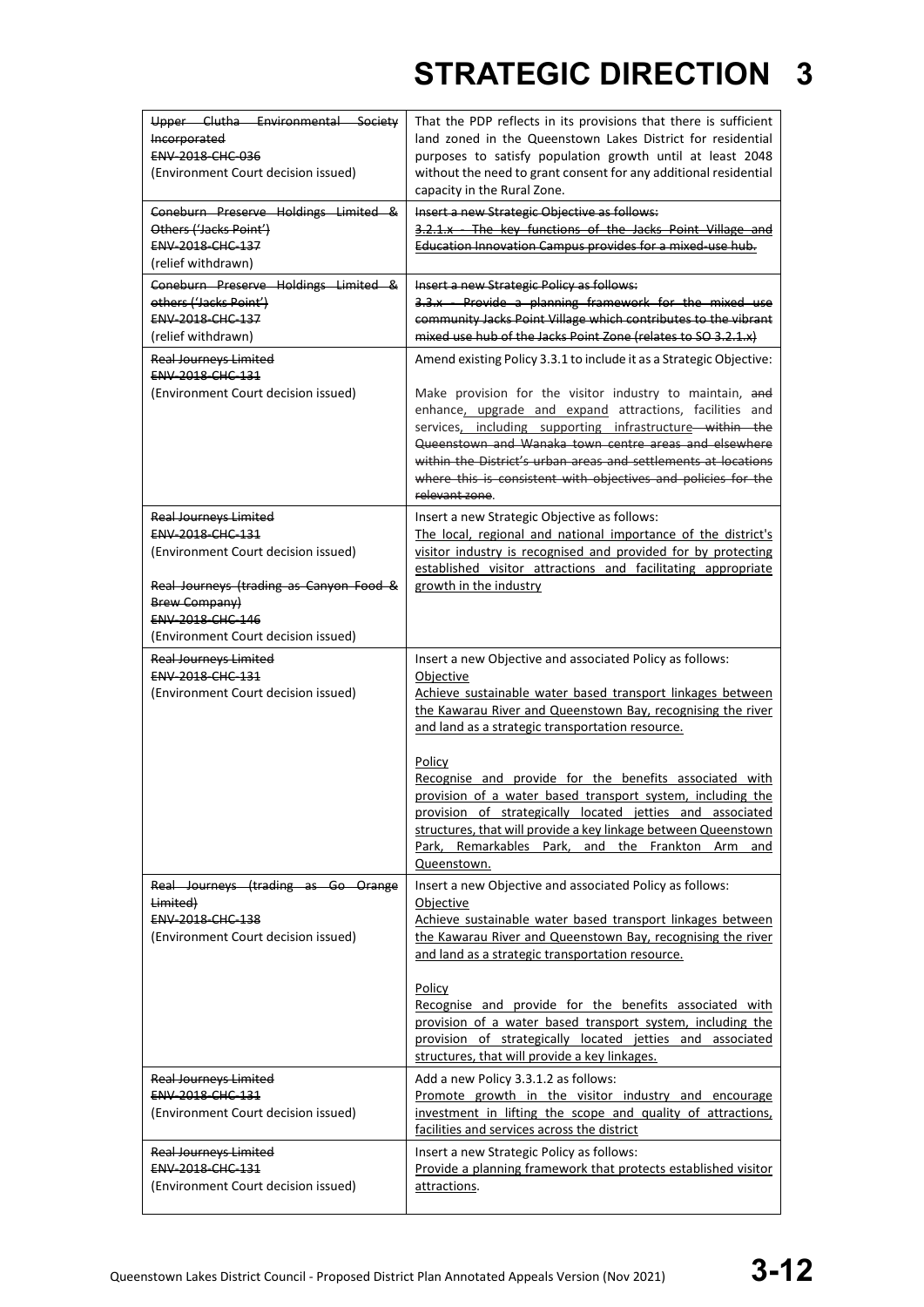| Real Journeys (trading as Go Orange              |                                                                                          |
|--------------------------------------------------|------------------------------------------------------------------------------------------|
|                                                  |                                                                                          |
| Limited)                                         |                                                                                          |
| <b>ENV 2018 CHC 138</b>                          |                                                                                          |
| (Environment Court decision issued)              |                                                                                          |
| Real Journeys (trading as Canyon Food &          |                                                                                          |
| Brew Company)                                    |                                                                                          |
| ENV-2018-CHC-146                                 |                                                                                          |
| (Environment Court decision issued)              |                                                                                          |
| <b>Real Journeys Limited</b>                     | Insert a new Strategic Policy as follows:                                                |
| ENV-2018-CHC-131                                 | Provide a planning framework that protects established                                   |
| (Environment Court decision issued)              | transport activities and services.                                                       |
| Real Journeys (trading as Go Orange              |                                                                                          |
| Limited)                                         |                                                                                          |
| ENV-2018-CHC-138                                 |                                                                                          |
| (Environment Court decision issued)              |                                                                                          |
|                                                  |                                                                                          |
| Real Journeys (trading as Canyon Food &          |                                                                                          |
| <b>Brew Company</b> )                            |                                                                                          |
| ENV-2018-CHC-146                                 |                                                                                          |
| (Environment Court decision issued)              |                                                                                          |
| <b>Real Journeys Limited</b>                     | Insert a new Strategic Policy as follows:                                                |
| <b>ENV 2018 CHC 131</b>                          | Enable a planning framework that provides for the integrated                             |
| (Environment Court decision issued)              | management of transport networks including both private and                              |
|                                                  | transportation systems.                                                                  |
| Real Journeys (trading as Go Orange              |                                                                                          |
| Limited)                                         |                                                                                          |
| ENV-2018-CHC-138                                 |                                                                                          |
| (Environment Court decision issued)              |                                                                                          |
| Queenstown Airport Corporation Limited           | Insert a new subparagraph (i) into Policy 3.2.2.1 that seeks to                          |
| ENV-2018-CHC-093                                 | restrict development to areas that avoid reverse sensitivity                             |
|                                                  | effects unless those effects can be adequately managed (as per                           |
|                                                  |                                                                                          |
|                                                  | the Proposed Regional Policy Statement).                                                 |
| Queenstown Airport Corporation Limited           | Insert the following new objectives into Chapter 3 or Chapter 4:                         |
| ENV-2018-CHC-093                                 | Manage urban growth issues on land in proximity to                                       |
|                                                  | Queenstown Airport to ensure that the operational capacity                               |
|                                                  | and integrity of the Airport is not significantly compromised                            |
|                                                  | now or in the future.                                                                    |
|                                                  | Maintain and promote the efficient operation of Queenstown                               |
|                                                  | Airport and set appropriate noise Limits in order to protect                             |
|                                                  | airport operations and to manage the adverse effects of aircraft                         |
|                                                  | noise on any Activity Sensitive to Aircraft Noise.                                       |
|                                                  |                                                                                          |
| <b>Real Journeys Limited</b><br>ENV-2018-CHC-131 | Insert new Objective:<br>The District's urban, rural and freshwater resources are        |
|                                                  |                                                                                          |
| (further particulars received)                   | distinguished in the district plan framework.                                            |
| (Environment Court decision issued)              |                                                                                          |
|                                                  | Insert new Policy:                                                                       |
| Real Journeys (trading as Go Orange<br>Limited)  | <b>Freshwater Environment</b><br>Provide a planning framework that recognises District's |
| ENV-2018-CHC-138                                 |                                                                                          |
| (further particulars received)                   | freshwater environment as an important resource that is                                  |
|                                                  | distinguishable from the urban and rural environments.                                   |
| (Environment Court decision issued)              |                                                                                          |
| Royal Forest and Bird Protection Society of      | Reinstate notified Objective 3.2.4.2                                                     |
| New Zealand                                      |                                                                                          |
| ENV-2018-CHC-133                                 |                                                                                          |
| (Consent Order issued)                           |                                                                                          |
| Royal Forest and Bird Protection Society of      | Reinstate notified Objective 3.2.4.3:                                                    |
| New Zealand                                      | Maintain or enhance the survival chances of rare, endangered,                            |
| ENV-2018-CHC-133                                 | or vulnerable species of indigenous plant or animal                                      |
| (Consent Order issued)                           | communities.                                                                             |
|                                                  |                                                                                          |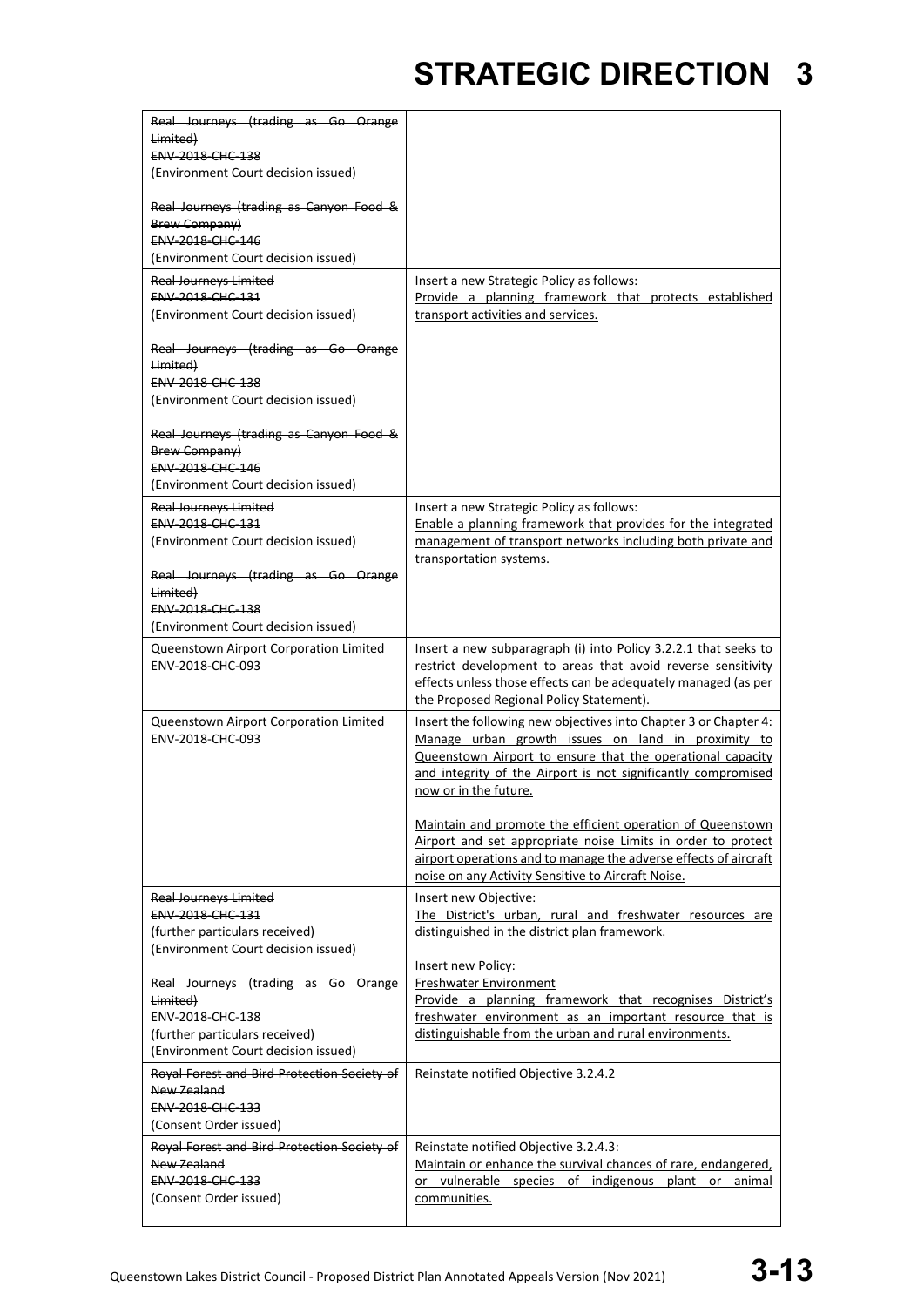| Kawarau Jet Services Holdings Limited<br>ENV-2018-CHC-082<br>(Environment Court decision issued)                              | Insert a new Strategic Policy, or make appropriate<br>amendments, to provide a distinction between waterways<br>close to main population centres and frequently used by<br>commercial and recreational users, and those that are more<br>remote and used less frequently.                                                                                                                                                                                                                                                                                                                                                                                                                                                                                                                                                                                                                                                                                                                                                                        |  |
|-------------------------------------------------------------------------------------------------------------------------------|--------------------------------------------------------------------------------------------------------------------------------------------------------------------------------------------------------------------------------------------------------------------------------------------------------------------------------------------------------------------------------------------------------------------------------------------------------------------------------------------------------------------------------------------------------------------------------------------------------------------------------------------------------------------------------------------------------------------------------------------------------------------------------------------------------------------------------------------------------------------------------------------------------------------------------------------------------------------------------------------------------------------------------------------------|--|
| Kawarau Jet Services Holdings Limited<br><b>ENV 2018 CHC 082</b><br>(Environment Court decision issued)                       | Insert a new Strategic Objective as follows:<br>To recognise and provide for the significant socioeconomic<br>benefits of tourism activities across the District.                                                                                                                                                                                                                                                                                                                                                                                                                                                                                                                                                                                                                                                                                                                                                                                                                                                                                |  |
| Kawarau Jet Services Holdings Limited<br>ENV-2018-CHC-082<br>(Environment Court decision issued)<br>Remarkables Park Limited  | Insert a new Strategic Policy as follows:<br>To provide for the significant socioeconomic benefits of tourism<br>activities across the district by:<br>(i) Maintaining and enhancing the district's natural character;<br>(ii) Protecting existing transport routes and access to key visitor<br>attractions from incompatible uses and development of land<br>and water;<br>(iii) Protecting existing buildings, structures and informal<br>airports that support tourism activities from incompatible land<br>use or development;<br>(iv) Enabling the use and development of natural and physical<br>resources for tourism activity where adverse effects are<br>avoided, remedied, or mitigated;<br>(v) Providing for the use and development of natural and<br>physical resources for tourism activity where residual adverse<br>effects can be appropriately offset or compensated;<br>(vi) Providing for activities and development which support<br>tourism activities.<br>Insert the following provisions in Strategic Objective 3.2.2, |  |
| ENV-2018-CHC-126<br>(relief withdrawn)                                                                                        | Strategic Policies 3.3.13 and 3.3.14, and/or insert the following<br>provisions in a new policy:<br>express provision for exceptions to the restriction on<br>urban development outside the urban growth<br>boundary; and/or<br>acknowledgement that it may be appropriate for<br>$\bullet$<br>there to be urban components to development in<br>Rural Zones                                                                                                                                                                                                                                                                                                                                                                                                                                                                                                                                                                                                                                                                                     |  |
| <b>Friends of Wakatipu Gardens</b><br><b>ENV 2018 CHC 098</b><br>(appeal withdrawn)                                           | Insert new Policy 3.2.3.xx:<br>Special character areas are recognised and protected from<br>inappropriate development by ensuring development is<br>sympathetic to those special character values.                                                                                                                                                                                                                                                                                                                                                                                                                                                                                                                                                                                                                                                                                                                                                                                                                                               |  |
| <b>Friends of Wakatipu Gardens</b><br>ENV-2018-CHC-098<br>(further particulars received)<br>(consent notice issued)           | Insert new Strategic Objective 3.2.3.2:<br>Built form expresses the individual character and values of<br>those communities and integrates well with its surrounding<br>environment by quality urban design planning.                                                                                                                                                                                                                                                                                                                                                                                                                                                                                                                                                                                                                                                                                                                                                                                                                            |  |
| <b>Friends of Wakatipu Gardens</b><br>ENV-2018-CHC-098<br>(further particulars received)                                      | Insert new Strategic Policies:<br>Social, cultural and economic wellbeing                                                                                                                                                                                                                                                                                                                                                                                                                                                                                                                                                                                                                                                                                                                                                                                                                                                                                                                                                                        |  |
| (appeal withdrawn)                                                                                                            | 3.3.x.x Provide for the economic wellbeing of the District's<br>people and communities by enabling sustainable use and<br>development of natural resources.<br>3.3.x.x Provide for social and cultural wellbeing of the District's<br>people and communities when undertaking subdivision, use<br>and development of natural and physical resources                                                                                                                                                                                                                                                                                                                                                                                                                                                                                                                                                                                                                                                                                              |  |
| Queenstown Park Limited<br>ENV-2018-CHC-127<br>(Environment Court decision issued)                                            | Insert a new policy under the heading "Rural Activities" that<br>recognises and encourages diversification of land use in the<br>Rural Zones.                                                                                                                                                                                                                                                                                                                                                                                                                                                                                                                                                                                                                                                                                                                                                                                                                                                                                                    |  |
| Ngāi Tahu Tourism Limited<br>ENV-2018-CHC-134<br>(as per further particulars received)<br>(Environment Court decision issued) | Insert a new Strategic Objective as follows or to similar effect:<br>Well located rural visitor zones complement visitor<br>accommodation<br>opportunities<br>increase recreation<br>and<br>opportunities.                                                                                                                                                                                                                                                                                                                                                                                                                                                                                                                                                                                                                                                                                                                                                                                                                                       |  |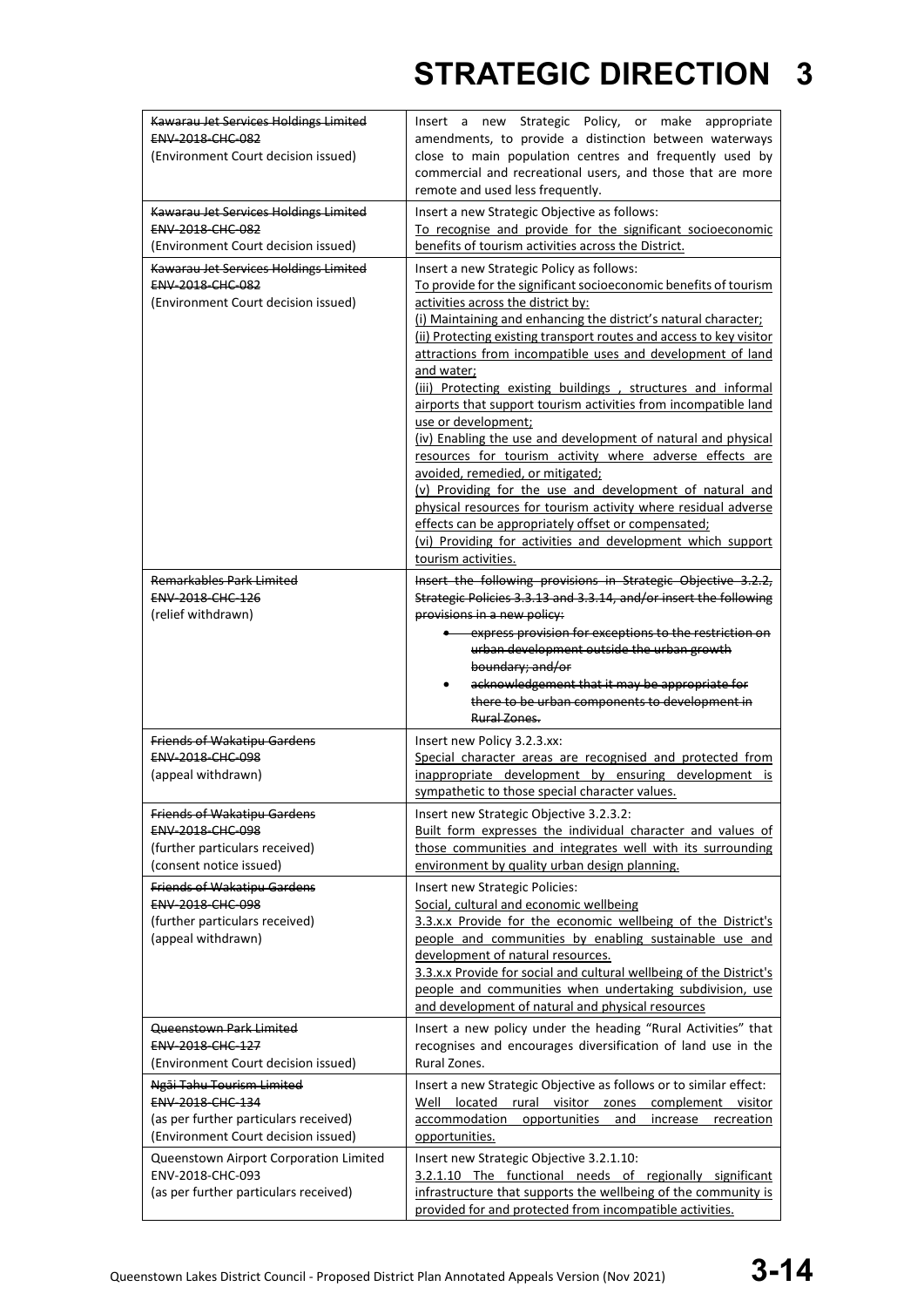| Queenstown Airport Corporation Limited<br>ENV-2018-CHC-093<br>(as per further particulars received)                                     | Insert new heading and new Strategic Policy 3.3.36:<br>Regionally Significant Infrastructure<br>3.3.36 Ensure regionally significant infrastructure is protected<br>and not compromised, now or in the future, by incompatible<br>activities.                                                                                                                                                                                                                                                         |
|-----------------------------------------------------------------------------------------------------------------------------------------|-------------------------------------------------------------------------------------------------------------------------------------------------------------------------------------------------------------------------------------------------------------------------------------------------------------------------------------------------------------------------------------------------------------------------------------------------------------------------------------------------------|
| Queenstown Airport Corporation Limited<br>ENV-2018-CHC-093<br>(as per further particulars received)                                     | Insert new Strategic Policy 3.3.37:<br>Regionally Significant Infrastructure<br>3.3.37 Provide for the functional needs of regionally significant<br>infrastructure while appropriately managing adverse effects.                                                                                                                                                                                                                                                                                     |
| <b>Trojan Helmet Limited</b><br>ENV-2018-CHC-092<br>per further<br>particulars received)<br>las.<br>(Environment Court decision issued) | Insert new Strategic Objective:<br>Well located and designed resort zones provide<br>3.2.1.7<br>commercial recreation and related visitor infrastructure and<br>opportunities to serve the District's visitors and locals.                                                                                                                                                                                                                                                                            |
| <b>Trojan Helmet Limited</b><br><b>ENV 2018 CHC 092</b><br>(as per further particulars received)<br>(Environment Court decision issued) | Insert new Strategic Policy under new heading:<br>Resorts<br>3.3.17 Provide for resort settlements in appropriate locations<br>that incorporate and integrate outdoor commercial recreation,<br>visitor accommodation and residential activities, and associated<br>recreational and ancillary commercial activities while<br>minimising adverse effects on natural, heritage, landscape and<br>visual amenity values and retaining a predominance of and<br>integrating development with open space. |

*Note: the annotations in this chapter reflect the Council's interpretation of the provisions affected by appeals.*

### **3.1 Purpose**

This chapter sets out the over-arching strategic direction for the management of growth, land use and development in a manner that ensures sustainable management of the Queenstown Lakes District's special qualities:

- a. distinctive lakes, rivers, alpine and high country landscapes free of inappropriate development;
- b. clean air and pristine water;
- c. vibrant and compact town centres;
- d. compact and connected settlements that encourage public transport, biking and walking;
- e. diverse, resilient, inclusive and connected communities;
- f. a district providing a variety of lifestyle choices;
- g. an innovative and diversifying economy based around a strong visitor industry;
- h. a unique and distinctive heritage;
- i. distinctive Ngāi Tahu values, rights and interests;
- j. indigenous biodiversity and ecosystems.

### **3.1A Strategic Issues**

The following Strategic Issues are overarching. While not intended to be an exhaustive list or description of issues to be addressed in the District's pursuit of sustainable management, these Strategic Issues are identified as warranting to be addressed at the present time and during the lifetime of the Plan (and beyond) to enable the retention of the special qualities listed at a. - j. of 3.1 Purpose:

a. Strategic Issue 1: Economic prosperity and equity, including strong and robust town centres, and the social and economic wellbeing and resilience of the District's communities may be challenged if the District's economic base lacks diversification.

| Strategic Purpose 3.1 (Issue 1) and relief   Appellant |                     | <b>Consequentially Affected Provisions</b> |
|--------------------------------------------------------|---------------------|--------------------------------------------|
| sought                                                 | <b>Court Number</b> |                                            |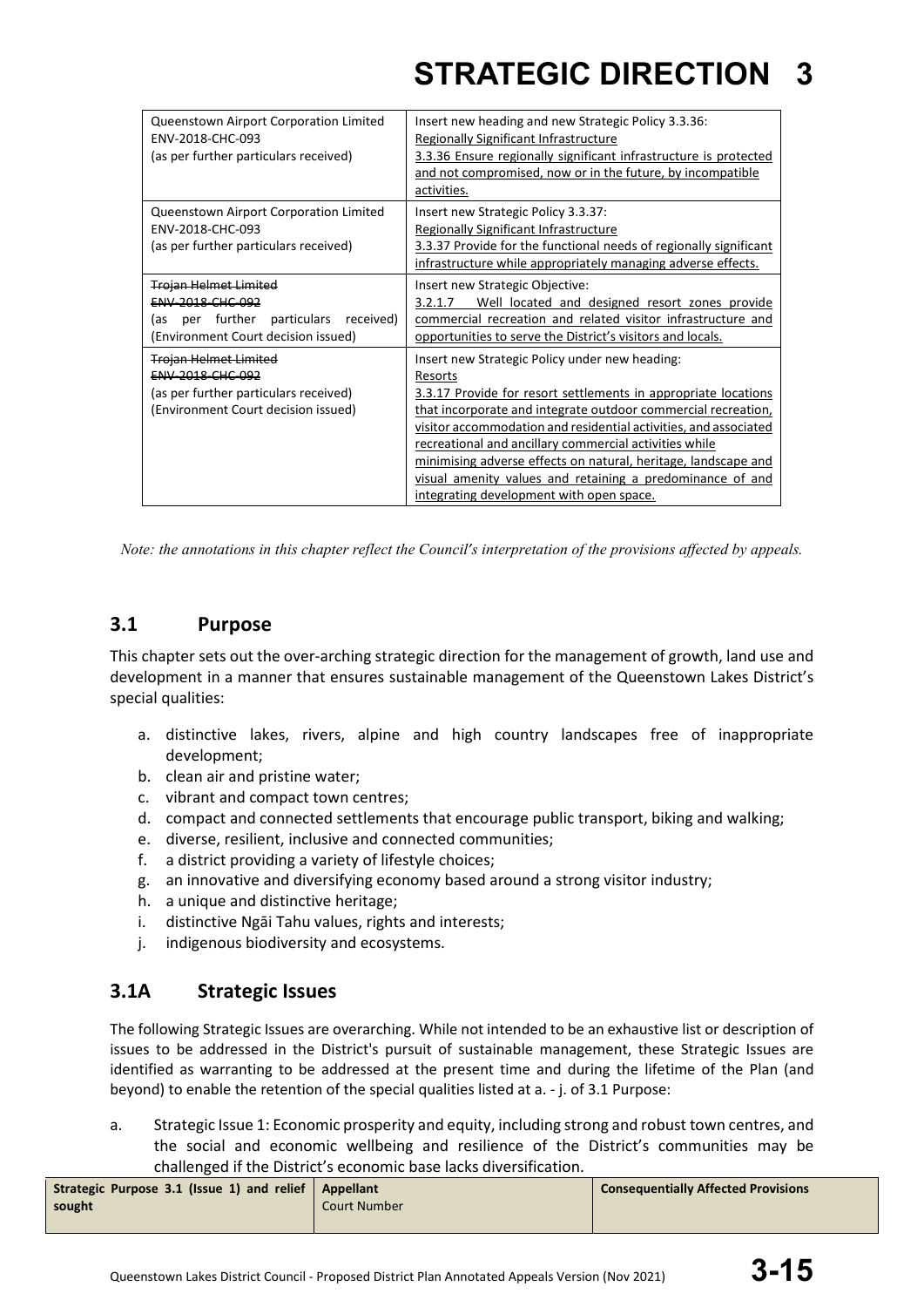| Amend Strategic Purpose 3.1 (Issue 1):      | Queenstown Airport Corporation Limited |  |
|---------------------------------------------|----------------------------------------|--|
| Issue 1: Economic prosperity and equity,    | ENV-2018-CHC-093                       |  |
| including strong and robust town centres,   | (as per further particulars received)  |  |
| economic diversification and<br>reguires    | (Environment Court decision issued)    |  |
| supporting infrastructure to enable the     |                                        |  |
| social and economic wellbeing of people and |                                        |  |
| communities.                                |                                        |  |

b. Strategic Issue 2: Growth pressure impacts on the functioning and sustainability of urban areas, and risks detracting from rural landscapes, particularly its outstanding natural features and outstanding natural landscapes.

| Strategic Purpose 3.1 (Issue 2 and relief<br>sought                                                                                                                                                                              | Appellant<br>Court Number                                                                 | <b>Consequentially Affected Provisions</b> |
|----------------------------------------------------------------------------------------------------------------------------------------------------------------------------------------------------------------------------------|-------------------------------------------------------------------------------------------|--------------------------------------------|
| Amend Strategic Purpose 3.1(Issue 2):<br>Issue 2: growth pressure impacts on the<br>functioning and sustainability of urban<br>areas, and risks detracting from rural<br>landscapes, particularly its outstanding<br>landscapes. | Queenstown Park Limited<br><b>ENV 2018 CHC 127</b><br>(Environment Court decision issued) |                                            |

- c. Strategic Issue 3: High growth rates can challenge the qualities that people value in their communities.
- d. Strategic Issue 4: Some resources of the District's natural environment, particularly its outstanding natural features and outstanding natural landscapes and their landscape values, require effective identification and protection in their own right as well as for their significant contribution to the District's economy.

| Strategic Purpose 3.1 (Issue 4) and relief<br>sought                                                                                                                                                                                                                                                                                                                                                                                                | <b>Appellant</b><br>Court Number                                                                                                                      | <b>Consequentially Affected Provisions</b> |
|-----------------------------------------------------------------------------------------------------------------------------------------------------------------------------------------------------------------------------------------------------------------------------------------------------------------------------------------------------------------------------------------------------------------------------------------------------|-------------------------------------------------------------------------------------------------------------------------------------------------------|--------------------------------------------|
| Amend Strategic Purpose 3.1 (Issue 4):<br>Issue 4: The District's natural environment,<br>particularly its outstanding landscapes, has<br>intrinsic qualities and values worthy of<br>protection in their own right, as well as<br>offering significant economic value to the<br><b>District.</b> Tourism is the largest contributor<br>to the District's economy and this relies<br>heavily on protecting the rural landscapes<br>of the District. | <del>Clutha</del><br><b>Society</b><br><b>Environmental</b><br>Upper<br>Incorporated<br><b>ENV 2018 CHC 56</b><br>(Environment Court decision issued) |                                            |

- e. Strategic Issue 5: The design of developments and environments can either promote or weaken safety, health and social, economic and cultural wellbeing.
- f. Strategic Issue 6: Tangata Whenua status and values require recognition in the District Plan.

### **3.1B Interpretation and Application of this Chapter**

- 3.1B.1 For the purpose of plan development, including plan changes, the Strategic Objectives and Strategic Policies in this Chapter provide direction for the development of the more detailed provisions contained elsewhere in the District Plan in relation to the Strategic Issues.
- 3.1B.2 For the purpose of plan implementation (including in the determination of resource consent applications and notices of requirement):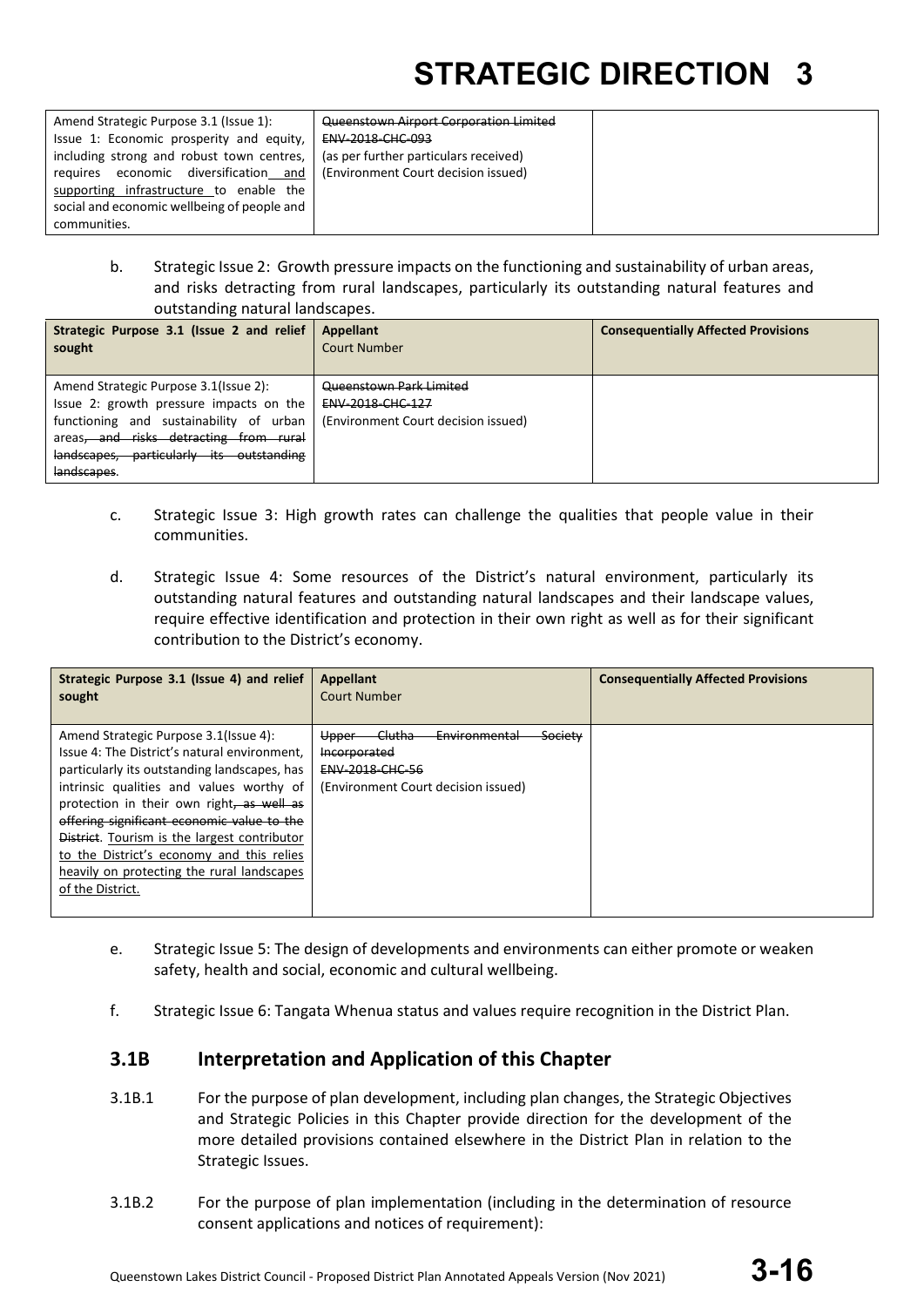- a. the Strategic Objectives and Strategic Policies in this Chapter may provide guidance on what the related objectives and policies in other chapters of the Plan are seeking to achieve in relation to the Strategic Issues;
- b. the relevant objectives and policies of the plan (including Strategic Objectives and Strategic Policies in this Chapter) are to be considered together and no fixed hierarchy exists between them.
- 3.1B.3 In this plan, the notation 'SO' means 'Strategic Objective'. The notation 'SP' means 'Strategic Policy'.
- 3.1B.4 The following relationships apply as between Strategic Objectives and Strategic Policies of this Chapter:
	- a. Where it is intended that a Strategic Objective elaborates on another Strategic Objective, that is specified in italicised text in brackets immediately following the Strategic Objective that is elaborated on. Unless otherwise specified, where a Strategic Objective enumerated to three digits (e.g. 3.2.1) ('Three Digit Strategic Objective') is followed by one or more Strategic Objectives enumerated to four digits (e.g. 3.2.1.1. 3.2.1.2) ('Four Digit Strategic Objective'), those Four Digit Strategic Objectives elaborate on that Three Digit Strategic Objective;
	- b. Many Strategic Policies in Chapter 3 implement more than one Strategic Objective. This is reflected in how Strategic Policies are grouped. The relationship(s) intended between individual Strategic Policies and the relevant Strategic Objective(s) is specified in the italicised text in brackets following each such Strategic Policy.
- 3.1B.5 In this Chapter:
	- a. 'Exception Zone' means any of the following, to the extent that the Zone (or Sub-Zone) is depicted on the planning maps:
		- i The Ski Area Sub-Zone;
		- ii. The Rural Residential Zone and Rural Lifestyle Zone (Chapter 22);
		- iii. The Gibbston Character Zone (Chapter 23);
		- iv. The Jacks Point Zone (Chapter 41).
	- b. 'Landscape capacity':
		- i. in relation to an Outstanding Natural Feature or Outstanding Natural Landscape, means the capacity of a landscape or feature to accommodate subdivision and development without compromising its identified landscape values;
		- ii. in relation to a landscape character area in a Rural Character Landscape, means the capacity of the landscape character area to accommodate subdivision and development without compromising its identified landscape character and while maintaining its identified visual amenity values;
	- c. 'Landscape values' in relation to any Outstanding Natural Feature, Outstanding Natural Landscape or Rural Character Landscape includes biophysical, sensory and associative attributes (and 'values' has a corresponding meaning);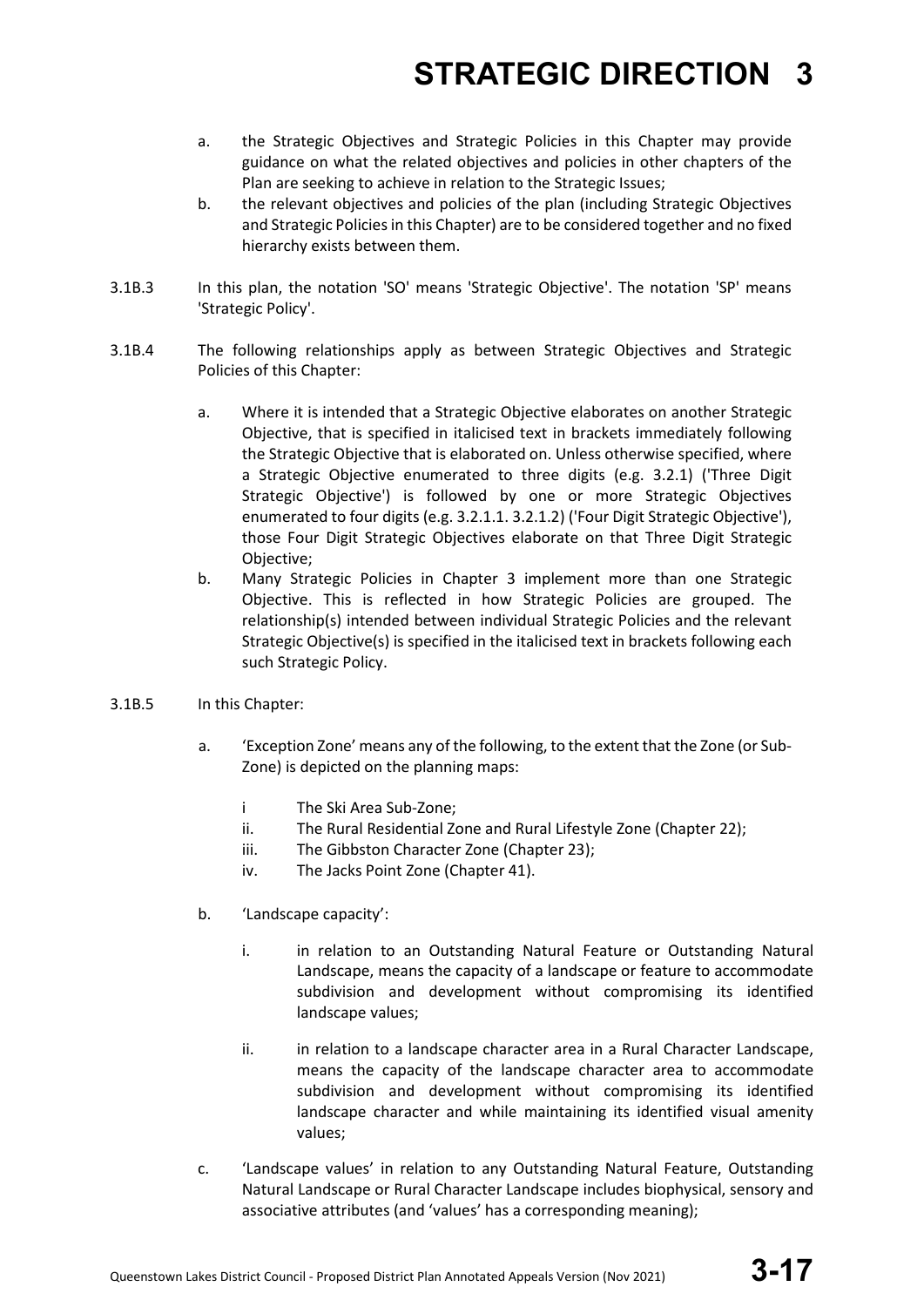- d. 'Rural Living' means residential-type development in a Rural Character Landscape or on an Outstanding Natural Feature or in an Outstanding Natural Landscape, including of the nature anticipated in a Rural Residential or Rural Lifestyle Zone but excluding residential development for farming or other rural production activities;
- e. 'Priority Area':
	- i. in relation to an Outstanding Natural Feature or Outstanding Natural Landscape, means an area listed in SP 3.3.36 and shown on the maps [held on [QLDC reference file]];
	- ii. in relation to the Upper Clutha Rural Character Landscape, means an area listed in SP 3.3.39 and shown on the maps in Schedule 21 [held on [QLDC reference file]].
- f. 'Best practice landscape methodology' in relation to the identification of landscape values or related landscape capacity or their assessment includes a methodology produced or recommended by a reputable professional body for landscape architects.
- 3.1B.6 The following Strategic Objectives and Strategic Policies (or specified parts thereof) do not apply to the consideration or determination of any applications for any subdivision, use or development within any of the Exception Zones except insofar as the receiving environment includes an Outstanding Natural Feature or Outstanding Natural Landscape (or part thereof) that is outside the Exception Zone:
	- a. SO 3.2.1.7.a, SO 3.2.1.8.a, SO 3.2.5.1, SO 3.2.5.2; and
	- b. SP 3.3.2.a, SP 3.3.21.a, SP 3.3.23.a, SP 3.3.29, SP 3.3.30, SP 3.3.31.

For avoidance of doubt, the above identified Strategic Objectives and Strategic Policies apply to plan development, including Plan Changes

### **3.2 Strategic Objectives**

#### $3.2.1$ **The development of a prosperous, resilient and equitable enconomy in the District (addressess Issue 1)**

 $3.2.1.1$ The significant socioeconomic benefits of well designed and appropriately located visitor industry places, facilities and services are realised across the District.

| Strategic Objective 3.2.1.1 and relief sought                                                                                                                                                                                                        | Appellant<br><b>Court Number</b>                                    | <b>Affected</b><br>Consequentially<br><b>Provisions</b> |
|------------------------------------------------------------------------------------------------------------------------------------------------------------------------------------------------------------------------------------------------------|---------------------------------------------------------------------|---------------------------------------------------------|
| Amend Strategic Objective 3.2.1.1 as follows or to<br>similar effect:<br>The significant socioeconomic benefits of well<br>designed and appropriately located visitor industry<br>zones, facilities and services is realised across the<br>District. | Ngai Tahu Tourism Limited<br>ENV-2018-CHC-134<br>(appeal withdrawn) |                                                         |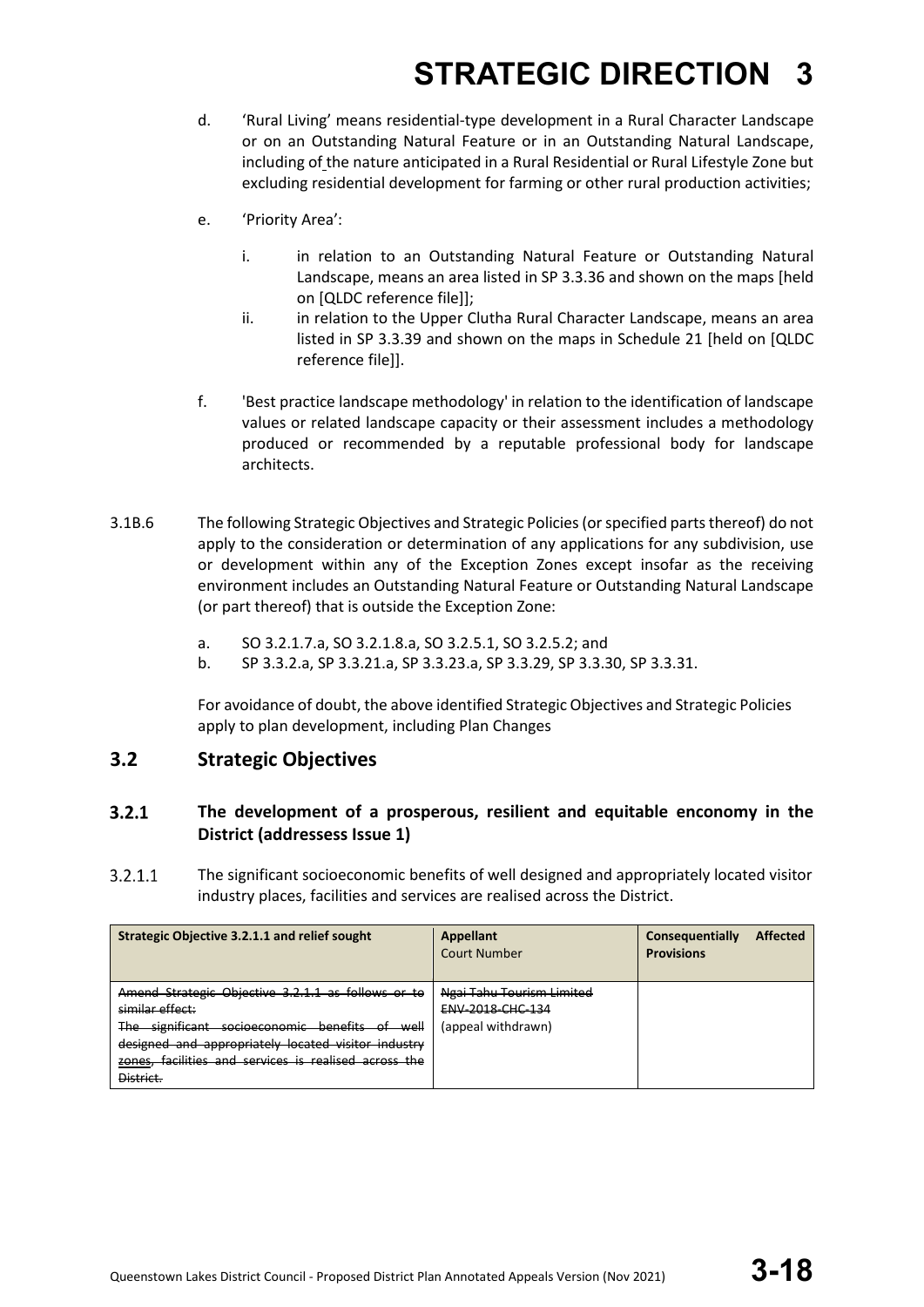$3.2.1.2$ The Queenstown and Wānaka town centres<sup>[1](#page-18-0)</sup> are the hubs of New Zealand's premier alpine visitor resorts and the District's economy.

| Strategic Objective 3.2.1.2 and relief sought                                                | <b>Appellant</b><br><b>Court Number</b>                                                                     | <b>Affected</b><br>Consequentially<br><b>Provisions</b>                                                              |
|----------------------------------------------------------------------------------------------|-------------------------------------------------------------------------------------------------------------|----------------------------------------------------------------------------------------------------------------------|
| Delete Strategic Objective 3.2.1.2                                                           | Queenstown Park Limited<br>ENV-2018-CHC-127<br>(Environment)<br>Court<br>decision<br>issued)                | Strategic Objective 3.2.1.3,<br>Strategic Policies<br>3.3.2,<br>3.3.3 and 3.3.4, Policies<br>4.2.2.2 and 4.2.2.3     |
| Amend Strategic Objective 3.2.1.2 to<br>recognise<br>Remarkables Park Zone as a Town Centre. | <b>Remarkables Park Limited</b><br><b>ENV 2018 CHC 126</b><br>(Environment)<br>decision<br>Court<br>issued) | Strategic Objective 3.2.1.3,<br>Policies<br>3.3.2,<br>Strategic<br>3.3.3, and 3.3.4, Policies<br>4.2.2.2 and 4.2.2.3 |

 $3.2.1.3$ The Frankton urban area (including the Remarkables Park mixed use centre) functions primarily as a major commercial and industrial service centre, and provides community facilities, for the people of the Wakatipu Basin.

| Strategic Objective 3.2.1.3 and relief sought                                                                               | <b>Appellant</b><br>Court Number                                                                           | Consequentially<br><b>Affected</b><br><b>Provisions</b>                                                          |
|-----------------------------------------------------------------------------------------------------------------------------|------------------------------------------------------------------------------------------------------------|------------------------------------------------------------------------------------------------------------------|
| Amend Strategic Objective 3.2.1.3 to recognise<br>Queenstown Airport's functions and role in the<br>Frankton Area           | Queenstown Airport Corporation<br>Limited<br>ENV-2018-CHC-093<br>(Environment Court<br>decision<br>issued) |                                                                                                                  |
| Amend Strategic Objective 3.2.1.3 to also recognise<br>the mixed business use and residential contributions<br>of Frankton. | <b>FII Holdings Limited</b><br>ENV-2018-CHC-084<br>(Environment<br>Court<br>decision<br>issued)            |                                                                                                                  |
| Amend Strategic Objective 3.2.1.3 to recognise the<br>broader function of Frankton for visitors and<br>residents.           | Queenstown Park Limited<br>ENV-2018-CHC-127<br>(Environment Court<br>decision<br>issued)                   | Strategic Objective 3.2.1.3,<br>Strategic Policies<br>3.3.2.<br>3.3.3 and 3.3.4, Policies<br>4.2.2.2 and 4.2.2.4 |
| Amend Strategic Objective 3.2.1.3 to recognise<br>Remarkables Park Zone as a Town Centre.                                   | <b>Remarkables Park Limited</b><br>ENV-2018-CHC-126<br>(Environment<br>Court<br>decision<br>issued)        | Strategic Policies<br>3.3.2.<br>3.3.3, and 3.3.4, Policies<br>4.2.2.2 and 4.2.2.4                                |
| Amend Strategic Objective 3.2.1.3 to recognise the<br>mixed business use and residential contributions of<br>Frankton.      | Universal Developments Limited<br><b>ENV-2018-CHC-101</b><br>(struck out)                                  |                                                                                                                  |

#### $3.2.1.4$ The key function of the commercial core of Three Parks is focused on large format retail development.

<span id="page-18-0"></span>1 Defined by the extent of the Town Centre Zone in each case

**.**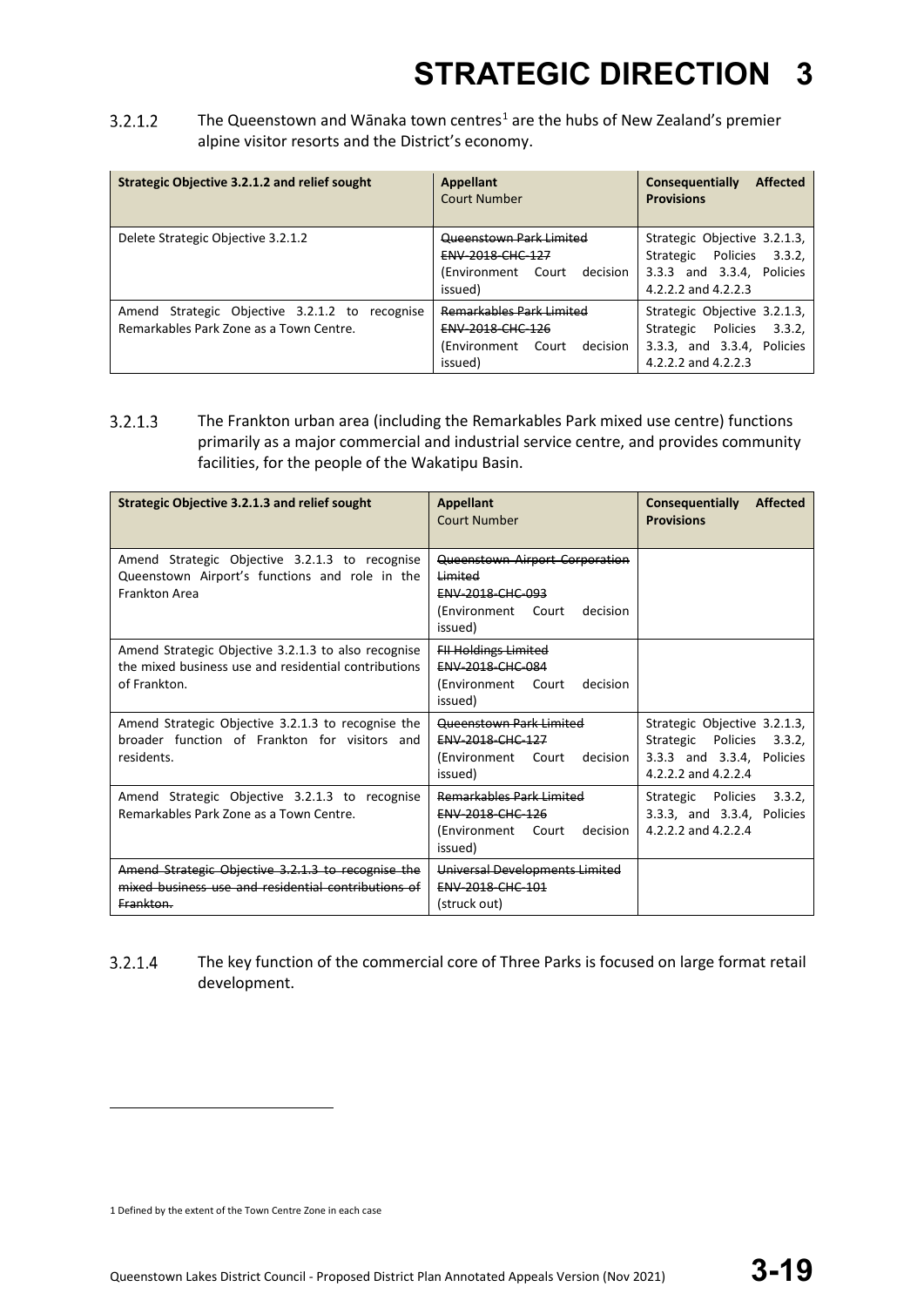$3.2.1.5$ Local service and employment functions served by commercial centres and industrial areas outside of the Queenstown and Wānaka town centres<sup>[2](#page-19-0)</sup>, Frankton and Three Parks, are sustained.

| Strategic Objective 3.2.1.5 and relief sought                                                                                                                                                                                                         | <b>Appellant</b><br>Court Number                                                                                                          | <b>Affected</b><br>Consequentially<br><b>Provisions</b> |
|-------------------------------------------------------------------------------------------------------------------------------------------------------------------------------------------------------------------------------------------------------|-------------------------------------------------------------------------------------------------------------------------------------------|---------------------------------------------------------|
| Amend Strategic Objective 3.2.1.5:<br>Local service and employment functions served by<br>commercial centres and industrial areas outside of<br>the Queenstown and Wanaka town centres 2,<br>Frankton and Three Parks, are sustained and<br>enhanced. | <b>Holdings</b><br><b>Preserve</b><br><del>Coneburn -</del><br>Limited & Others ('Jacks Point')<br>ENV-2018-CHC-137<br>(relief withdrawn) |                                                         |

- $3.2.1.6$ Diversification of the District's economic base and creation of employment opportunities through the development of innovative and sustainable enterprises.
- $3.2.1.7$ Agricultural land uses are enabled provided those uses are consistent with:
	- a. the protection of the landscape values of Outstanding Natural Features and Outstanding Natural Landscapes;
	- b. the maintenance of the landscape character of Rural Character Landscapes and the maintenance or enhancement of their visual amenity values; and
	- c. the maintenance of significant nature conservation values.

| Strategic Objective 3.2.1.7 and relief sought                                                                                                                                                                                                                                                                                      | <b>Appellant</b><br><b>Court Number</b>                                                                                                                                          | Consequentially<br><b>Affected</b><br><b>Provisions</b>                                                                                                                                                    |
|------------------------------------------------------------------------------------------------------------------------------------------------------------------------------------------------------------------------------------------------------------------------------------------------------------------------------------|----------------------------------------------------------------------------------------------------------------------------------------------------------------------------------|------------------------------------------------------------------------------------------------------------------------------------------------------------------------------------------------------------|
| Amend Strategic Objective 3.2.1.7:<br>Agricultural and rural living land uses that maintain<br>consistent with the maintenance of the district's<br>outstanding natural landscape character of rural<br>landscapes and significant nature conservation values<br>are enabled. (also elaborates on SO 3.2.4 and 3.2.5<br>following) | M & C Burgess<br>ENV-2018-CHC-136<br>(Environment<br>decision<br>Court<br>issued)<br>SYZ Investments Limited<br>ENV-2018-CHC-130<br>decision<br>(Environment<br>Court<br>issued) | Section 6.2, Policies 6.3.10,<br>6.3.12, 6.3.19, 6.3.20, Rule<br>21.21.2, Rule<br>21.21.2.6,<br>Objective 22.2.1<br>Strategic Policy 3.3.22, Policy<br>6.3.12, Policy 6.3.19, Rule<br>27.5.8, Rule 27.5.11 |
| Amend Strategic Objective 3.2.1.7:<br>Agricultural and tourism land uses that maintain<br>consistent with the maintenance of the district's<br>outstanding natural landscape character of rural<br>landscapes and significant nature conservation values<br>are enabled. (also elaborates on S.O.3.2.4 and 3.2.5                   | Soho Ski Area Ltd & Blackmans<br>Creek No. 1 LP<br><b>ENV 2018 CHC 104</b><br>decision<br>(Environment<br>Court<br>issued)                                                       | Strategic Policy 3.3.20<br>Strategic Policy 3.3.20                                                                                                                                                         |
| following)                                                                                                                                                                                                                                                                                                                         | Mt Cardrona Station Limited<br><b>ENV-2018-CHC-83</b><br>(Environment<br>decision<br>Court<br>issued)<br><b>Darby Planning Limited</b>                                           | Strategic<br>Objective 3.2.1.8,<br>3.3.20<br>Strategic<br>Policy<br>Section 6.2, Policy 21.2.1.11,<br>Objective<br>21.2.9, Policies<br>21.2.9.1<br>21.2.9.2<br>and                                         |

<span id="page-19-0"></span>2 Defined by the extent of the Town Centre Zone in each case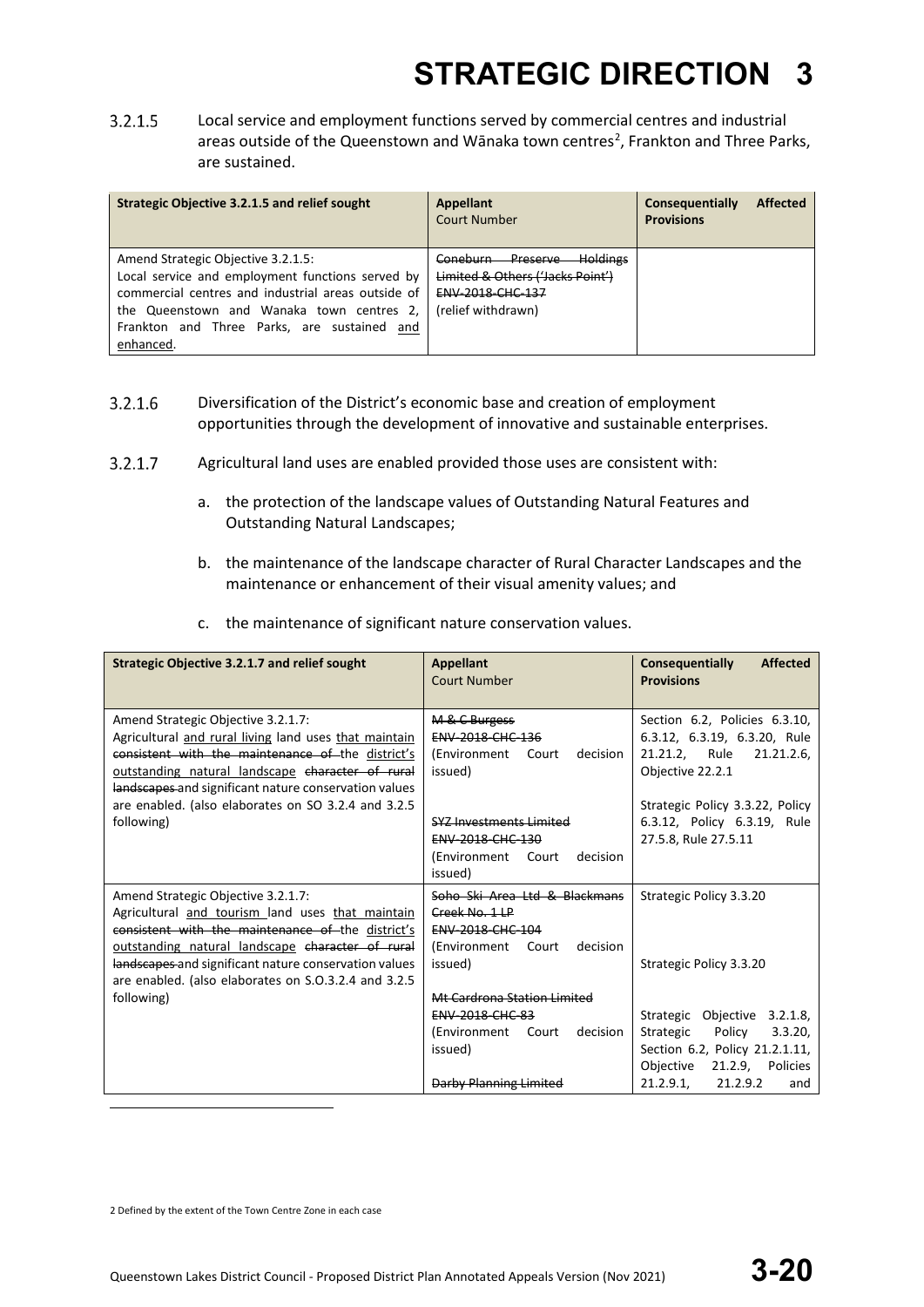| ENV-2018-CHC-150<br>(Environment Court<br>decision<br>issued)                                                   | 21.2.9.3, Objective 21.2.10,<br>Policies 21.2.10.1, 21.2.10.2,<br>21.2.10.3 and 21.2.10.4 |
|-----------------------------------------------------------------------------------------------------------------|-------------------------------------------------------------------------------------------|
| <b>Treble Cone Investments Limited</b><br><b>ENV 2018 CHC 107</b><br>(Environment Court)<br>decision<br>issued) | Strategic Policy 3.3.20                                                                   |
| <b>Real Journeys Limited</b><br>ENV-2018-CHC-131<br>(Environment Court)<br>decision<br>issued)                  |                                                                                           |

- $3.2.1.8$ Diversification of land use in rural areas beyond traditional activities, including farming, provided that:
	- a. the landscape values of Outstanding Natural Features and Outstanding Natural Landscapes are protected;
	- b. the landscape character of Rural Character Landscapes is maintained and their visual amenity values are maintained or enhanced; and
	- c. significant nature conservation values and Ngāi Tahu values, interests and customary resources, are maintained.

| <b>Strategic Objective 3.2.1.8 and relief sought</b>                                                                                                                                                                                                                                                                                                        | <b>Appellant</b><br><b>Court Number</b>                                                                         | <b>Consequentially</b><br><b>Affected</b><br><b>Provisions</b>                                                                                      |
|-------------------------------------------------------------------------------------------------------------------------------------------------------------------------------------------------------------------------------------------------------------------------------------------------------------------------------------------------------------|-----------------------------------------------------------------------------------------------------------------|-----------------------------------------------------------------------------------------------------------------------------------------------------|
| Amend Strategic Objective 3.2.1.8:<br>Diversification of land use in rural areas beyond<br>traditional activities, including farming, provided that<br>the character of rural landscapes, significant nature<br>conservation values and Ngai Tahu values, interests<br>and customary resources, are maintained. (also<br>elaborates on S.O.3.2.5 following) | M & C Burgess<br>ENV-2018-CHC-136<br>(Environment Court<br>decision<br>issued)<br>Soho Ski Area Ltd & Blackmans | Strategic Policy 3.3.22, Policy<br>6.3.12, Policy 4.2.2.21, Policy<br>6.3.19, Rule 21.21.1.1, Rule<br>21.21.2, Rule 27.5.8,<br>Rule<br>27.5.11      |
|                                                                                                                                                                                                                                                                                                                                                             | Creek No. 1 LP<br>ENV-2018-CHC-104                                                                              |                                                                                                                                                     |
|                                                                                                                                                                                                                                                                                                                                                             | (Environment Court<br>decision<br>issued)                                                                       |                                                                                                                                                     |
|                                                                                                                                                                                                                                                                                                                                                             | Mt Cardrona Station Limited<br>ENV-2018-CHC-83<br>decision<br>(Environment Court<br>issued)                     | Strategic Objective 3.2.1.8,<br>Strategic Policy 3.3.20, Section<br>6.2, Policy 21.2.1.11, Objective                                                |
|                                                                                                                                                                                                                                                                                                                                                             | <b>Darby Planning Limited</b><br><b>ENV 2018 CHC 150</b><br>(Environment Court<br>decision<br>issued)           | 21.2.9,<br>Policies<br>21.2.9.1,<br>21.2.9.2 and 21.2.9.3, Objective<br>21.2.10, Policies 21.2.10.1,<br>21.2.10.2,<br>21.2.10.3<br>and<br>21.2.10.4 |
|                                                                                                                                                                                                                                                                                                                                                             | <b>Treble Cone Investments Limited</b><br>ENV-2018-CHC-107<br>(Environment Court<br>decision<br>issued)         |                                                                                                                                                     |
|                                                                                                                                                                                                                                                                                                                                                             | Real Journeys Limited<br>ENV-2018-CHC-131<br>(Environment Court<br>decision<br>issued)                          |                                                                                                                                                     |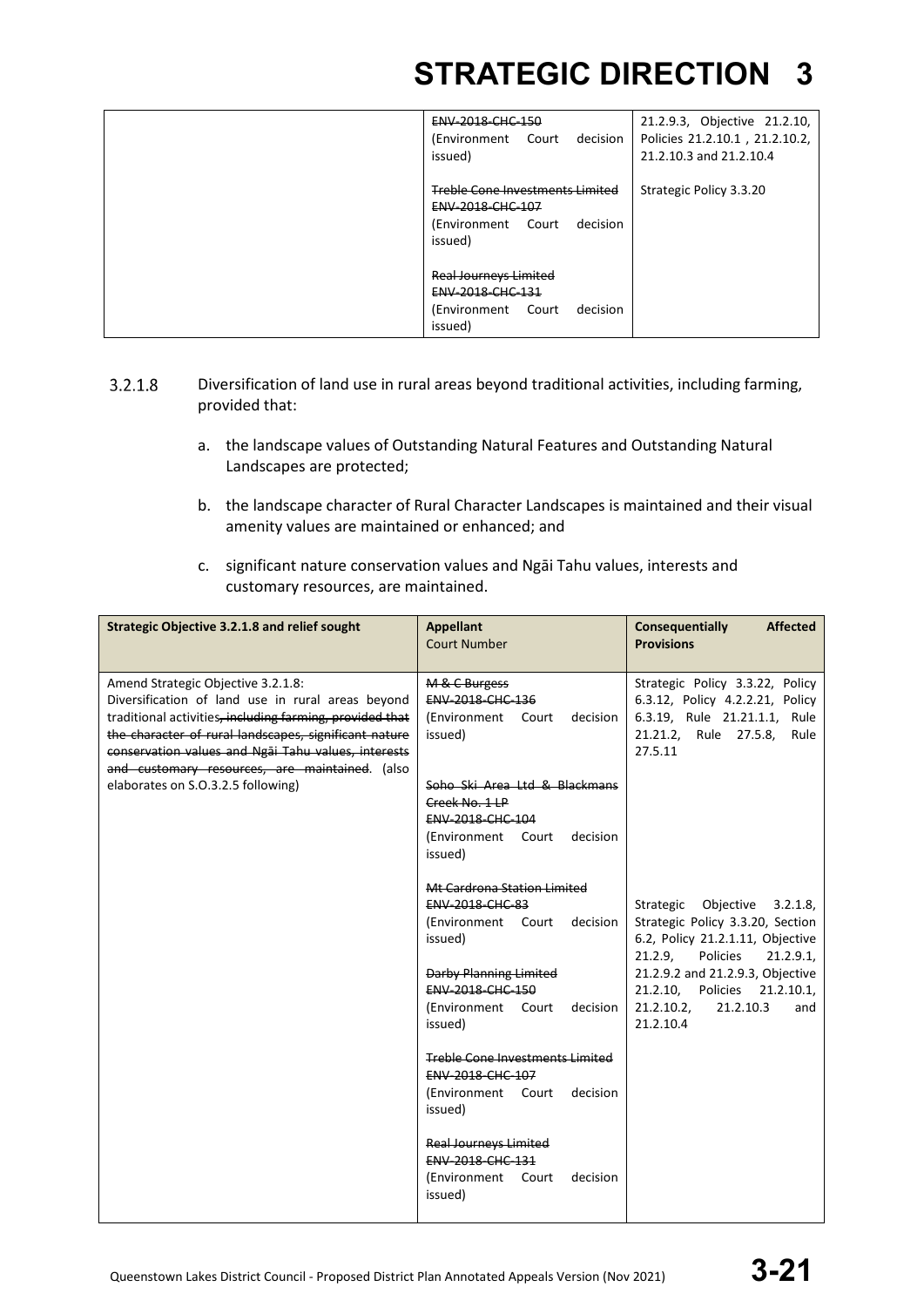|                                                                                                                                                                                                                                                                                                                                                                | Real Journeys (trading as Canyon<br>Food & Brew Company)<br><b>ENV 2018 CHC 146</b><br>(Environment Court<br>decision<br>issued) | Strategic Policy 3.3.32, Policy<br>4.2.2.21, Policy 6.3.19, Rule<br>21.21.2                                  |
|----------------------------------------------------------------------------------------------------------------------------------------------------------------------------------------------------------------------------------------------------------------------------------------------------------------------------------------------------------------|----------------------------------------------------------------------------------------------------------------------------------|--------------------------------------------------------------------------------------------------------------|
|                                                                                                                                                                                                                                                                                                                                                                | <u>SYZ Investments Limited</u><br>ENV-2018-CHC-130<br>(Environment Court<br>decision<br>issued)                                  |                                                                                                              |
| Amend Strategic Objective 3.2.1.8:<br>Diversification of land use in rural areas beyond<br>traditional activities, including farming, provided that<br>the character of rural landscapes, significant nature<br>conservation values and Ngai Tahu values, interests<br>and customary resources, are maintained.<br>(also<br>elaborates on S.O.3.2.5 following) | Queenstown Park Limited<br>ENV-2018-CHC-127<br>(Environment<br>Court<br>decision<br>issued)                                      | Policies 6.3.12 and<br>6.3.19<br>Objective<br>21.2.9,<br>Policy<br>21.2.9.3, Rule 21.21.2, Rule<br>21.21.1.1 |

#### $3.2.1.9$ Infrastructure in the District that is operated, maintained, developed and upgraded efficiently and effectively to meet community needs and to maintain the quality of the environment. (also elaborates on S.O. 3.2.2 following)

| <b>Strategic Objective 3.2.1.9 and relief sought</b>                                                                                                                                                                                                                                | <b>Appellant</b><br>Court Number                                                                       | <b>Consequentially Affected</b><br><b>Provisions</b> |
|-------------------------------------------------------------------------------------------------------------------------------------------------------------------------------------------------------------------------------------------------------------------------------------|--------------------------------------------------------------------------------------------------------|------------------------------------------------------|
| Amend Strategic Objective 3.2.1.9:<br>Infrastructure in the District that is operated,<br>maintained, developed and upgraded efficiently and<br>effectively to meet community needs and to<br>maintain the quality of the environment. (also<br>elaborates on S.O. 3.2.2 following) | Queenstown Airport Corporation<br>Limited<br>ENV-2018-CHC-093<br>(as per further particulars received) | Strategic Policy 3.3.25,<br>Policy 6.3.24            |

#### $3.2.2$ **Urban growth is managed in a strategic and integrated manner. (addresses Issue 2)**

(*SO 3.2.1.9 also elaborates on SO 3.2.2*).

- $3.2.2.1$ Urban development occurs in a logical manner so as to:
	- a. promote a compact, well designed and integrated urban form;
	- b. build on historical urban settlement patterns;
	- c. achieve a built environment that provides desirable, healthy and safe places to live, work and play;
	- d. minimise the natural hazard risk, taking into account the predicted effects of climate change;
	- e. protect the District's rural landscapes from sporadic and sprawling urban development;
	- f. ensure a mix of housing opportunities including access to housing that is more affordable for residents to live in;
	- g. contain a high quality network of open spaces and community facilities; and
	- h. be integrated with existing, and proposed infrastructure and appropriately manage effects on that infrastructure.

| Strategic Objective 3.2.2.1 and relief sought | Appellant<br><b>Court Number</b> | <b>Consequentially Affected</b><br><b>Provisions</b> |
|-----------------------------------------------|----------------------------------|------------------------------------------------------|
|                                               |                                  |                                                      |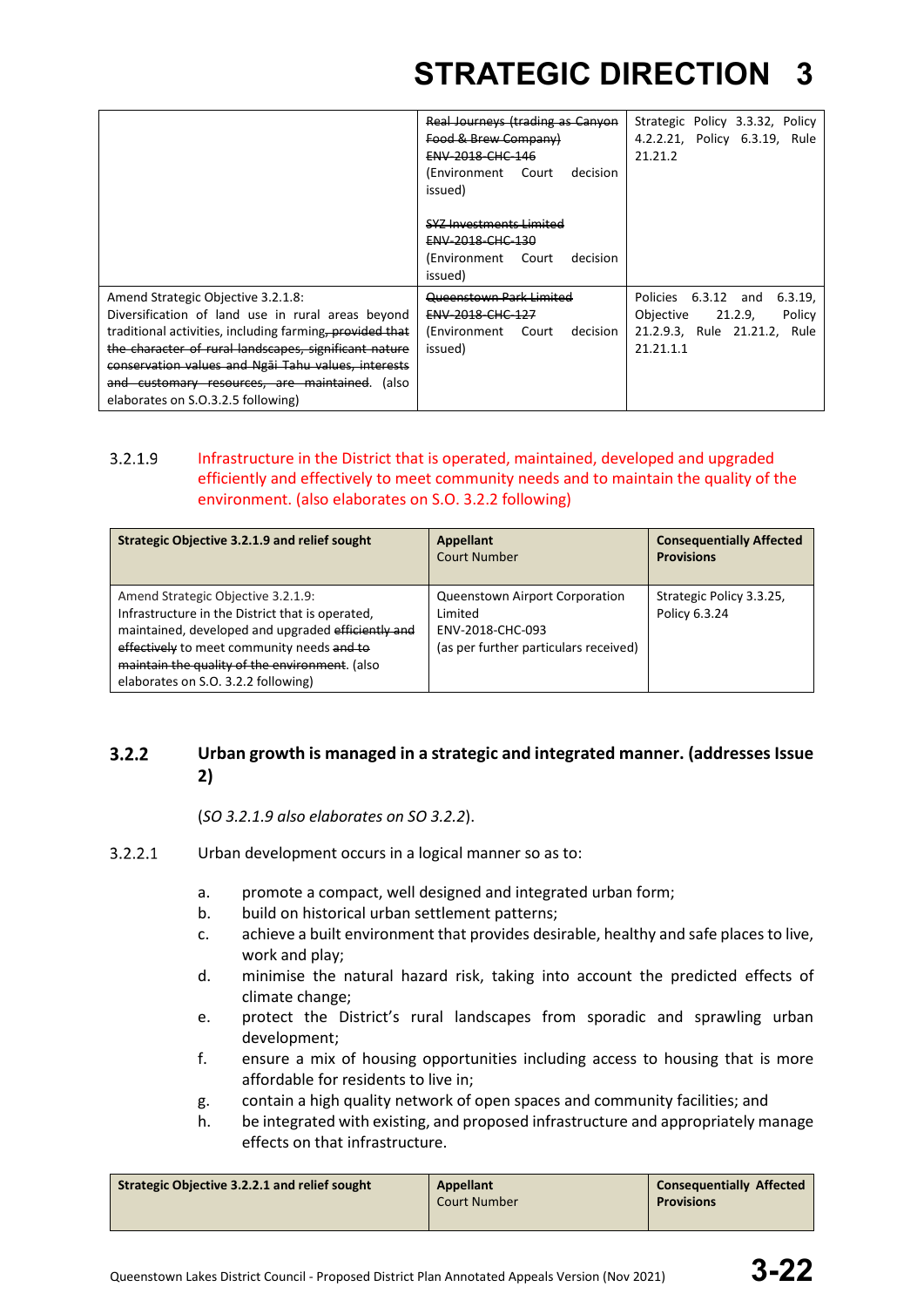| Amend Strategic Objective 3.2.2.1 by inserting:<br>protect the on-going operation, maintenance,<br>upgrading and development of the National Grid.                                              | <b>Transpower New Zealand Limited</b><br>ENV-2018-CHC-114<br>(Consent Order issued)                                                                                                                            |                                                                                                    |
|-------------------------------------------------------------------------------------------------------------------------------------------------------------------------------------------------|----------------------------------------------------------------------------------------------------------------------------------------------------------------------------------------------------------------|----------------------------------------------------------------------------------------------------|
| Amend Strategic Objective 3.2.2.1.e:<br>protect the District's rural landscapes from urban<br>sprawl sporadic and sprawling development;                                                        | <del>Holdings</del><br>Coneburn Preserve<br>Limited & others ('Jacks Point')<br>ENV-2018-CHC-137<br>(relief withdrawn)                                                                                         |                                                                                                    |
| Delete Objective 3.2.2.1.e                                                                                                                                                                      | Queenstown Park Limited<br>ENV-2018-CHC-127<br>(Consent Order issued)                                                                                                                                          | Strategic Policies<br>3.3.14<br>3.3.15,<br>Policies<br>and<br>4.2.1.4. 4.2.2.14<br>and<br>4.2.2.22 |
| Amend Strategic Objective 3.2.2.1.h:<br>be coordinated with the design and development of<br>integrated with existing, and planned future,<br>infrastructure growth and redevelopment planning. | Darby Planning Limited<br><b>ENV 2018 CHC 150</b><br>(Environment Court decision issued)<br><b>Holdings</b><br>Coneburn Preserve<br>Limited & others ('Jacks Point')<br>ENV-2018-CHC-137<br>(relief withdrawn) |                                                                                                    |

#### $3.2.3$ **A quality built environment taking into account the character of individual communities.** *(addresses Issues 3 and 5)*

(*SO 3.2.2.1 also elaborates on SO 3.2.3*).

- $3.2.3.1$ The District's important historic heritage values are protected by ensuring development is sympathetic to those values.
- $3.2.3.2$ Built form integrates well with its surrounding urban environment.

#### $3.2.4$ **The distinctive natural environments and ecosystems of the District are protected.** *(addresses Issue 4)*

| <b>Strategic Objective 3.2.4 and relief sought</b>                                                                                                                                                                                                                                                                  | <b>Appellant</b><br>Court Number                                                           | Consequentially<br><b>Affected Provisions</b>                                       |
|---------------------------------------------------------------------------------------------------------------------------------------------------------------------------------------------------------------------------------------------------------------------------------------------------------------------|--------------------------------------------------------------------------------------------|-------------------------------------------------------------------------------------|
| Amend Strategic Objective 3.2.4 to<br>(A) Better recognise the hierarchy and terminology set<br>out in Part 2 of the Act; and (B) Give effect to the<br>Regional Policy Statement and more<br>Proposed<br>specifically, the land use management framework<br>established for Regionally Significant Infrastructure. | Queenstown Airport Corporation<br>Limited<br><b>ENV-2018-CHC-093</b><br>(relief withdrawn) | <b>Policies</b><br>4.2.2.1<br>and<br>4.2.2.2, Policies 6.3.17,<br>6.3.24 and 6.3.25 |

(*SO 3.2.1.7 and 3.2.1.8 also elaborate on SO 3.2.4*).

- $3.2.4.1$ Development and land uses that sustain or enhance the life-supporting capacity of air, water, soil and ecosystems, and maintain indigenous biodiversity.
- $3.2.4.2$ The spread of wilding exotic vegetation is avoided.
- $3.2.4.3$ The natural character of the beds and margins of the District's lakes, rivers and wetlands is preserved, or enhanced where possible, and protected from inappropriate subdivision, use and development.

| Strategic Objective 3.2.4.3 and relief sought<br>Appellant<br><b>Consequentially</b><br><b>Affected Provisions</b><br>L Court Number |
|--------------------------------------------------------------------------------------------------------------------------------------|
|--------------------------------------------------------------------------------------------------------------------------------------|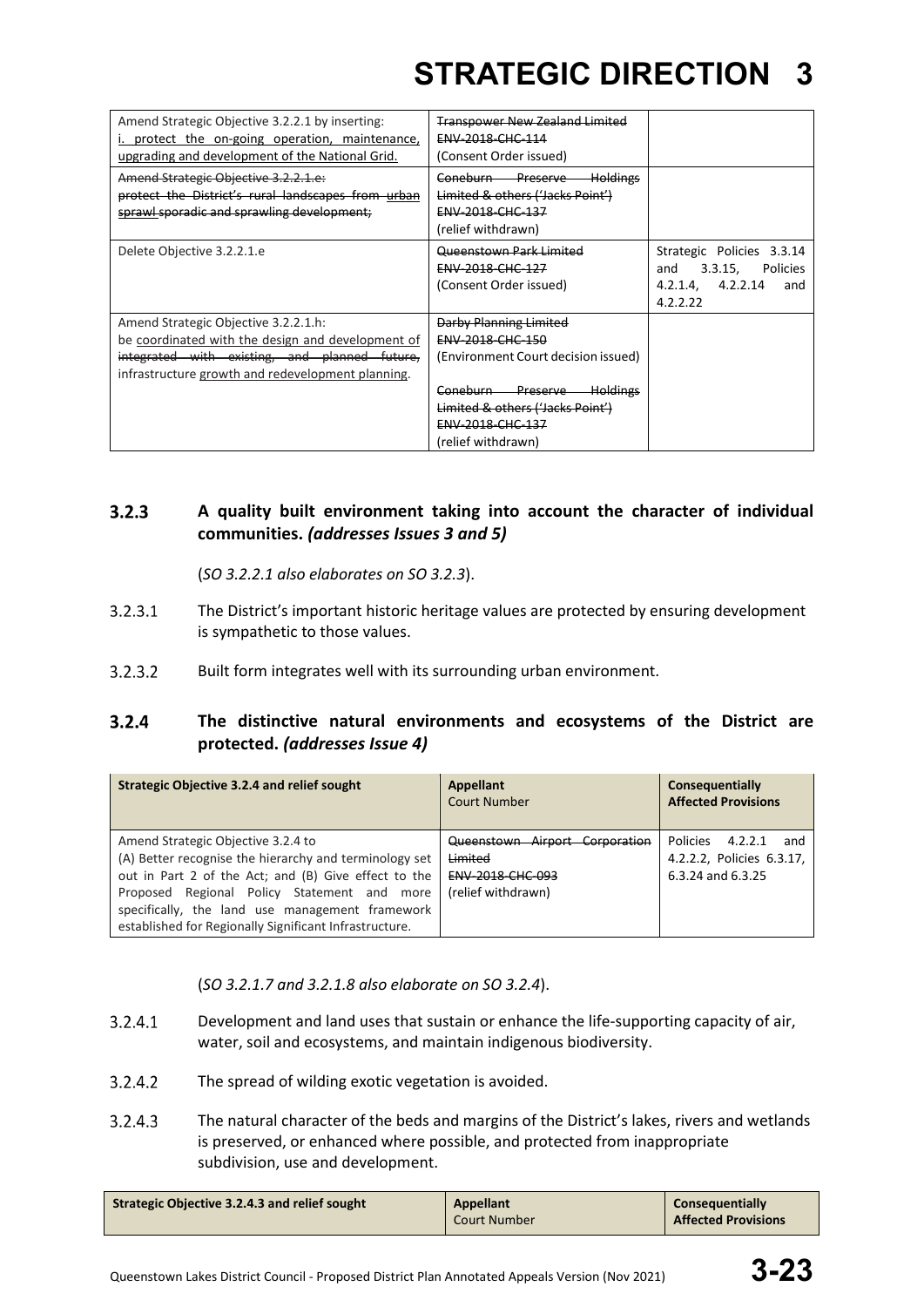| Amend Strategic Objective 3.2.4.3:                    | <b>Real Journeys Limited</b>        | Policy           | 21.2.1.1 |
|-------------------------------------------------------|-------------------------------------|------------------|----------|
| The natural character of the beds and margins of the  | ENV-2018-CHC-131                    | Objective        | 21.2.12, |
| District's lakes, rivers and wetlands is preserved or | Real Journeys (trading as Go Orange | Policy 21.2.12.5 |          |
| enhanced where possible, and otherwise protected from | Limited)                            |                  |          |
| inappropriate development.                            |                                     | Policy           | 21.2.1.1 |
|                                                       | ENV-2018-CHC-138                    | Objective        | 21.2.12, |
|                                                       | Real Journeys (trading as Canyon    | Policy 21.2.12.5 |          |
|                                                       | Food & Brew Company)                |                  |          |
|                                                       | ENV-2018-CHC-146                    | Policy           | 21.2.1.1 |
|                                                       | (Consent Order issued)              | Objective        | 21.2.12, |
|                                                       |                                     | Policy 21.2.12.5 |          |

- 3.2.4.4 The water quality and functions of the District's lakes, rivers and wetlands are maintained or enhanced.
- $3.2.4.5$ Public access to the natural environment is maintained or enhanced.
- $3.2.4.6$ The values of significant indigenous vegetation and significant habitats of indigenous fauna are protected.
- $3.2.4.7$ The survival chances of rare, endangered, or vulnerable species of indigenous plant or animal communities are maintained or enhanced.

#### $3.2.5$ **The retention of the District's distinctive landscapes.** *(addresses Issues 2 and 4)*

| <b>Strategic Objective 3.2.5 and relief sought</b>                                                                                                                                                                                                                                                               | <b>Appellant</b><br><b>Court Number</b>                                                                                                                             | <b>Consequentially Affected</b><br><b>Provisions</b>                                                                                                                                      |
|------------------------------------------------------------------------------------------------------------------------------------------------------------------------------------------------------------------------------------------------------------------------------------------------------------------|---------------------------------------------------------------------------------------------------------------------------------------------------------------------|-------------------------------------------------------------------------------------------------------------------------------------------------------------------------------------------|
| Amend Strategic Objective 3.2.5 and renumber<br>Objective 3.2.5 to 3.2.4:<br>The retention safeguarding of the District's<br>distinctive<br>landscapes from<br>inappropriate<br>development.                                                                                                                     | Upper Clutha Environmental<br>Society<br>Incorporated<br><b>ENV-2018-CHC-56</b><br>(Environment Court decision issued)                                              |                                                                                                                                                                                           |
| Clarify Strategic Objective 3.2.5 as it is unclear<br>whether it is a heading or an objective.                                                                                                                                                                                                                   | <b>Allenby Farms Limited</b><br>ENV-2018-CHC-148<br>(Environment Court decision issued)<br>Lesley and Jerry Burdon<br><b>ENV-2018-CHC-091</b><br>(relief withdrawn) |                                                                                                                                                                                           |
| Amend Strategic Objective 3.2.5 to<br>(A) Better recognise the hierarchy and terminology<br>set out in Part 2 of the Act; and (B) Give effect to the<br>Proposed Regional Policy Statement and more<br>specifically, the land use management framework<br>established for Regionally Significant Infrastructure. | Queenstown Airport Corporation Limited<br><b>ENV-2018-CHC-093</b><br>(relief withdrawn)                                                                             | Policies 4.2.2.1 and 4.2.2.2.<br>Policies 6.3.17, 6.3.24 and<br>6.3.25                                                                                                                    |
| Delete Strategic Objective 3.2.5                                                                                                                                                                                                                                                                                 | <b>Oueenstown Park Limited</b><br>ENV-2018-CHC-127                                                                                                                  | Strategic Objectives 3.2.5.1<br>3.2.5.2,<br>Strategic<br>and<br>Policies 3.3.29, 3.3.30,<br>3.3.31 and 3.3.32,<br>Policy 4.2.1.5, Objective<br>4.2.2B, Policy<br>4.2.2.14,<br>Section 6.1 |

(*SO 3.2.1.7, 3.2.1.8 and 3.2.2.1 also elaborate on SO 3.2.5*).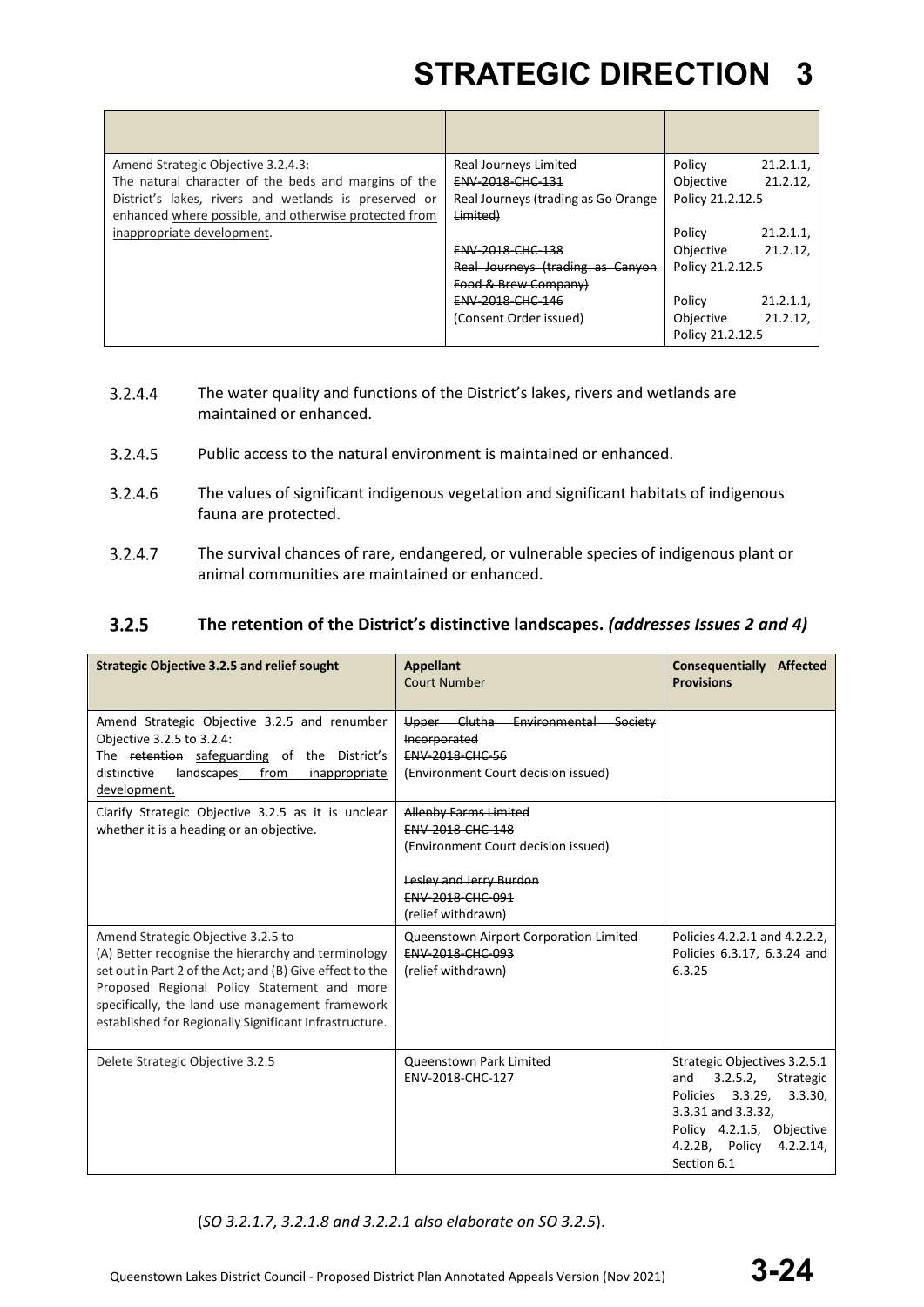### **Outstanding Natural Features and Outstanding Natural Landscapes**

- $3.2.5.1$ The District's Outstanding Natural Features and Outstanding Natural Landscapes and their landscape values and related landscape capacity are identified.
- $3.2.5.2$ Within the Rural Zone, new subdivision, use and development is inappropriate on Outstanding Natural Features or in Outstanding Natural Landscapes unless:
	- a. where the landscape values of Priority Areas of Outstanding Natural Features and Outstanding Natural Landscapes are specified in Schedule 21.22, those values are protected; or
	- b. where the landscape values of Outstanding Natural Features and Outstanding Natural Landscapes are not specified in Schedule 21.22, the values identified according to SP 3.3.45 are protected.
- $3.2.5.3$ In locations other than in the Rural Zone, the landscape values of Outstanding Natural Features and Outstanding Natural Landscapes are protected from inappropriate subdivision, use and development.
- $3.2.5.4$ In each Exception Zone located within or part within Outstanding Natural Features and Outstanding Natural Landscapes, any application for subdivision, use and development is provided for:
	- a. to the extent anticipated by that Exception Zone; and
	- b. on the basis that any additional subdivision, use and development not provided for by that Exception Zone protects the landscape values of the relevant Outstanding Natural Feature or Outstanding Natural Landscape.

| Strategic Objective 3.2.5.1 and relief sought                                                                                                                                                                                                                                                                                                    | <b>Appellant</b><br><b>Court Number</b>                                                                                                                      | <b>Consequentially Affected</b><br><b>Provisions</b>                                                                                                |
|--------------------------------------------------------------------------------------------------------------------------------------------------------------------------------------------------------------------------------------------------------------------------------------------------------------------------------------------------|--------------------------------------------------------------------------------------------------------------------------------------------------------------|-----------------------------------------------------------------------------------------------------------------------------------------------------|
| Amend Strategic Objective 3.2.5.1:<br>The landscape and visual amenity values and the<br>natural character and integrity of Outstanding<br>Natural Landscapes and Outstanding Natural<br>Features are protected from adverse effects of<br>subdivision, use and development that are more<br>than minor and/or not temporary in duration.        | Upper Clutha Environmental<br>Society<br>Incorporated<br><b>ENV 2018 CHC 56</b><br>(Environment Court decision issued)                                       | Rule 21.21.1.3                                                                                                                                      |
| Amend Strategic Objective 3.2.5.1:<br>The landscape and visual amenity values and the<br>character of Outstanding<br>natural<br>Natural<br>Landscapes and Outstanding Natural Features are<br>protected from adverse-inappropriate effects of<br>subdivision, use and development that are more<br>than minor and/or not temporary in duration.  | Allenby Farms Limited<br>ENV-2018-CHC-148<br>(Environment Court decision issued)<br>Lesley and Jerry Burdon<br><b>ENV 2018 CHC 091</b><br>(relief withdrawn) | 3.3.30.<br>Strategic<br>Policy<br>Policy<br>6.3.12,<br>Rule<br>21.21.1.1<br>3.3.30<br>Strategic<br>Policy<br>Policy<br>6.3.12,<br>Rule<br>21.21.1.1 |
| Amend Strategic Objective 3.2.5.1:<br>The landscape and visual amenity values and the<br>natural character values of Outstanding Natural<br>Landscapes and Outstanding Natural Features are<br>protected from inappropriate adverse effects of<br>subdivision, use and development-that are more<br>than minor and/or not temporary in duration. | Darby Planning Limited<br><b>ENV 2018 CHC 150</b><br>(Environment Court decision issued)                                                                     | Strategic<br>3.3.30<br>Policy<br>Policy<br>6.3.12.<br>Rule<br>21.21.1.1                                                                             |
| Amend Strategic Objective 3.2.5.1:<br>The landscape and visual amenity values and the<br>natural character values of Outstanding Natural<br>Landscapes and Outstanding Natural Features are<br>protected from significant adverse effects of                                                                                                     | <b>Real Journeys Limited</b><br>ENV-2018-CHC-131<br>(Environment Court decision issued)<br>Real Journeys (trading as Canyon Food &<br><b>Brew Company)</b>   | Policy 6.3.12<br>Policy 6.3.12                                                                                                                      |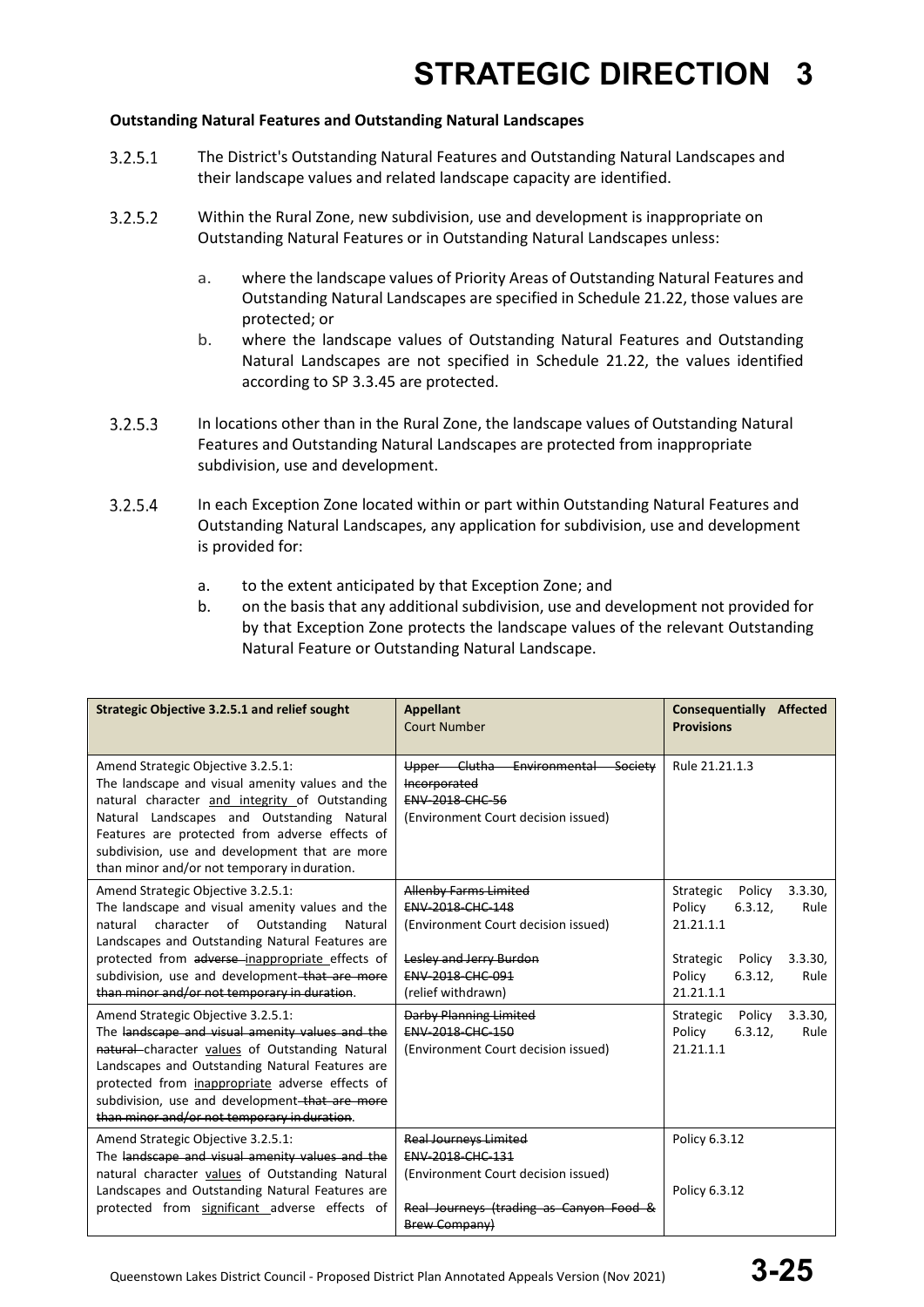| subdivision, use and development that are more<br>than minor and/or not temporary in duration.                                                                                                                                                                                                                                               | ENV-2018-CHC-146<br>(Environment Court decision issued)<br><b>SYZ Investments Limited</b><br>ENV-2018-CHC-130<br>(Environment Court decision issued) | Strategic Policy<br>3.3.30.<br>Policy 6.3.10                           |
|----------------------------------------------------------------------------------------------------------------------------------------------------------------------------------------------------------------------------------------------------------------------------------------------------------------------------------------------|------------------------------------------------------------------------------------------------------------------------------------------------------|------------------------------------------------------------------------|
| Amend Strategic Objective 3.2.5.1 to<br>(A) Better recognise the hierarchy and terminology<br>set out in Part 2 of the Act; and (B) Give effect to the<br>Proposed Regional Policy Statement and more<br>specifically, the land use management framework<br>established for Regionally Significant Infrastructure.                           | Queenstown Airport Corporation Limited<br><b>ENV-2018-CHC-093</b><br>(relief withdrawn)                                                              | Policies 4.2.2.1 and 4.2.2.2.<br>Policies 6.3.17, 6.3.24 and<br>6.3.25 |
| Amend Strategic Objective 3.2.5.1:<br>The landscape and visual amenity values and the<br>natural character of Outstanding<br>Natural<br>Landscapes and Outstanding Natural Features are<br>protected from adverse effects of inappropriate<br>subdivision, use and development that are more<br>than minor and/or not temporary in duration. | <b>Transpower New Zealand Limited</b><br>ENV-2018-CHC-114<br>(as per further particulars received)<br>(Environment Court decision issued)            |                                                                        |

### **Rural Character Landscapes**

- $3.2.5.5$ Within Rural Character Landscapes, adverse effects on landscape character and visual amenity values from subdivision, use or development are anticipated and effectively managed, through policies and rules, so that:
	- a. landscape character is maintained; and
	- b. visual amenity values are maintained or enhanced.
- $3.2.5.6$ In Rural Character Landscapes, new subdivision, use and development in proximity to any Outstanding Natural Feature or Outstanding Natural Landscape does not compromise the landscape values of that Feature or Landscape.
- $3.2.5.7$ In Rural Character Landscapes of the Upper Clutha Basin:
	- a. Priority Areas of Rural Character Landscapes are identified; and
	- b. associated landscape character and visual amenity values and related landscape capacity are identified.

| Strategic Objective 3.2.5.2 and relief sought     | Appellant<br>Court Number               | <b>Affected</b><br>Consequentially<br><b>Provisions</b> |
|---------------------------------------------------|-----------------------------------------|---------------------------------------------------------|
| Amend Strategic Objective 3.2.5.2:                | Slopehill Properties Ltd                | Strategic Policy 3.3.32, Rule                           |
| The rural character and visual amenity values in  | ENV-2018-CHC-129                        | 21.21.2, Objective 22.2.1                               |
| identified Rural Character<br>Landscapes<br>are   | (struck out)                            |                                                         |
| maintained or enhanced by managing directing new  |                                         |                                                         |
| subdivision, use or development or directing new  | <b>Real Journeys Limited</b>            | Policy 6.3.19, Rule 21.21.2                             |
| subdivision, use or development to occur in those | <b>ENV 2018 CHC 131</b>                 |                                                         |
| areas that have the potential to absorb change    | (Environment Court decision issued)     |                                                         |
| without materially detracting from those values.  |                                         | Policy 6.3.19, Rule 21.21.2                             |
|                                                   | Real Journeys (trading as Canyon Food & |                                                         |
|                                                   | <b>Brew Company)</b>                    |                                                         |
|                                                   | ENV-2018-CHC-146                        |                                                         |
|                                                   | (Environment Court decision issued)     | Strategic Policy 3.3.32, Rule                           |
|                                                   |                                         | 21.21.2, Objective 22.2.1                               |
|                                                   | <b>SYZ Investments Limited</b>          |                                                         |
|                                                   | ENV-2018-CHC-130                        |                                                         |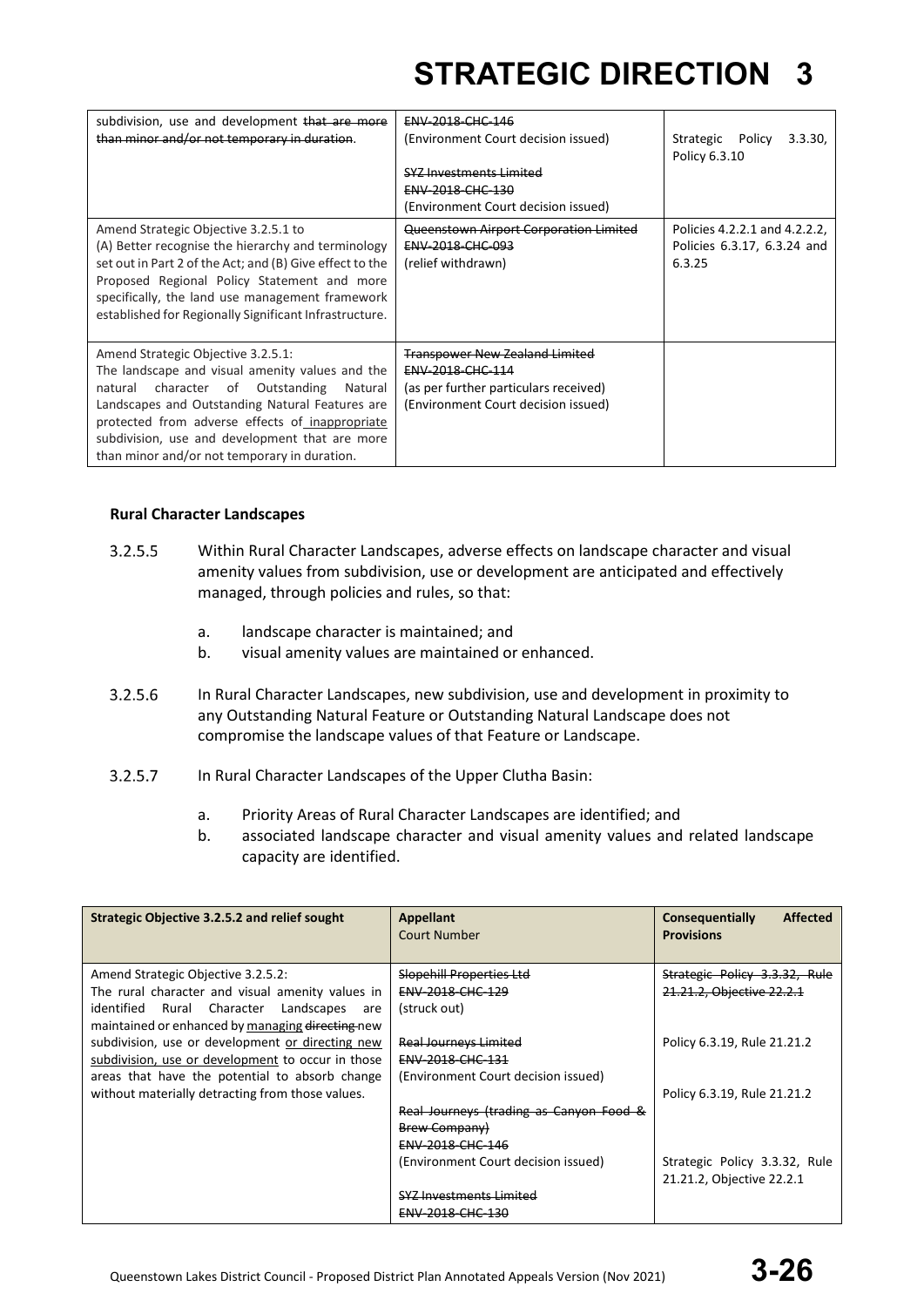|                                                                                                                                                                                                                                                                                                                                                                                                                                                                                                                                              | (as per further particulars received)<br>(Environment Court decision issued)<br>M & C Burgess<br>ENV-2018-CHC-136<br>(as per further particulars received)<br>(Environment Court decision issued) | Strategic Policy 3.3.32, Rule<br>21.21.2, Objective 22.2.1             |
|----------------------------------------------------------------------------------------------------------------------------------------------------------------------------------------------------------------------------------------------------------------------------------------------------------------------------------------------------------------------------------------------------------------------------------------------------------------------------------------------------------------------------------------------|---------------------------------------------------------------------------------------------------------------------------------------------------------------------------------------------------|------------------------------------------------------------------------|
| Amend Strategic Objective 3.2.5.2:<br>The rural character and visual amenity values in<br>identified<br>Rural Character<br>Landscapes<br>are<br>maintained or enhanced by managing directing new<br>subdivision, use or development or directing new<br>subdivision, use or development to occur in those<br>areas that have the potential to absorb change<br>without materially detracting from those values.                                                                                                                              | <b>Darby Planning Limited</b><br>ENV-2018-CHC-150<br>(Environment Court decision issued)                                                                                                          | Policy 6.3.19, Rule 21.21.2                                            |
| Amend Strategic Objective 3.2.5.2 to clarify that it<br>does not apply to rural living zones, including the<br>Ladies Mile area.                                                                                                                                                                                                                                                                                                                                                                                                             | Bill and Jan Walker Family Trust & others<br><b>ENV 2018 CHC 099</b><br>(Environment Court decision issued)                                                                                       |                                                                        |
| Amend Strategic Objective 3.2.5.2 to<br>(A) Better recognise the hierarchy and terminology<br>set out in Part 2 of the Act; and (B) Give effect to the<br>Proposed Regional Policy Statement and more<br>specifically, the land use management framework<br>established for Regionally Significant Infrastructure.                                                                                                                                                                                                                           | Queenstown Airport Corporation Limited<br>ENV-2018-CHC-093<br>(relief withdrawn)                                                                                                                  | Policies 4.2.2.1 and 4.2.2.2.<br>Policies 6.3.17, 6.3.24 and<br>6.3.25 |
| Amend Strategic Objective 3.2.5.2 to clarify that it<br>does not apply to rural living zones and the<br>Wakatipu Basin Precinct.                                                                                                                                                                                                                                                                                                                                                                                                             | Waterfall Park Developments Limited<br>ENV-2018-CHC-124<br>(Environment Court decision issued)                                                                                                    | Policy 6.3.3                                                           |
| Amend Strategic Objective 3.2.5.2:<br>The rural character and visual amenity values in<br>identified<br>Rural Character Landscapes<br>are<br>maintained or enhanced by directing new<br>subdivision, use or development to occur in those<br>areas that have the potential to absorb change<br>without materially detracting from those values,<br>except in circumstances where the functional,<br>technical or operational needs of the National Grid<br>require a certain location or constrain the ability for<br>change to be absorbed. | <b>Transpower New Zealand Limited</b><br><b>ENV 2018 CHC 114</b><br>(as per further particulars received)<br>(Environment Court decision issued)                                                  |                                                                        |

 $3.2.6$ **The District's residents and communities are able to provide for their social, cultural and economic wellbeing and their health and safety.** *(addresses Issues 1 and 6)*

(*SO 3.2.1.1 – 3.2.1.8, 3.2.2.1, 3.2.3.1, and 3.2.3.2 also elaborate on SO 3.2.6*)

- $3.2.6.1$ The accessibility needs of the District's residents and communities to places, services and facilities are met.
- $3.2.6.2$ A diverse, resilient and well-functioning community where opportunities for arts, culture, recreation and events are integrated into the built and natural environment.
- $3.2.6.3$ The contribution that community social, recreational and cultural facilities and activities make to identity and sense of place for residents of the District is recognised and provided for through appropriate location and sound design.
- $3.2.7$ **The partnership between Council and Ngāi Tahu is nurtured.** *(addresses Issue 6).*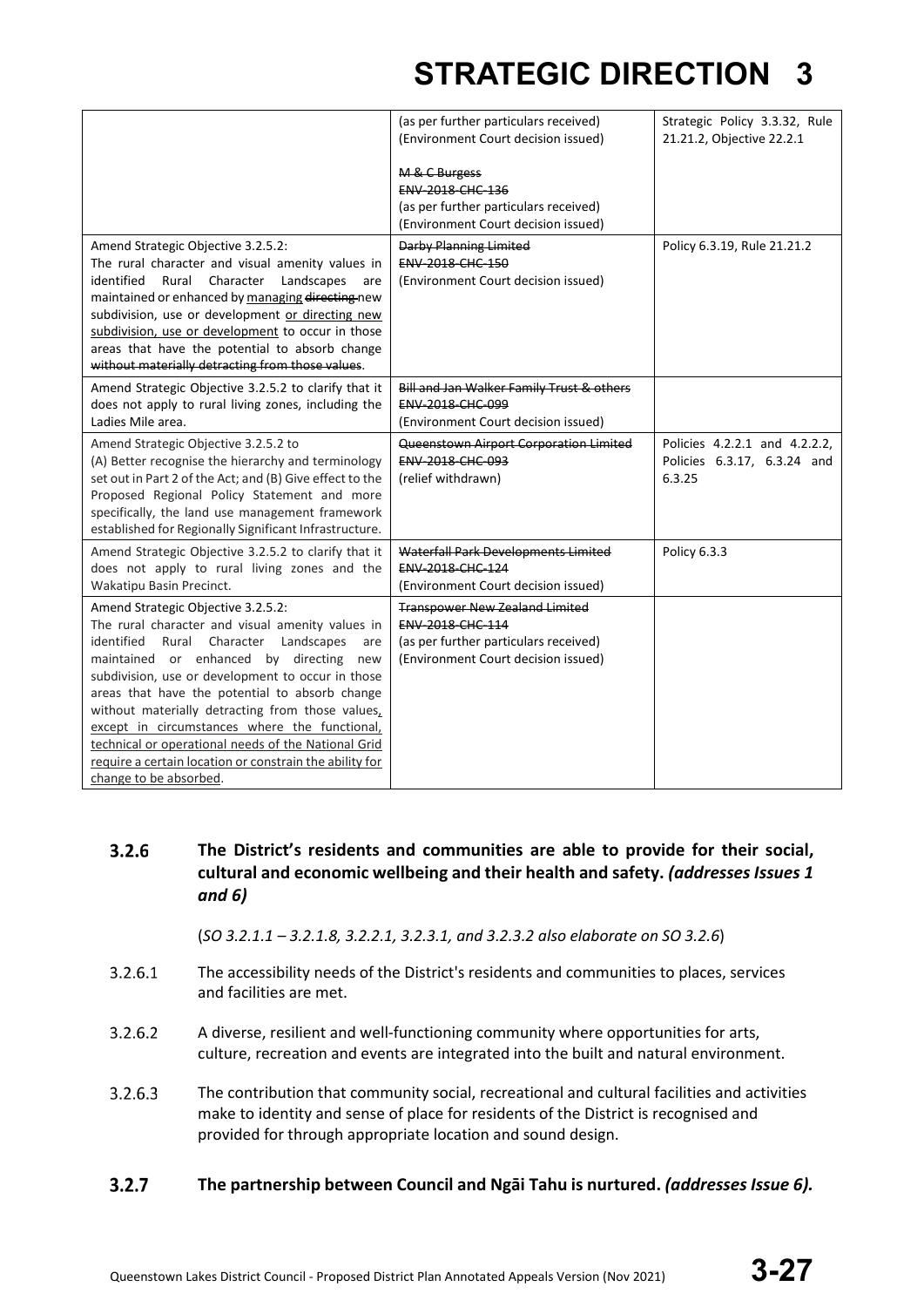- $3.2.7.1$ Ngāi Tahu values, interests and customary resources, including taonga species and habitats, and wāhi tūpuna, are protected.
- $3.2.7.2$ The expression of kaitiakitanga is enabled by providing for meaningful collaboration with Ngāi Tahu in resource management decision making and implementation.

### **3.3 Strategic Policies**

### **Visitor Industry**

- $3.3.1$ Make provision for the visitor industry to maintain and enhance attractions, facilities and services within the Queenstown and Wānaka town centres and elsewhere within the District's urban areas and settlements at locations where this is consistent with objectives and policies for the relevant zone. (*relevant to SO 3.2.1, 3.2.1.1 and 3.2.1.2*)
- $3.3.2$ In rural areas, provide for commercial recreation and tourism related activities that enable people to access and appreciate the District's landscapes provided that those activities are located and designed and are of a nature that:
	- a. protects the landscape values of Outstanding Natural Features and Outstanding Natural Landscapes; and
	- b. maintains the landscape character and maintains or enhances the visual amenity values of Rural Character Landscapes.

(*relevant to SO 3.2.1, 3.2.1.1, 3.2.1.8, 3.2.5, 3.2.5.2, 3.2.5.3, 3.2.5.4, 3.2.5.5, and 3.2.5.6*)

| <b>Strategic Policy 3.3.1 and relief sought</b>                                                                                                                                                                                                                                                                                                                                                                                                                          | Appellant<br><b>Court Number</b>                                                                                                                                                                                                                                                                                                                                                                                                                                                                                                 | Consequentially<br><b>Affected</b><br><b>Provisions</b> |  |
|--------------------------------------------------------------------------------------------------------------------------------------------------------------------------------------------------------------------------------------------------------------------------------------------------------------------------------------------------------------------------------------------------------------------------------------------------------------------------|----------------------------------------------------------------------------------------------------------------------------------------------------------------------------------------------------------------------------------------------------------------------------------------------------------------------------------------------------------------------------------------------------------------------------------------------------------------------------------------------------------------------------------|---------------------------------------------------------|--|
| Amend Strategic Policy 3.3.1:<br>Make provision for the visitor industry to maintain, and<br>enhance, upgrade and expand attractions, facilities and<br>services, including supporting infrastructure within the<br>Queenstown and Wanaka town centre areas and elsewhere<br>within the District's urban areas and settlements at<br>locations where this is consistent with objectives and<br>policies for the relevant zone. (relevant to S.O. 3.2.1.1 and<br>3.2.1.2) | <b>Darby Planning Limited</b><br>ENV-2018-CHC-150<br>(Environment Court decision issued)<br><b>Real Journeys Limited</b><br>ENV-2018-CHC-131<br>(Environment Court decision issued)<br>Real Journeys (trading as Go Orange<br>Limited)<br>ENV-2018-CHC-138<br>(Environment Court decision issued)<br>Real Journeys (trading as Canyon Food<br>& Brew Company)<br><b>ENV-2018-CHC-146</b><br>(Environment Court decision issued)<br>Ngāi Tahu Tourism Limited<br><b>FNV 2018 CHC 134</b><br>(as per further particulars received) |                                                         |  |
| Amend Strategic Policy 3.3.1 to recognise the contribution<br>of rural areas to the "Visitor Industry".                                                                                                                                                                                                                                                                                                                                                                  | Queenstown Park Limited<br>ENV-2018-CHC-127<br>(Environment Court decision issued)                                                                                                                                                                                                                                                                                                                                                                                                                                               |                                                         |  |
| Amend Strategic Policy 3.3.1:<br>Make provision for the visitor industry to maintain and<br>enhance attractions, facilities and services within the<br>Queenstown and Wanaka Town centre areas and resort<br>settlements, and elsewhere within the District's urban                                                                                                                                                                                                      | <b>Trojan Helmet Limited</b><br>ENV-2018-CHC-092<br>(as per further particulars received)<br>(Environment Court decision issued)                                                                                                                                                                                                                                                                                                                                                                                                 |                                                         |  |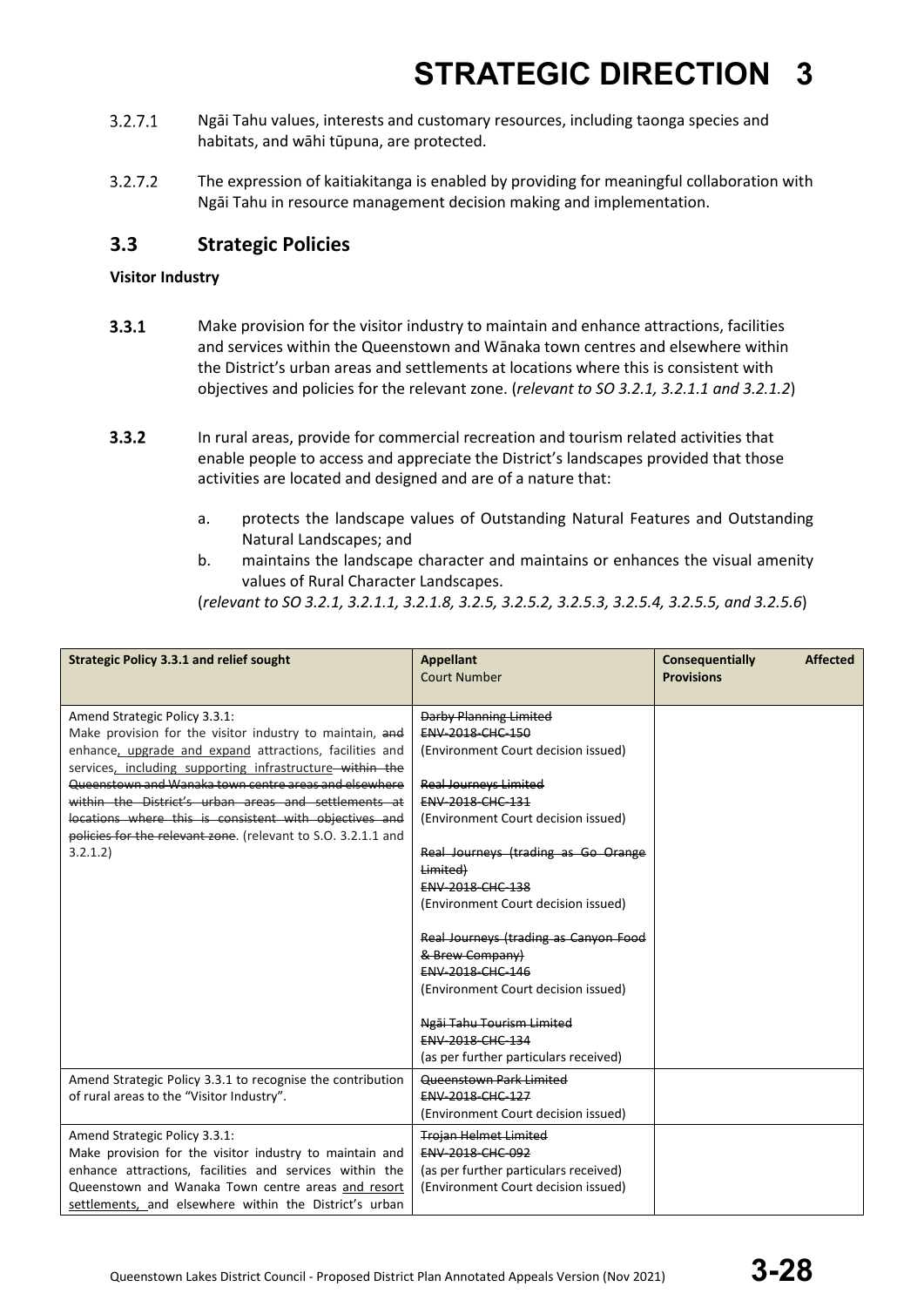| areas and settlements at locations where this is consistent |  |
|-------------------------------------------------------------|--|
| with the objectives and policies for the relevant zone.     |  |

#### **Town Centres and other Commercial and Industrial Areas**

 $3.3.3$ Provide a planning framework for the Queenstown and Wānaka town centres that enables quality development and enhancement of the centres as the key commercial, civic and cultural hubs of the District, building on their existing functions and strengths. (*relevant to SO 3.2.1, 3.2.1.2, 3.2.6, 3.2.6.2 and 3.2.6.3*)

| <b>Strategic Policy 3.3.2 and relief sought</b>                                                                                                                                                                                                                                                                                     | <b>Appellant</b><br>Court Number                                                                  | <b>Affected</b><br>Consequentially<br><b>Provisions</b>                                                         |
|-------------------------------------------------------------------------------------------------------------------------------------------------------------------------------------------------------------------------------------------------------------------------------------------------------------------------------------|---------------------------------------------------------------------------------------------------|-----------------------------------------------------------------------------------------------------------------|
| Amend Strategic Policy 3.3.2:<br>Provide a planning framework for the Queenstown and<br>Wanaka town centres that enables quality development<br>and enhancement of the centres as the key commercial,<br>civic and cultural hubs of the District, building on their<br>existing functions and strengths. (relevant to S.O. 3.2.1.2) | <b>Queenstown Park Limited</b><br>ENV-2018-CHC-127<br>(Environment Court decision issued)         | Strategic<br>Objective<br>3.2.1.3<br>Strategic Policies 3.3.2, 3.3.3 and<br>3.3.4, Policies 4.2.2.2 and 4.2.2.3 |
| Amend Strategic Policy 3.3.2 to recognise Remarkables Park<br>Zone as a Town Centre.                                                                                                                                                                                                                                                | <b>Remarkables Park Limited</b><br><b>ENV-2018-CHC-126</b><br>(Environment Court decision issued) | 3.2.1.3<br>Strategic<br>Objective<br>Strategic Policies 3.3.3 and 3.3.4,<br>Policies 4.2.2.2 and 4.2.2.3        |

#### $3.3.4$ Avoid new commercial zoning of land that is likely to undermine the role of the Queenstown and Wānaka town centres as the primary focus for the District's economic activity. (*relevant to SO 3.2.1, 3.2.1.2)*

| <b>Strategic Policy 3.3.3 and relief sought</b>                                                                                       | Appellant<br><b>Court Number</b>                                                   | <b>Affected</b><br>Consequentially<br><b>Provisions</b>                                                                   |
|---------------------------------------------------------------------------------------------------------------------------------------|------------------------------------------------------------------------------------|---------------------------------------------------------------------------------------------------------------------------|
| Amend Strategic Policy 3.3.3 to recognise that Frankton<br>(and particularly the Remarkables Park Zone) function as a<br>town centre. | Queenstown Park Limited<br>ENV-2018-CHC-127<br>(Environment Court decision issued) | 3.2.1.3<br>Obiective<br>Strategic<br>Strategic Policies 3.3.2, 3.3.3,<br>3.3.4 and 3.3.6, Policies 4.2.2.2<br>and 4.2.2.3 |

#### $3.3.5$ Provide a planning framework for the Frankton urban area that facilitates the integration of the various development nodes. (*relevant to SO 3.2.1, 3.2.1.3)*

| <b>Strategic Policy 3.3.4 and relief sought</b>            | <b>Appellant</b><br>Court Number    | <b>Affected</b><br>Consequentially<br><b>Provisions</b> |
|------------------------------------------------------------|-------------------------------------|---------------------------------------------------------|
| Amend Strategic Policy 3.3.4 to recognise that Frankton    | Queenstown Park Limited             | Obiective<br>3.2.1.3<br>Strategic                       |
| (and particularly the Remarkables Park Zone) function as a | <b>ENV 2018 CHC 127</b>             | Strategic Policies 3.3.3 and 3.3.6,                     |
| town centre.                                               | (Environment Court decision issued) | Policies 4.2.2.2 and 4.2.2.3                            |

#### $3.3.6$ Recognise that Queenstown Airport makes an important contribution to the prosperity and resilience of the District. (*relevant to SO 3.2.1, 3.2.1.3)*

 $3.3.7$ Avoid additional commercial zoning that is likely to undermine the function and viability of the Frankton commercial areas as the key service centre for the Wakatipu Basin, or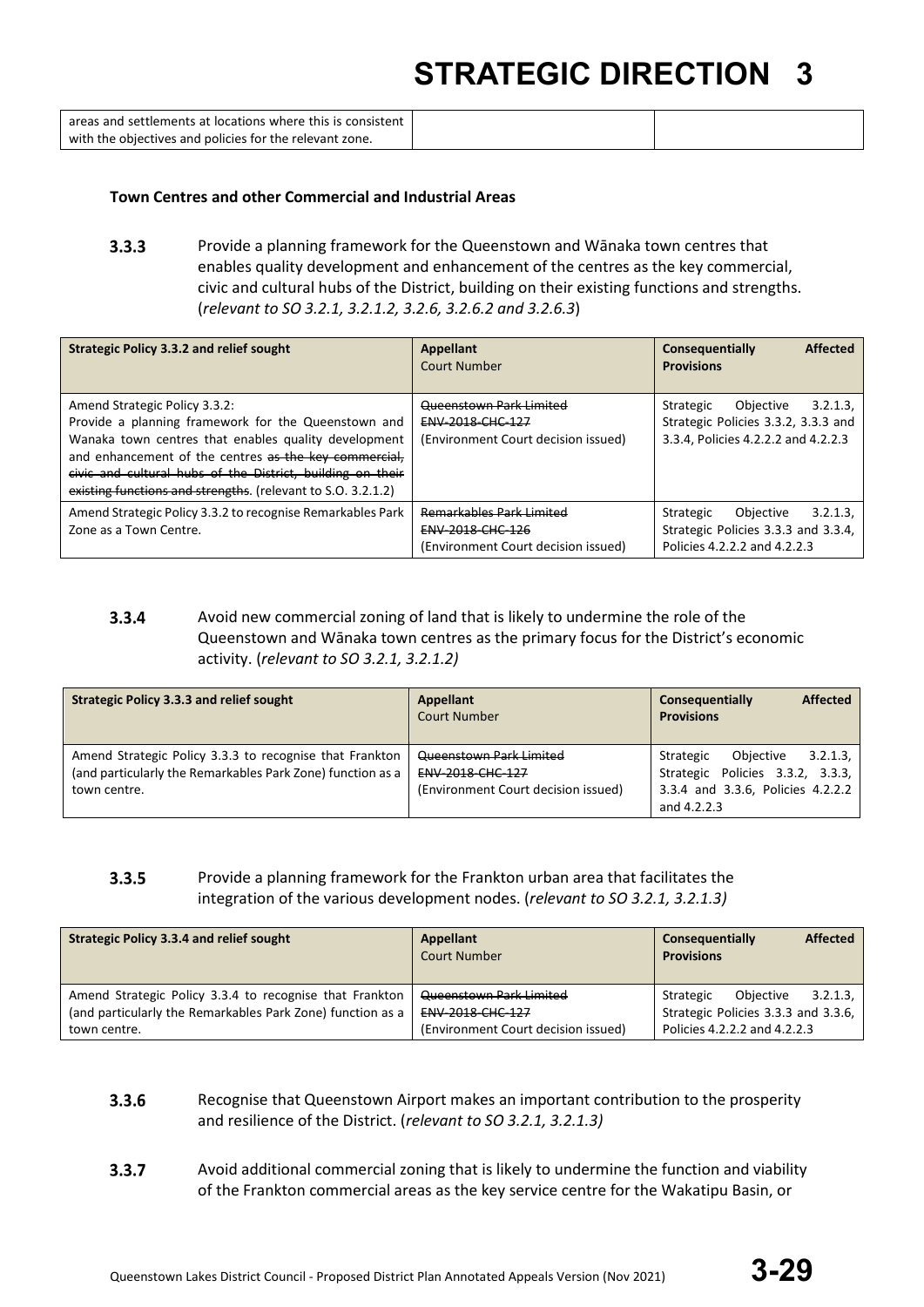which will undermine increasing integration between those areas and the industrial and residential areas of Frankton. (*relevant to SO 3.2.1, 3.2.1.3)*

| <b>Strategic Policy 3.3.6 and relief sought</b>                                                                                                                                                                                                                                                                                                                                                                                                                                                                                            | Appellant<br>Court Number                                                                                                                                    | <b>Affected</b><br>Consequentially<br><b>Provisions</b>                                                          |
|--------------------------------------------------------------------------------------------------------------------------------------------------------------------------------------------------------------------------------------------------------------------------------------------------------------------------------------------------------------------------------------------------------------------------------------------------------------------------------------------------------------------------------------------|--------------------------------------------------------------------------------------------------------------------------------------------------------------|------------------------------------------------------------------------------------------------------------------|
| Amend Strategic Policy 3.3.6:<br>Avoid manage additional commercial zoning that will may<br>undermine the function and viability of the Frankton<br>commercial areas as the key service centre for the<br>Wakatipu Basin, or which may will undermine increasing<br>integration between those areas and the industrial and<br>residential areas of Frankton, while ensuring sufficient<br>development capacity for commercial and residential land<br>is provided for over the short, medium, and long term.<br>(relevant to S.O. 3.2.1.3) | <b>FII Holdings Limited</b><br>ENV-2018-CHC-084<br>(Environment Court decision issued)<br>Universal Developments Limited<br>ENV-2018-CHC-101<br>(struck out) | Strategic<br>Policy 3.3.10,<br>Policy<br>4.2.2.21<br>Strategic Policy 3.3.10,<br><del>– Policv</del><br>4.2.2.21 |
| Amend Strategic Policy 3.3.6 to recognise that Frankton<br>(and particularly the Remarkables Park Zone) function as a<br>town centre.                                                                                                                                                                                                                                                                                                                                                                                                      | <b>Queenstown Park Limited</b><br><b>ENV 2018 CHC 127</b><br>(Environment Court decision issued)                                                             | 3.2.1.3<br>Objective<br>Strategic<br>Strategic Policies 3.3.2, 3.3.3 and<br>3.3.4, Policies 4.2.2.2 and 4.2.2.3  |

- $3.3.8$ Provide a planning framework for the commercial core of Three Parks that enables large format retail development. (*relevant to SO 3.2.1, 3.2.1.4)*
- $3.3.9$ Avoid non-industrial activities not ancillary to industrial activities occurring within areas zoned for industrial activities. (*relevant to SO 3.2.1, 3.2.1.3 and 3.2.1.5)*
- 3.3.10 Support the role settlement commercial precincts and local shopping centres fulfil in serving local needs by enabling commercial development that is appropriately sized for that purpose. (*relevant to SO 3.2.1, 3.2.1.5)*
- $3.3.11$ Avoid commercial rezoning that is likely to undermine the key local service and employment function role that the centres outside of the Queenstown and Wānaka town centres, Frankton and Three Parks fulfil. (*relevant to SO 3.2.1, 3.2.1.5)*

| Strategic Policy 3.3.10 and relief sought<br>(relief withdrawn)                                                                                                                                                                                                                                             | Appellant<br>Court Number                                                                                | <b>Affected</b><br>Consequentially<br><b>Provisions</b> |
|-------------------------------------------------------------------------------------------------------------------------------------------------------------------------------------------------------------------------------------------------------------------------------------------------------------|----------------------------------------------------------------------------------------------------------|---------------------------------------------------------|
| Amend Strategic Policy 3.3.10:<br>Avoid commercial rezoning that would undermine the key<br>local service and employment function role that the centres<br>outside of the Queenstown and Wanaka town centres,<br><b>Frankton, Jacks Point Village and Three Parks fulfil. (relevant</b><br>to $S.0.3.2.1.5$ | Coneburn Preserve Holdings Limited &<br>others ('Jacks Point')<br>ENV-2018-CHC-137<br>(relief withdrawn) |                                                         |

 $3.3.12$ Provide for a wide variety of activities and sufficient capacity within commercially zoned land to accommodate business growth and diversification. (*relevant to SO 3.2.1, 3.2.1.1, 3.2.1.2, 3.2.1.3, 3.2.1.4, 3.2.1.5, 3.2.1.6 and 3.2.1.9)*

### **Climate Change**

 $3.3.13$ Encourage economic activity to adapt to and recognise opportunities and risks associated with climate change. (*relevant to SO 3.2.2, 3.2.2.1 and 3.2.6, 3.2.6.2*)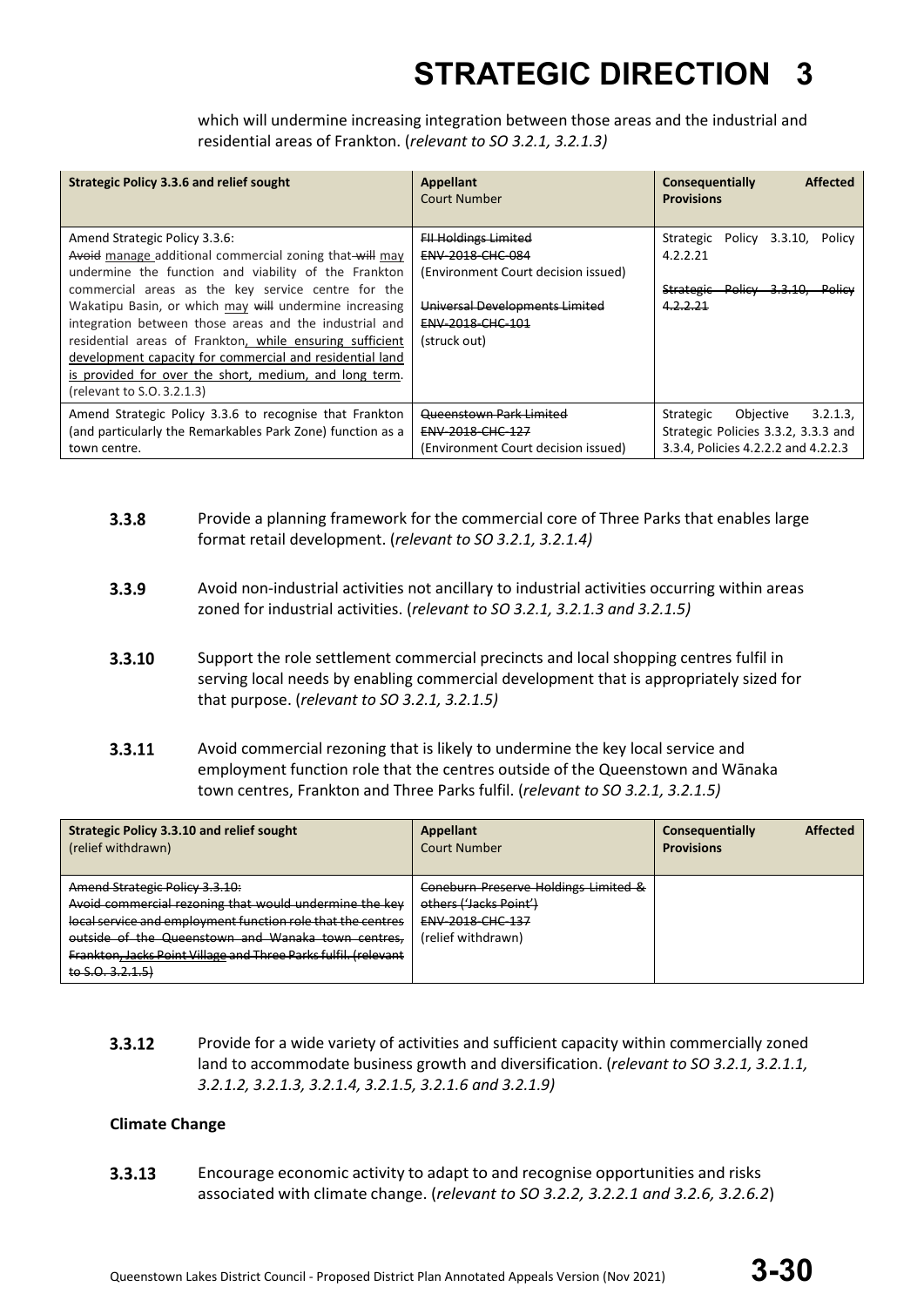### **Urban Development**

3.3.14 Apply Urban Growth Boundaries (UGBs) around the urban areas in the Wakatipu Basin (including Queenstown, Frankton, Jack's Point and Arrowtown), Wānaka and where required around other settlements. (*relevant to SO 3.2.2, 3.2.2.1)*

| <b>Strategic Policy 3.3.13 and relief sought</b> | Appellant<br><b>Court Number</b>                                                                   | <b>Affected</b><br>Consequentially<br><b>Provisions</b> |
|--------------------------------------------------|----------------------------------------------------------------------------------------------------|---------------------------------------------------------|
| Delete Strategic Policy 3.3.13                   | <b>Clarke Fortune McDonald and Associates</b><br><b>ENV 2018 CHC 065</b><br>(Consent Order issued) |                                                         |

3.3.15 Apply provisions that enable urban development within the UGBs and avoid urban development outside of the UGBs. (*relevant to SO 3.2.1, 3.2.1.8, 3.2.2, 3.2.2.1, 3.2.3.2, 3.2.5, 3.2.5.1 - 3.2.5.7)*

| <b>Strategic Policy 3.3.14 and relief sought</b> | Appellant<br>Court Number                                                                                       | <b>Affected</b><br>Consequentially<br><b>Provisions</b>                                                                                          |
|--------------------------------------------------|-----------------------------------------------------------------------------------------------------------------|--------------------------------------------------------------------------------------------------------------------------------------------------|
| Delete Strategic Policy 3.3.14.                  | Queenstown Park Limited<br><b>ENV 2018 CHC 127</b><br>(relief withdrawn)                                        | Objective<br><u>3.2.2,</u><br><b>Strategic</b><br><b>Policies</b><br>Objective<br>1 7 1<br>4.Z.I.<br>4.2.1.3, 4.2.2.13, 4.2.2.21 and<br>4.2.2.22 |
|                                                  | <b>Clarke Fortune McDonald and Associates</b><br><b>ENV 2018 CHC 065</b><br>(Environment Court decision issued) |                                                                                                                                                  |

3.3.16 Locate urban development of the settlements where no UGB is provided within the land zoned for that purpose. (*relevant to SO 3.2.1, 3.2.1.8, 3.2.2, 3.2.2.1, 3.2.3.2, 3.2.5, 3.2.5.1 - 3.2.5.7)*

| <b>Strategic Policy 3.3.15 and relief sought</b> | Appellant<br><b>Court Number</b>                                                                                | <b>Affected</b><br>Consequentially<br><b>Provisions</b> |
|--------------------------------------------------|-----------------------------------------------------------------------------------------------------------------|---------------------------------------------------------|
| Delete Strategic Policy 3.3.15                   | <b>Clarke Fortune McDonald and Associates</b><br><b>ENV 2018 CHC 065</b><br>(Environment Court decision issued) |                                                         |

### **Heritage**

3.3.17 Identify heritage items and ensure they are protected from inappropriate development. *(relevant to SO 3.2.2, 3.2.2.1, and 3.2.3.1)*

### **Natural Environment**

3.3.18 Identify areas of significant indigenous vegetation and significant habitats of indigenous fauna, referred to as Significant Natural Areas (SNAs). (*relevant to SO 3.2.1, 3.2.1.7, 3.2.1.8, 3.2.4, 3.2.4.1, 3.2.4.3, 3.2.4.4, 3.2.4.6 and 3.2.4.7)*

|--|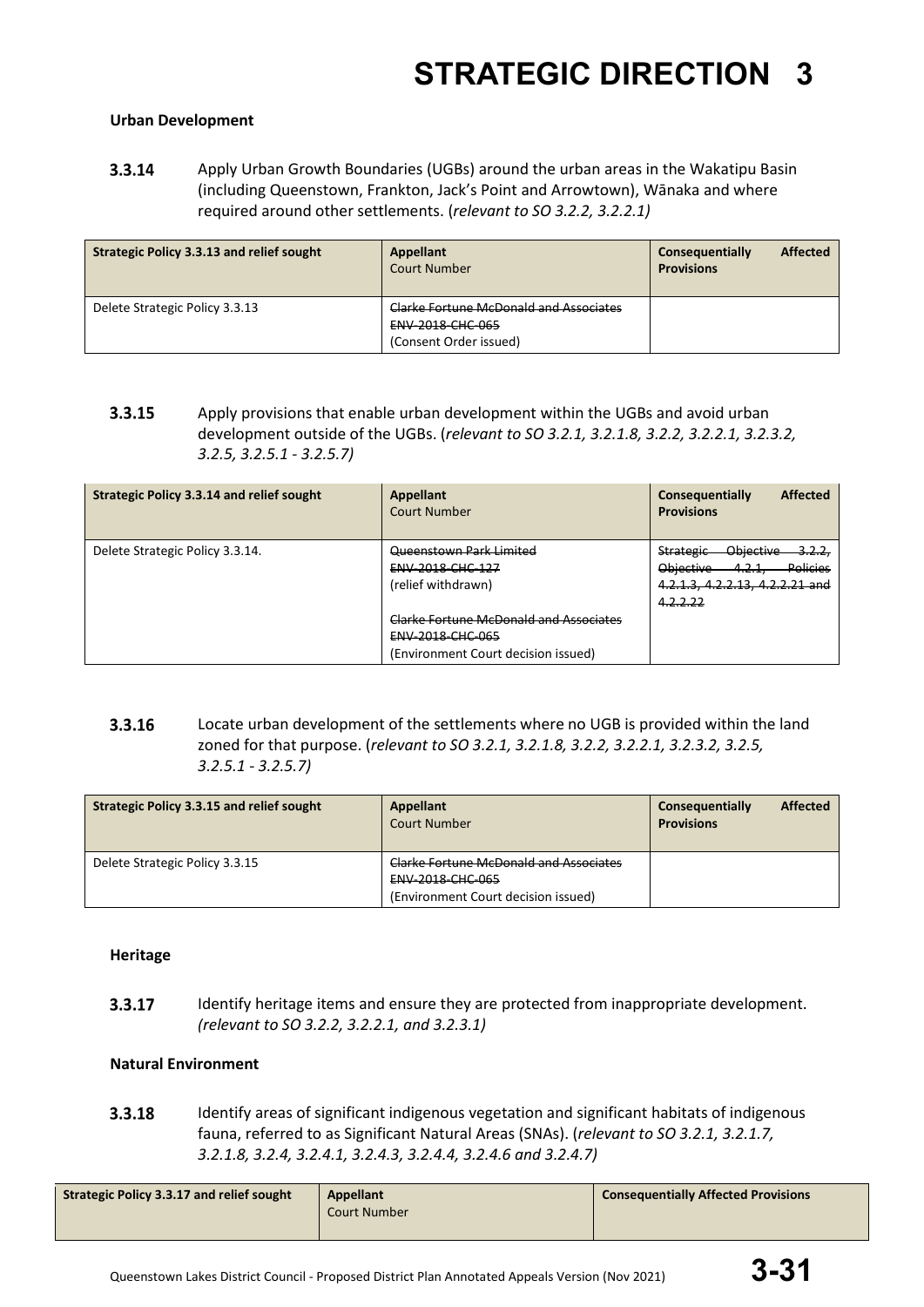| Amend Strategic Policy 3.3.17:                  | Roval Forest and Bird Protection Society of | Strategic Objective 3.2.4, Strategic Policy  |
|-------------------------------------------------|---------------------------------------------|----------------------------------------------|
| Identify areas of significant indigenous        | New Zealand                                 | 3.2.1.7, Strategic Policy 3.2.1.8, Objective |
| vegetation and significant habitats of          | <b>ENV 2018 CHC 133</b>                     | 33.2.1, Policy 33.2.1.1, Objective 33.2.2    |
| indigenous fauna, as Significant Natural        | (as per further particulars received)       |                                              |
| Areas on the District Plan maps (SNAs) or       | (Consent Order issued)                      |                                              |
| through resource consent processes and          |                                             |                                              |
| ensure their protection. (relevant to S.O.      |                                             |                                              |
| 3.2.1.7, 3.2.1.8, 3.2.4.1, 3.2.4.3 and 3.2.4.4) |                                             |                                              |

#### $3.3.19$ Protect SNAs and encourage enhanced indigenous biodiversity outcomes. (*relevant to SO 3.2.1, 3.2.1.7, 3.2.1.8, 3.2.4, 3.2.4.1, 3.2.4.2, 3.2.4.3, 3.2.4.4, 3.2.4.6 and 3.2.4.7)*

| <b>Strategic Policy 3.3.18 and relief sought</b>                                                                                                                                                                                                                                                                                                                                                                                                                         | Appellant<br><b>Court Number</b>                                                                                         | <b>Consequentially Affected Provisions</b> |
|--------------------------------------------------------------------------------------------------------------------------------------------------------------------------------------------------------------------------------------------------------------------------------------------------------------------------------------------------------------------------------------------------------------------------------------------------------------------------|--------------------------------------------------------------------------------------------------------------------------|--------------------------------------------|
| Amend Strategic Policy 3.3.17:<br>Protect SNAs from significant adverse effects<br>indigenous<br>enhanced<br>and<br>ensure<br>biodiversity outcomes to the extent that<br>other adverse effects on SNAs cannot be<br>avoided or remedied or, in the case of the<br>National Grid, seek to avoid adverse effects<br>of the National Grid on the values and<br>attributes of these areas. (relevant to S.O.<br>3.2.1.7, 3.2.1.8, 3.2.4.1, 3.2.1.2, 3.2.4.3 and<br>3.2.4.4) | <b>Transpower New Zealand Limited</b><br>ENV-2018-CHC-114<br>(as per further particulars received)<br>(relief withdrawn) |                                            |

 $3.3.20$ Manage subdivision and / or development that may have adverse effects on the natural character and nature conservation values of the District's lakes, rivers, wetlands and their beds and margins so that their life-supporting capacity is safeguarded; and natural character is maintained or enhanced as far as practicable. (*relevant to SO 3.2.1, 3.2.1.7, 3.2.1.8, 3.2.4, 3.2.4.1, 3.2.4.3, 3.2.4.4)*

| <b>Strategic Policy 3.3.19 and relief sought</b>                                                                                                                                                                                                                                                                                                                                                                                                                                   | Appellant<br><b>Court Number</b>                                                                                                               | <b>Consequentially Affected Provisions</b>                           |
|------------------------------------------------------------------------------------------------------------------------------------------------------------------------------------------------------------------------------------------------------------------------------------------------------------------------------------------------------------------------------------------------------------------------------------------------------------------------------------|------------------------------------------------------------------------------------------------------------------------------------------------|----------------------------------------------------------------------|
| Amend Strategic Policy 3.3.19:<br>Manage subdivision and / or development<br>that may have adverse effects on the natural<br>character and nature conservation values of<br>the District's lakes, rivers, wetlands and their<br>beds and margins so that their life-<br>supporting capacity and<br>natural character is maintained or enhanced<br>where possible, or otherwise mitigated.<br>(relevant to S.O. 3.2.1.8, 3.2.4.1, 3.2.4.3,<br>$3.2.4.4$ , $3.2.5.1$ and $3.2.5.2$ ) | <b>Real Journeys Limited</b><br>ENV-2018-CHC-131<br>Real Journeys (trading as Go Orange Limited)<br>ENV-2018-CHC-138<br>(Consent Order issued) | Policy 6.3.30, Objective 21.2.12<br>Policy 6.3.30, Objective 21.2.12 |

### **Rural Activities**

- $3.3.21$ Enable continuation of existing farming activities and evolving forms of agricultural land use in rural areas except where those activities conflict with:
	- a. protection of the landscape values of Outstanding Natural Features or Outstanding Natural Landscapes; or
	- b. maintenance of the landscape character and maintenance or enhancement of the visual amenity values of Rural Character Landscapes.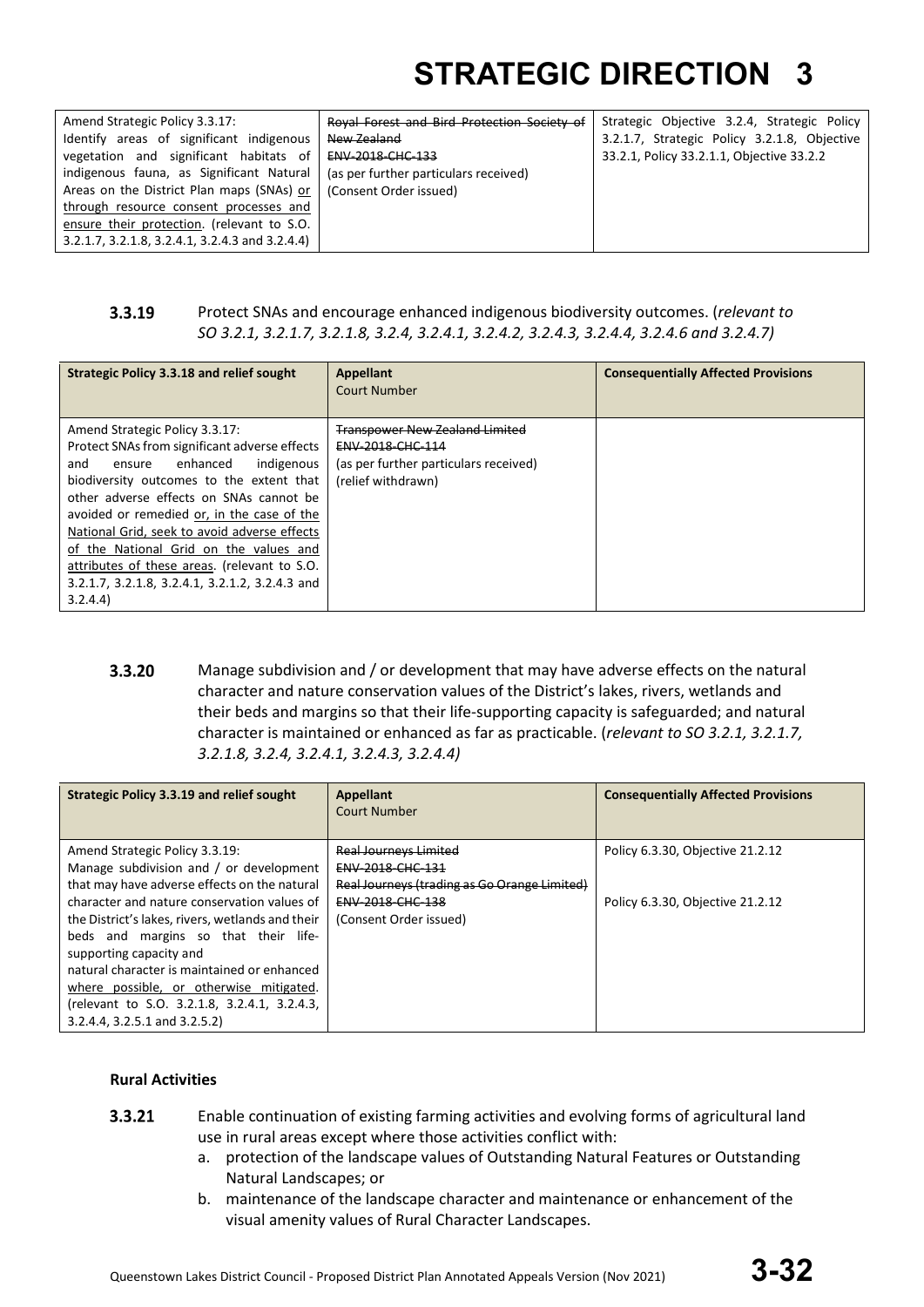### *(relevant to SO 3.2.1, 3.2.1.7, and 3.2.5, 3.2.5.1 - 3.2.5.7)*

| <b>Strategic Policy 3.3.20 and relief sought</b>                                                                                                                                                                                                                                                                                                                                                               | <b>Appellant</b><br><b>Court Number</b>                                                                                                                                                                                                                                                                                                               | <b>Consequentially Affected Provisions</b>                                                                                                                                                                                                                                             |
|----------------------------------------------------------------------------------------------------------------------------------------------------------------------------------------------------------------------------------------------------------------------------------------------------------------------------------------------------------------------------------------------------------------|-------------------------------------------------------------------------------------------------------------------------------------------------------------------------------------------------------------------------------------------------------------------------------------------------------------------------------------------------------|----------------------------------------------------------------------------------------------------------------------------------------------------------------------------------------------------------------------------------------------------------------------------------------|
| Delete Strategic Policy 3.3.20                                                                                                                                                                                                                                                                                                                                                                                 | Allenby Farms Limited<br>ENV-2018-CHC-148                                                                                                                                                                                                                                                                                                             | Strategic Objective 3.2.1.7                                                                                                                                                                                                                                                            |
|                                                                                                                                                                                                                                                                                                                                                                                                                | Lesley and Jerry Burdon<br><b>ENV 2018 CHC 091</b><br>(relief withdrawn)                                                                                                                                                                                                                                                                              | Strategic Objective 3.2.1.7                                                                                                                                                                                                                                                            |
| Amend Strategic Policy 3.3.20:<br>Enable continuation of existing farming, and<br>other activities that rely on the rural land<br>resource and evolving forms of agricultural<br>land use in rural areas except where those<br>activities conflict with significant nature<br>conservation values or degrade the existing<br>character of rural landscapes. (relevant to<br>S.O. 3.2.1.7, 3.2.5.1 and 3.2.5.2) | <b>Darby Planning Limited</b><br><b>ENV-2018-CHC-150</b><br>(Environment Court decision issued)                                                                                                                                                                                                                                                       | Strategic<br>Objective $3.2.1.7$ ,<br>Strategic<br>Objective 3.2.1.8, Rule 21.2.1, Rule 21.2.1.1                                                                                                                                                                                       |
| Amend Strategic Policy 3.3.20:<br>Enable continuation of existing farming,<br>tourism and transport activities and evolving<br>forms of agricultural land use in rural areas<br>except where those activities conflict with<br>significant nature conservation values or<br>degrade the existing character of rural<br>landscapes. (relevant to S.O. 3.2.1.7, 3.2.5.1<br>and 3.2.5.2)                          | <b>Real Journeys Limited</b><br><b>ENV 2018 CHC 131</b><br>(Environment Court decision issued)<br>Real Journeys (trading as Go Orange Limited)<br><b>ENV-2018-CHC-138</b><br>(Environment Court decision issued)<br>Real Journeys (trading as Canyon Food &<br><b>Brew Company)</b><br><b>ENV-2018-CHC-146</b><br>(Environment Court decision issued) | Objective 3.2.1.7,<br>Strategic<br>Strategic<br>Objective 3.2.1.8, Rule 21.2.1, Rule 21.2.1.1<br>Strategic Objective 3.2.1.7, Strategic<br>Objective 3.2.1.8, Rule 21.2.1, Rule 21.2.1.1<br>Strategic Objective 3.2.1.7,<br>Strategic<br>Objective 3.2.1.8, Rule 21.2.1, Rule 21.2.1.1 |

| <b>Strategic Policy 3.3.21 and relief sought</b>                                                                                                                                                                                                                                                                                                                                                                                                       | <b>Appellant</b><br><b>Court Number</b>                                                                                                                                                                                                                                                                                                       | <b>Consequentially Affected Provisions</b>                                                                                                                                                                                                                                                                                                                                                                           |
|--------------------------------------------------------------------------------------------------------------------------------------------------------------------------------------------------------------------------------------------------------------------------------------------------------------------------------------------------------------------------------------------------------------------------------------------------------|-----------------------------------------------------------------------------------------------------------------------------------------------------------------------------------------------------------------------------------------------------------------------------------------------------------------------------------------------|----------------------------------------------------------------------------------------------------------------------------------------------------------------------------------------------------------------------------------------------------------------------------------------------------------------------------------------------------------------------------------------------------------------------|
| Amend Strategic Policy 3.3.21:<br>Recognise that commercial and tourism<br>related activities seeking to locate within the<br>Rural Zone may be appropriate where these<br>activities enhance the appreciation of<br>landscapes, and on the basis they would<br>protect, maintain or enhance appropriately<br>manage effects on landscape quality,<br>character and visual amenity values. (relevant<br>to S.O. 3.2.1.1, 3.2.1.8, 3.2.5.1 and 3.2.5.2) | Sobo Ski Area Ltd & Blackmans Creek No. 1 LP<br><b>ENV-2018-CHC-104</b><br>(Environment Court decision issued)<br>Mt Cardrona Station Limited<br><b>ENV-2018-CHC-83</b><br>(Environment Court decision issued)<br>Darby Planning Limited<br>ENV-2018-CHC-150<br>(Environment Court decision issued)<br><b>Treble Cone Investments Limited</b> | Section 21.1, Objective 21.2.1, Policies<br>21.2.1.1, 21.2.1.11 and 21.2.9.1, Objective<br>21.2.13, Policies 21.2.13.1 and 21.2.13.2<br>Section 21.1, Objective 21.2.1, Policies<br>21.2.1.1, 21.2.1.11 and 21.2.9.1, Objective<br>21.2.13, Policies 21.2.13.1 and 21.2.13.2<br>Section 21.1, Objective 21.2.1, Policies<br>21.2.1.1, 21.2.1.11 and 21.2.9.1, Objective<br>21.2.13, Policies 21.2.13.1 and 21.2.13.2 |
|                                                                                                                                                                                                                                                                                                                                                                                                                                                        | <b>ENV 2018 CHC 107</b><br>(Environment Court decision issued)                                                                                                                                                                                                                                                                                |                                                                                                                                                                                                                                                                                                                                                                                                                      |
| Amend Strategic Policy 3.3.21:<br>Recognise that Facilitate commercial<br>recreation and tourism related activities<br>seeking to locate within the Rural Zone may<br>be appropriate where these activities<br>enhance the appreciation of landscapes, and<br>on the basis they would protect, maintain or<br>enhance landscape quality, character and<br>visual amenity values. (relevant to S.O.<br>3.2.1.1, 3.2.1.8, 3.2.5.1 and 3.2.5.2)           | <b>Real Journeys Limited</b><br><b>ENV 2018 CHC 131</b><br>(Environment Court decision issued)<br>Real Journeys (trading as Go Orange Limited)<br><b>ENV 2018 CHC 138</b><br>(Environment Court decision issued)<br>Real Journeys (trading as Canyon Food & Brew<br>Company)                                                                  | Section 21.1, Objective 21.2.1, Policy<br>21.2.1.11, Objective 21.2.9, Policies 21.2.9.1,<br>21.2.9.2 and 21.2.9.3, Objective 21.2.10,<br>Policies 21.2.10.1, 21.2.10.2, 21.2.10.3 and<br>21.2.10.4                                                                                                                                                                                                                  |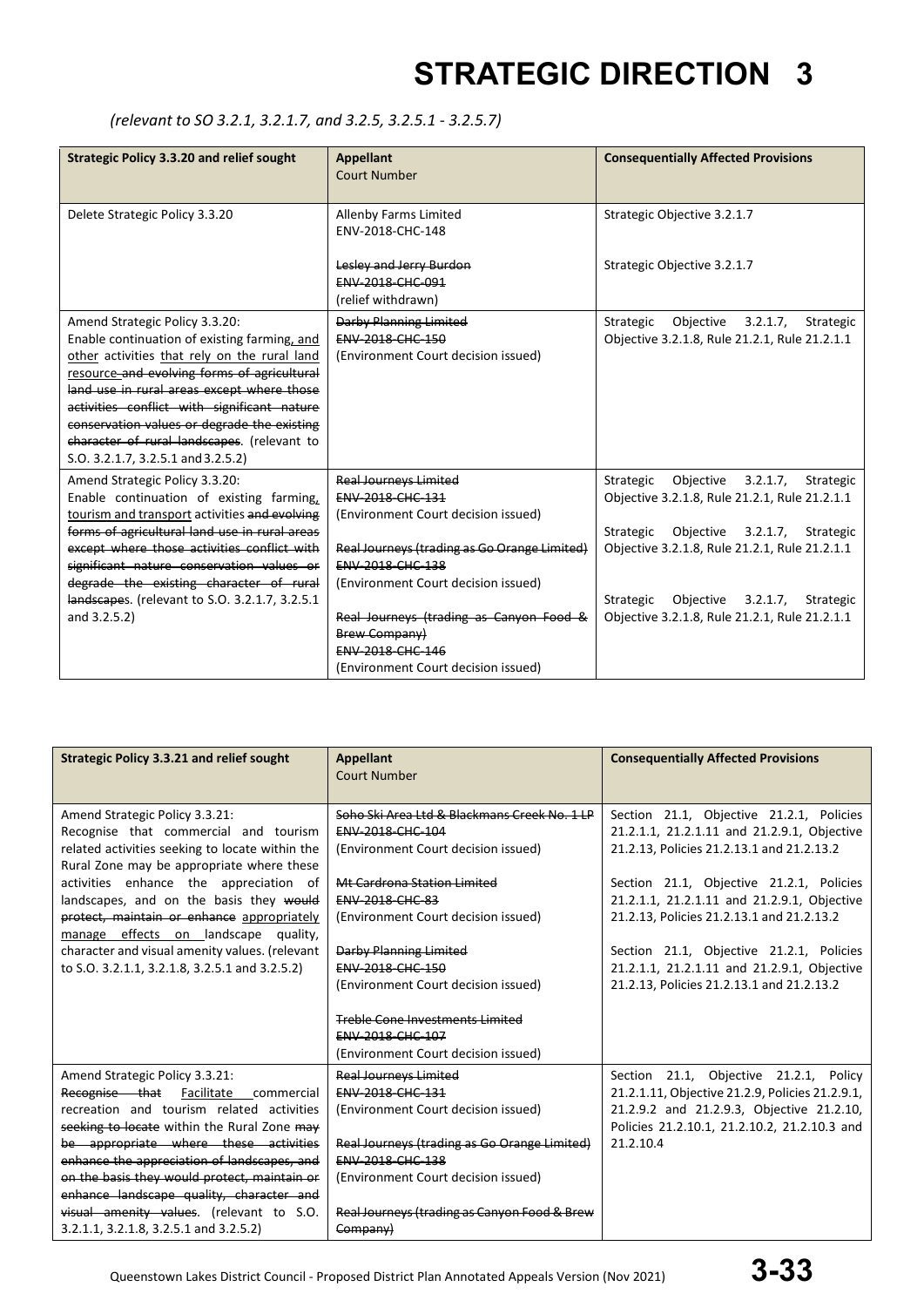|                                                                                                                                                                                                                                                                                                                                                                                                                                                                                                                                          | <b>ENV-2018-CHC-146</b>                                                                                        |                                                                                           |
|------------------------------------------------------------------------------------------------------------------------------------------------------------------------------------------------------------------------------------------------------------------------------------------------------------------------------------------------------------------------------------------------------------------------------------------------------------------------------------------------------------------------------------------|----------------------------------------------------------------------------------------------------------------|-------------------------------------------------------------------------------------------|
|                                                                                                                                                                                                                                                                                                                                                                                                                                                                                                                                          | (Environment Court decision issued)                                                                            |                                                                                           |
| Amend Strategic Policy 3.3.21:<br>Recognise that commercial recreation and<br>tourism related activities seeking to locate<br>within the Rural Zone may be appropriate<br>where these activities enhance the<br>appreciation of landscapes, and on the basis<br>they would protect, maintain or enhance<br>landscape quality, character and visual<br>amenity values.<br>Provide for a range of appropriate<br>Recreational and Commercial Recreational<br>activities in the rural areas and on the lakes<br>and rivers of the District. | <b>Kawarau Jet Services Holdings Limited</b><br><b>ENV 2018 CHC 082</b><br>(Environment Court decision issued) | Policy 6.3.33, Objective 21.2.10, Policy<br>21.2.10.3, Policy 21.2.12.2, Policy 21.2.12.3 |
| Amend Strategic Policy 3.3.21:<br>Recognise that commercial recreation and<br>tourism related activities seeking to locate<br>within the Rural Zone may be appropriate<br>activities<br>enhance<br>these<br>where<br>the<br>appreciation of landscapes, and on the basis<br>they would protect, maintain or enhance<br>landscape quality, character and visual<br>amenity values. (relevant to S.O. 3.2.1.1,<br>3.2.1.8, 3.2.5.1 and 3.2.5.2)                                                                                            | <b>Queenstown Park Limited</b><br><b>ENV 2018 CHC 127</b><br>(Environment Court decision issued)               | Objective 21.2.9, Policy 21.2.9.3, Objective<br>21.2.10, Policy 21.2.10.2                 |

#### $3.3.22$ Provide for rural living opportunities in areas identified on the District Plan web mapping application as appropriate for rural living developments. (*relevant to SO 3.2.1, 3.2.1.8, 3.2.5, 3.2.5.1 - 3.2.5.7)*

| <b>Strategic Policy 3.3.23 and relief sought</b> | <b>Appellant</b><br><b>Court Number</b>                                                              | <b>Consequentially Affected Provisions</b> |
|--------------------------------------------------|------------------------------------------------------------------------------------------------------|--------------------------------------------|
| Delete Strategic Policy 3.3.23                   | <b>Allenby Farms Limited</b><br><b>ENV 2018 CHC 148</b><br>(Environment Court decision issued)       |                                            |
|                                                  | Lesley and Jerry Burdon<br>ENV-2018-CHC-091<br>(relief withdrawn)                                    |                                            |
|                                                  | <b>Darby Planning Limited</b><br>ENV-2018-CHC-150<br>(Environment Court decision issued)             |                                            |
|                                                  | Bill and Jan Walker Family Trust & others<br>ENV-2018-CHC-099<br>(Environment Court decision issued) | Objective 21.2.8                           |
|                                                  | Queenstown Park Limited<br><b>ENV 2018 CHC 127</b><br>(Environment Court decision issued)            |                                            |

- $3.3.23$ Ensure that the effect of cumulative subdivision and development for the purposes of Rural Living does not compromise:
	- a. the protection of the landscape values of Outstanding Natural Features and Outstanding Natural Landscapes; and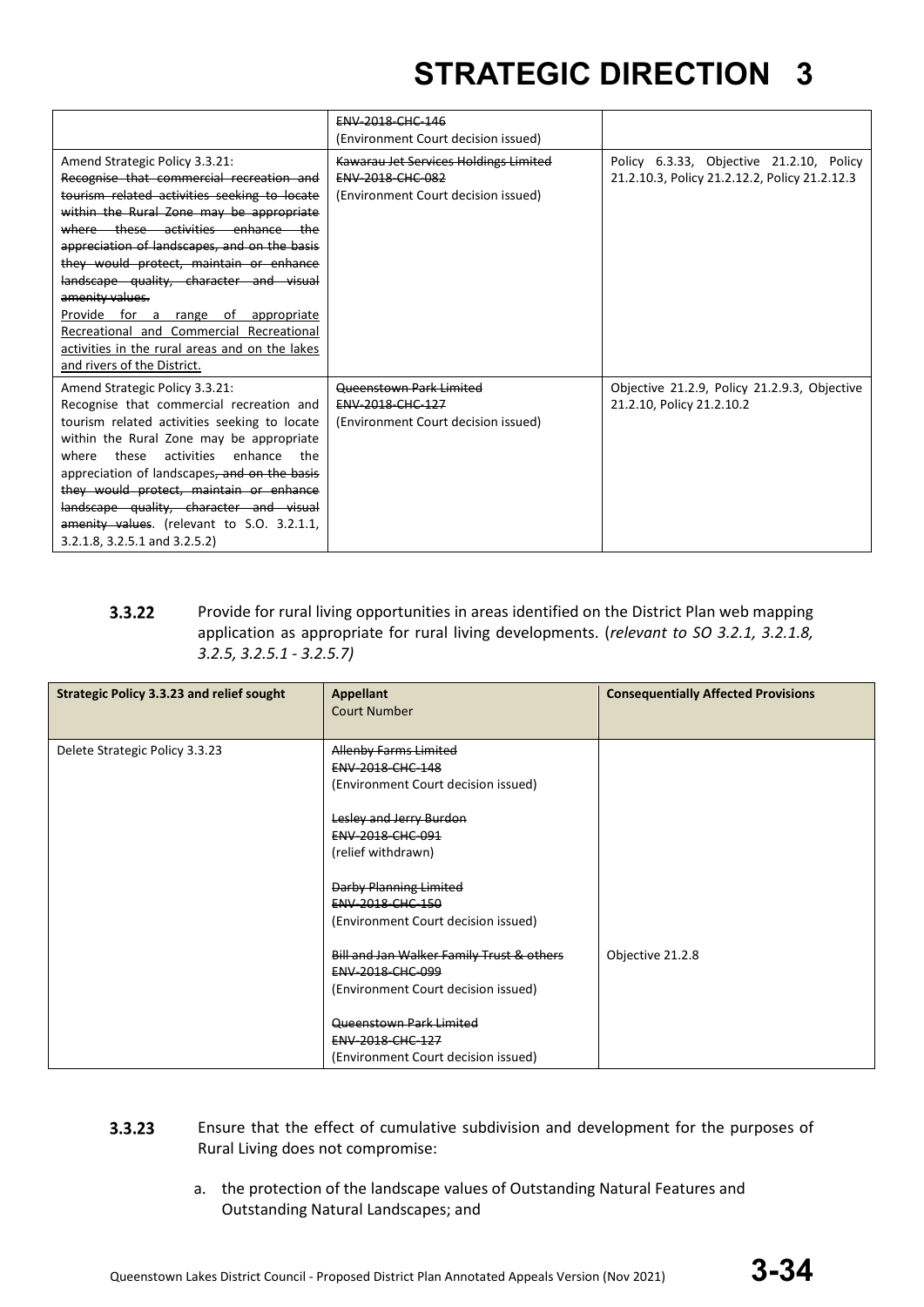b. the maintenance of the landscape character and maintenance or enhancement of the visual amenity values of Rural Character Landscapes.

*(relevant to SO 3.2.1, 3.2.1.7, 3.2.5, 3.2.5.1 - 3.2.5.7)*

| <b>Strategic Policy 3.3.24 and relief sought</b>                                                                                                                     | <b>Appellant</b><br>Court Number                                                                                       | <b>Consequentially Affected Provisions</b>   |
|----------------------------------------------------------------------------------------------------------------------------------------------------------------------|------------------------------------------------------------------------------------------------------------------------|----------------------------------------------|
| Delete Strategic Policy 3.3.24 or amend to<br>exclude rural living zones.                                                                                            | <b>Allenby Farms Limited</b><br>ENV-2018-CHC-148<br>(Environment Court decision issued)                                | Policy 6.3.21, Rules 21.21.1.6 and 21.21.2.6 |
| Delete Strategic Policy 3.3.24                                                                                                                                       | Lesley and Jerry Burdon<br><b>ENV 2018 CHC 091</b><br>(relief withdrawn)                                               | Policy 6.3.21, Rules 21.21.1.6 and 21.21.2.6 |
|                                                                                                                                                                      | <b>Oucenstown Park Limited</b><br>ENV-2018-CHC-127<br>(Environment Court decision issued)                              | Policy 6.3.21, Rules 21.21.1.6 and 21.21.2.6 |
| Amend Strategic Policy 3.3.24 to clarify that<br>it does not apply to rural living zones,<br>including the Ladies Mile area.                                         | <b>Bill and Jan Walker Family Trust &amp; others</b><br><b>ENV 2018 CHC 099</b><br>(Environment Court decision issued) |                                              |
| Amend Strategic Policy 3.3.24 to clarify that<br>it does not apply to rural living zones or the<br>Wakatipu Basin Precinct, including the site<br>subject to appeal. | Waterfall Park Developments Limited<br><b>ENV 2018 CHC 124</b><br>(Environment Court decision issued)                  | Policy 6.3.3<br>Policy 6.3.3                 |
|                                                                                                                                                                      | Mt Christina Limited<br><b>ENV 2018 CHC 103</b><br>(relief withdrawn)                                                  |                                              |

3.3.24 Provide for non-residential development with a functional need to locate in the rural environment, including regionally significant infrastructure where applicable, through a planning framework that recognises its locational constraints, while ensuring maintenance and enhancement of the rural environment. (relevant to S.O. 3.2.1.8, 3.2.1.9 3.2.5.1 and 3.2.5.2)

| <b>Strategic Policy 3.3.25 and relief sought</b>                                                                                                                                                                                                                                                                                                                                                                                                                                                                                 | <b>Appellant</b><br><b>Court Number</b>                                                                                                                                                       | <b>Consequentially Affected Provisions</b> |
|----------------------------------------------------------------------------------------------------------------------------------------------------------------------------------------------------------------------------------------------------------------------------------------------------------------------------------------------------------------------------------------------------------------------------------------------------------------------------------------------------------------------------------|-----------------------------------------------------------------------------------------------------------------------------------------------------------------------------------------------|--------------------------------------------|
| Amend Strategic Policy 3.3.25:<br>Provide for non-residential development<br>with a functional need to locate in the rural<br>environment, including regionally significant<br>infrastructure and significant electricity<br>distribution lines where applicable, through<br>a planning framework that recognises its<br>locational constraints, while ensuring<br>maintenance and enhancement of the rural<br>quality of the environment, where<br>practicable. (relevant to S.O. 3.2.1.8, 3.2.1.9<br>$3.2.5.1$ and $3.2.5.2$ ) | Aurora Energy Limited<br>ENV-2018-CHC-108                                                                                                                                                     |                                            |
| Amend Strategic Policy 3.3.25:<br>Provide for non-residential development<br>with a functional need to locate in the rural<br>environment, including regionally significant<br>infrastructure where applicable, through a<br>planning framework that recognises its<br>locational constraints, while ensuring<br>maintenance and enhancement of the rural                                                                                                                                                                        | Real Journeys Limited<br>ENV-2018-CHC-131<br>Real Journeys (trading as Go Orange Limited)<br>ENV-2018-CHC-138<br>Real Journeys (trading as Canyon Food & Brew<br>Company)<br>ENV-2018-CHC-146 |                                            |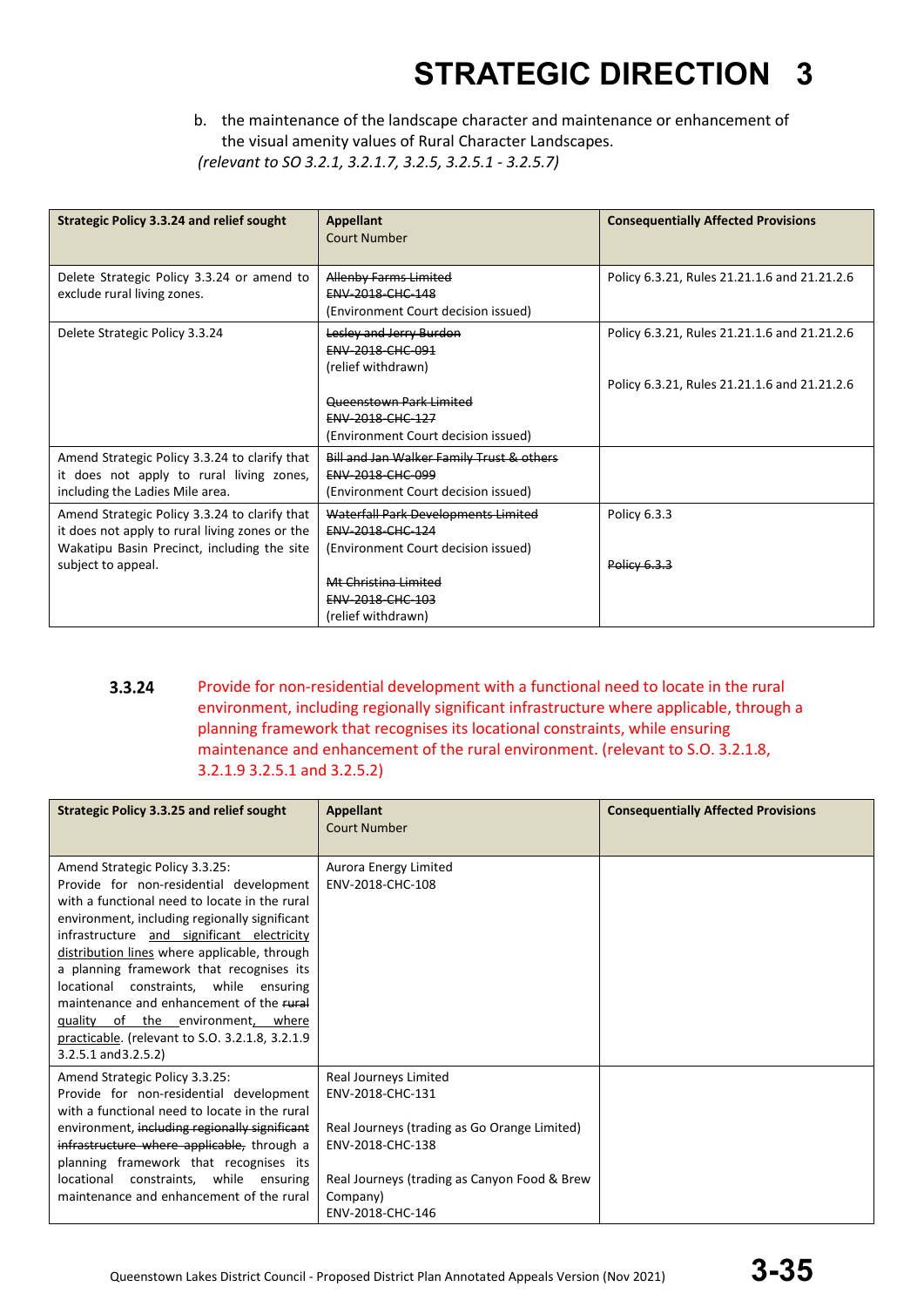| environment. (relevant to S.O. 3.2.1.8,<br>$3.2.1.9$ 3.2.5.1 and 3.2.5.2)                                                                                                                                                                                                                                                                                                                                                                                                                   | Queenstown Airport Corporation Limited<br><b>ENV 2018 CHC 093</b><br>(as per further particulars received)<br>(relief withdrawn) |  |
|---------------------------------------------------------------------------------------------------------------------------------------------------------------------------------------------------------------------------------------------------------------------------------------------------------------------------------------------------------------------------------------------------------------------------------------------------------------------------------------------|----------------------------------------------------------------------------------------------------------------------------------|--|
| Amend Strategic Policy 3.3.25:<br>Provide for non-residential development<br>with a functional, technical or operational<br>need to locate in the rural environment,<br>including regionally significant infrastructure<br>where applicable, through a planning<br>framework that recognises its locational,<br>technical or operational constraints, while<br>ensuring maintenance and enhancement of<br>the rural environment. (relevant to S.O.<br>3.2.1.8, 3.2.1.9 3.2.5.1 and 3.2.5.2) | Transpower New Zealand Limited<br>ENV-2018-CHC-114<br>(as per further particulars received)                                      |  |

 $3.3.25$ That subdivision and / or development be designed in accordance with best practice land use management so as to avoid or minimise adverse effects on the water quality of lakes, rivers and wetlands in the District. (*relevant to SO 3.2.1, 3.2.1.7, 3.2.1.8, 3.2.4, 3.2.4.1 and 3.2.4.4)*

| <b>Strategic Policy 3.3.26 and relief sought</b>                                                                                                                                                                                                                                                                              | <b>Appellant</b><br>Court Number                                                                                                                                                                   | <b>Consequentially Affected Provisions</b> |
|-------------------------------------------------------------------------------------------------------------------------------------------------------------------------------------------------------------------------------------------------------------------------------------------------------------------------------|----------------------------------------------------------------------------------------------------------------------------------------------------------------------------------------------------|--------------------------------------------|
| Amend Strategic Policy 3.3.26:<br>That subdivision and / or development be<br>designed in accordance with best practice<br>land use management so as to avoid or<br>minimise adverse effects on the water<br>quality of lakes, rivers and wetlands in the<br>District. (relevant to S.O. 3.2.1.8, 3.2.4.1)<br>and $3.2.4.3$ ) | <b>Real Journeys Limited</b><br>ENV-2018-CHC-131<br>(Environment Court decision issued)<br>Real Journeys (trading as Go Orange Limited)<br>ENV-2018-CHC-138<br>(Environment Court decision issued) |                                            |

 $3.3.26$ Avoid the planting of identified exotic vegetation with the potential to spread and naturalise unless spread can be acceptably managed for the life of the planting. (*relevant to SO 3.2.4, 3.2.4.2)*

| <b>Strategic Policy 3.3.27 and relief sought</b>                                                                                                                                                                                                                  | <b>Appellant</b><br>Court Number                                                                                | <b>Consequentially Affected Provisions</b>                         |
|-------------------------------------------------------------------------------------------------------------------------------------------------------------------------------------------------------------------------------------------------------------------|-----------------------------------------------------------------------------------------------------------------|--------------------------------------------------------------------|
| Amend Strategic Policy 3.3.27:<br><b>Prohibit</b> Discourage the planting of identified<br>exotic vegetation with the potential to<br>spread and naturalise unless spread can be<br>acceptably managed for the life of the<br>planting. (relevant to S.O.3.2.4.2) | <b>Federated Farmers of New Zealand Inc.</b><br>ENV-2018-CHC-53<br>(Relief withdrawn)<br>(Consent Order issued) | Policy 21.2.1.14, Policy 21.2.2.3, Policy 34.2.1.1,<br>Rule 34.4.2 |

 $3.3.27$ Seek opportunities to provide public access to the natural environment at the time of plan change, subdivision or development. (*relevant to SO 3.2.4, 3.2.4.5*

### **Outstanding Natural Features and Landscapes and Rural Character Landscape**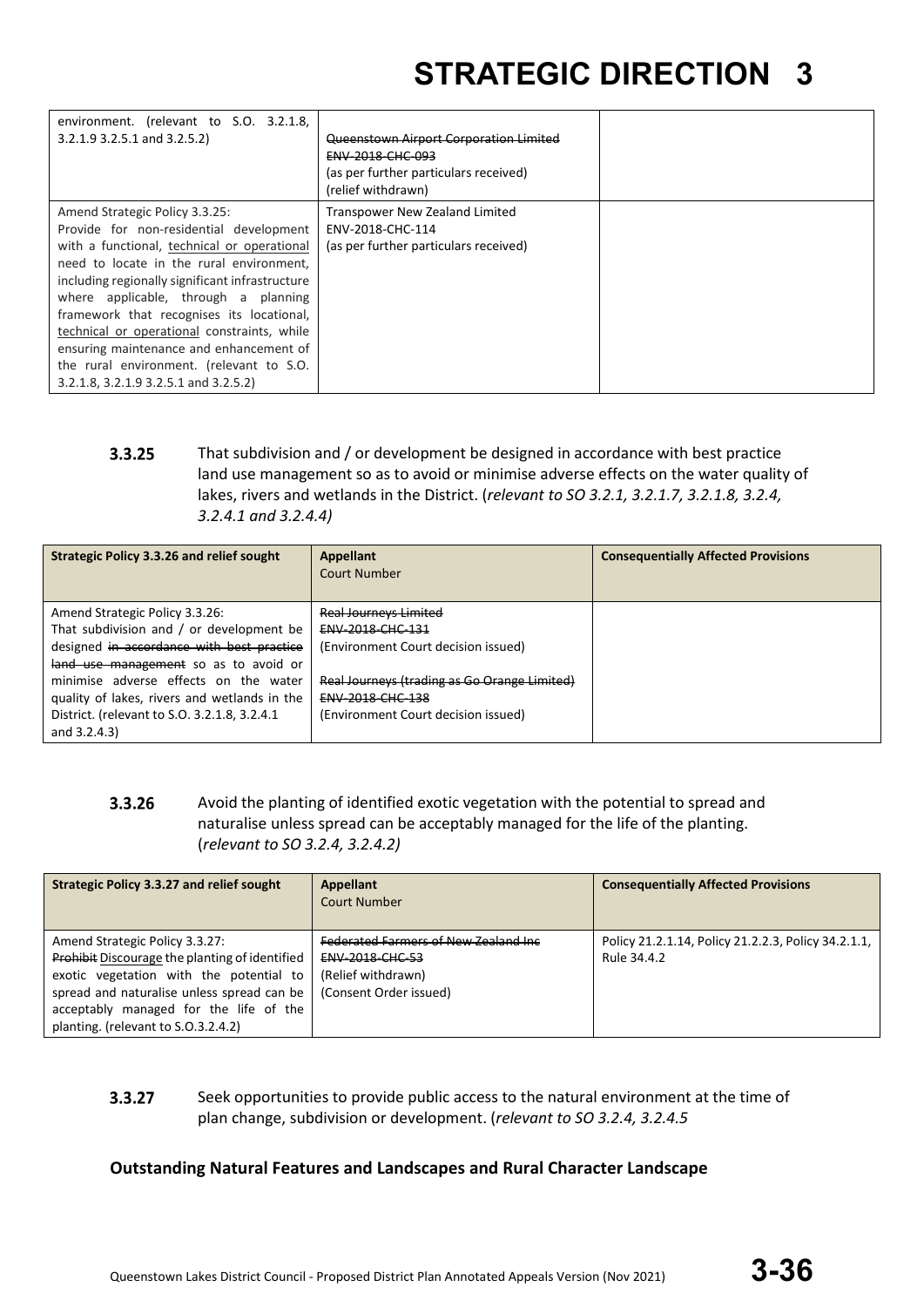3.3.28 Identify the District's Outstanding Natural Features and Outstanding Natural Landscapes on the District Plan web mapping application. (*relevant to SO 3.2.5, 3.2.5.1)*

| <b>Strategic Policy 3.3.29 and relief sought</b>                                                                                                                                                                                                                                                                                                                                                                                        | <b>Appellant</b><br><b>Court Number</b>                                                                                              | <b>Affected</b><br>Consequentially<br><b>Provisions</b> |
|-----------------------------------------------------------------------------------------------------------------------------------------------------------------------------------------------------------------------------------------------------------------------------------------------------------------------------------------------------------------------------------------------------------------------------------------|--------------------------------------------------------------------------------------------------------------------------------------|---------------------------------------------------------|
| Amend Strategic Policy 3.3.29:<br>Identify the District's Outstanding Natural Landscapes<br>and Outstanding Natural Features on the District Plan<br>maps where these have been identified by the Court and<br>indicate the District's Outstanding Natural Landscapes<br>and Outstanding Natural Features on the District Plan<br>maps where these have not yet been definitively<br>identified by the Court. (relevant to S.O.3.2.5.1) | <del>Clutha</del><br>Environmental<br>Upper<br>Society Incorporated<br><b>ENV-2018-CHC-56</b><br>(Environment Court decision issued) |                                                         |

- 3.3.29 For Outstanding Natural Features and Outstanding Natural Landscapes, identify landscape values and landscape capacity:
	- a. for Priority Areas identified in Schedule 21.22, in accordance with the values identification framework in SP 3.3.36 - 3.3.38 and otherwise through the landscape assessment methodology in SP 3.3.45 and through best practice landscape assessment methodology; and
	- b. outside of identified Priority Areas, in accordance with the landscape assessment methodology in SP 3.3.45 and through best practice landscape assessment methodology.

(*relevant to SO 3.2.5, 3.2.5.1*)

- 3.3.30 Protect the landscape values of Outstanding Natural Features and Outstanding Natural Landscapes. (*relevant to SO 3.2.1, 3.2.1.7, 3.2.1.8, 3.2.5, 3.2.5.2, 3.2.5.3, 3.2.5.4 and 3.2.5.6*)
- $3.3.31$ Avoid adverse effects on the landscape values of the District's Outstanding Natural Features and Outstanding Natural Landscapes from residential subdivision, use and development where there is little capacity to absorb change. (*relevant to SO 3.2.2, 3.2.2.1, 3.2.5, 3.2.5.2 – 3.2.5.4)*

| Strategic Policy 3.3.30 and relief sought                                                                                                                                                                                                                                                                                                                                                                                                                                                                                                    | Appellant<br><b>Court Number</b>                                                               | Consequentially<br><b>Affected Provisions</b> |
|----------------------------------------------------------------------------------------------------------------------------------------------------------------------------------------------------------------------------------------------------------------------------------------------------------------------------------------------------------------------------------------------------------------------------------------------------------------------------------------------------------------------------------------------|------------------------------------------------------------------------------------------------|-----------------------------------------------|
| Amend Strategic Policy 3.3.30:<br>Avoid, remedy or mitigate inappropriate adverse<br>effects on the landscape and visual amenity values and                                                                                                                                                                                                                                                                                                                                                                                                  | <b>Allenby Farms Limited</b><br><b>ENV 2018 CHC 148</b><br>(Environment Court decision issued) | Policy 6.3.12                                 |
| natural character of the District's Outstanding Natural<br>Landscapes and Outstanding Natural Features that are<br>more than minor and or not temporary in duration.<br>(relevant to S.O.3.2.5.1)                                                                                                                                                                                                                                                                                                                                            | Lesley and Jerry Burdon<br>ENV-2018-CHC-091<br>(relief withdrawn)                              | Policy 6.3.12                                 |
| Amend Strategic Policy 3.3.30:<br>outstanding<br>natural<br>landscapes<br>Protect<br>and<br><u>outstanding natural features against inappropriate</u><br>development<br>maintaining<br>the<br>scheduled<br>bv<br>outstanding values of the feature or landscape Avoid<br>adverse effects on the landscape and visual amenity<br>values and natural character of the District's<br>Outstanding Natural Landscapes and Outstanding<br>Natural Features that are more than minor and or not<br>temporary in duration. (relevant to S.O.3.2.5.1) | Darby Planning Limited<br><b>ENV 2018 CHC 150</b><br>(Environment Court decision issued)       |                                               |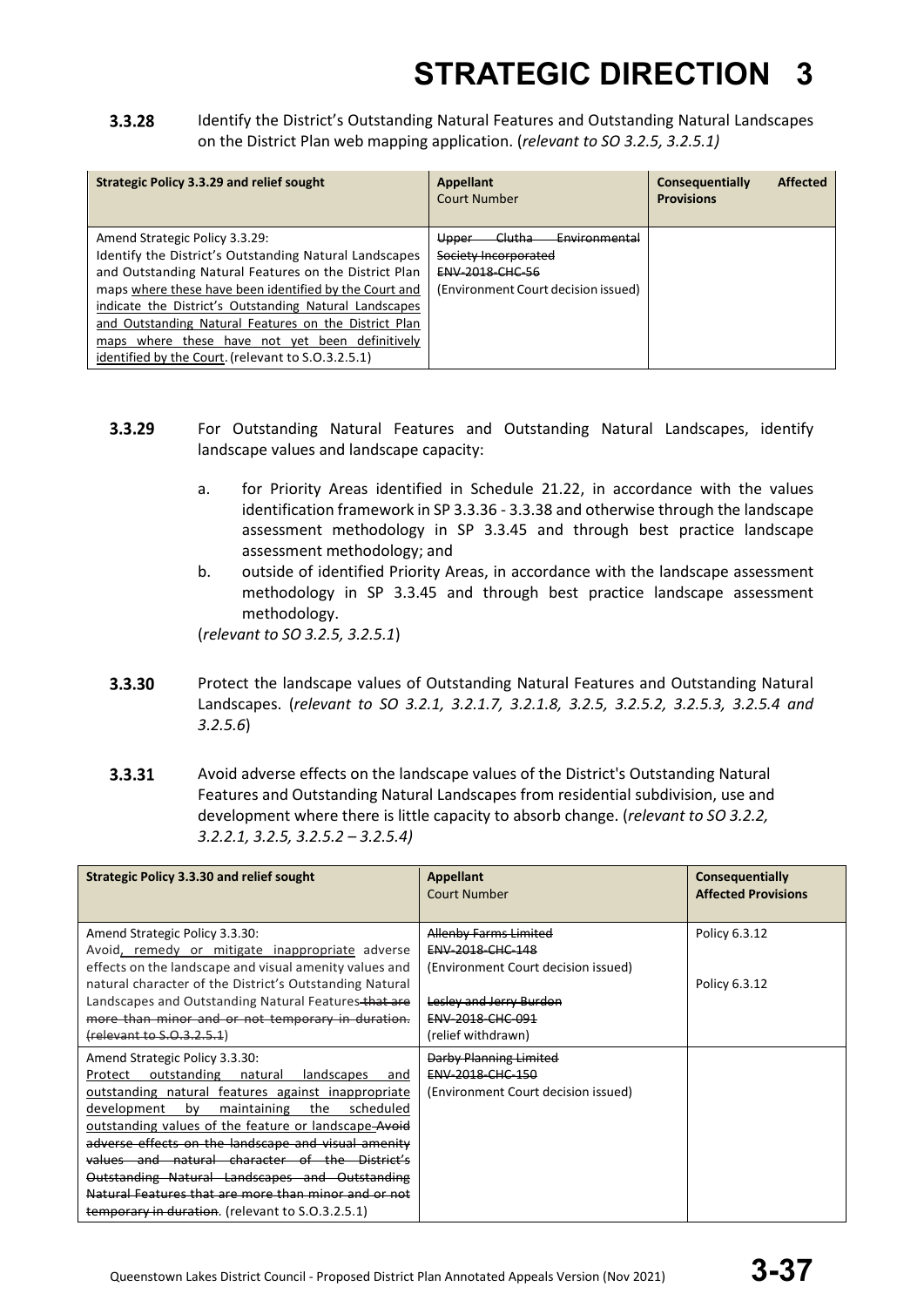| Amend Strategic Policy 3.3.30:                                | <b>Real Journeys Limited</b>           | Objective<br>Strategic     |
|---------------------------------------------------------------|----------------------------------------|----------------------------|
| Avoid adverse effects on the landscape and visual             | <b>ENV-2018-CHC-131</b>                | 3.2.5.1, Policy 6.3.10,    |
| amenity values and natural character of the District's        | (Environment Court decision issued)    | Policy 6.3.12, Objective   |
| Outstanding Natural Landscapes and Outstanding Natural        |                                        | 21.2.1, Rule 21.21.1.1     |
| Features that are more than minor and or not temporary        |                                        |                            |
| in duration. (relevant to S.O.3.2.5.1)                        | <b>SYZ Investments Limited</b>         | Strategic<br>Objective     |
| Carefully manage land use change within the District's        | ENV-2018-CHC-130                       | 3.2.5.1, Policy 6.3.10     |
| <b>Outstanding Natural Landscapes and Outstanding Natural</b> | (Environment Court decision issued)    |                            |
| Features via the resource consent process to ensure the       |                                        |                            |
| District's outstanding natural values are protected from      |                                        |                            |
| inappropriate development and maintained or enhanced.         |                                        |                            |
| Amend Strategic Policy 3.3.30 to                              | Queenstown Airport Corporation Limited | Policies<br>4.2.2.1<br>and |
| (A) Better recognise the hierarchy and terminology set        | ENV-2018-CHC-093                       | 4.2.2.2, Policies 6.3.17,  |
| out in Part 2 of the Act; and (B) Give effect to the          | (relief withdrawn)                     | 6.3.24 and 6.3.25          |
| Proposed Regional Policy Statement and more                   |                                        |                            |
| specifically, the land use management framework               |                                        |                            |
| established for Regionally Significant Infrastructure.        |                                        |                            |
|                                                               |                                        |                            |
| Delete Strategic Policy 3.3.30                                | Queenstown Park Limited                | Strategic<br>Objective     |
|                                                               | <b>ENV 2018 CHC 127</b>                | 3.2.5.1, Policy 6.3.10     |
|                                                               | (Environment Court decision issued)    |                            |
| Amend Strategic Policy 3.3.30:                                | <b>Transpower New Zealand Limited</b>  |                            |
| Provide for non-residential development with a                | <b>ENV-2018-CHC-114</b>                |                            |
| functional, technical or operational need to locate in the    | (as per further particulars received)  |                            |
| rural environment, including regionally significant           | (Environment Court decision issued)    |                            |
| infrastructure where applicable, through a planning           |                                        |                            |
| framework that recognises its locational, technical or        |                                        |                            |
| operational constraints, while ensuring maintenance and       |                                        |                            |
| enhancement of the rural environment. (relevant to S.O.       |                                        |                            |
| 3.2.1.8, 3.2.1.9 3.2.5.1 and 3.2.5.2)                         |                                        |                            |
|                                                               |                                        |                            |

#### 3.3.32 Identify the District's Rural Character Landscapes on the District Plan web mapping application. (*relevant to SO 3.2.5, 3.2.5.5, 3.2.5.7)*

| <b>Strategic Policy 3.3.31 and relief sought</b>                                                                                                                                                                                                                                                                                                           | <b>Appellant</b><br><b>Court Number</b>                                                                                                            | <b>Consequentially Affected</b><br><b>Provisions</b> |
|------------------------------------------------------------------------------------------------------------------------------------------------------------------------------------------------------------------------------------------------------------------------------------------------------------------------------------------------------------|----------------------------------------------------------------------------------------------------------------------------------------------------|------------------------------------------------------|
| Amend Strategic Policy 3.3.31:<br>Identify the District's Rural Character Landscapes on the<br>District Plan maps where these have been identified by<br>the Court and indicate the District's Rural Character<br>Landscapes on the District Plan maps where these have<br>not yet been definitively identified by the Court. (relevant<br>to S.O.3.2.5.2) | <del>Clutha</del><br>Society<br><del>Environmental</del><br>Upper<br>Incorporated<br><b>ENV 2018 CHC 56</b><br>(Environment Court decision issued) |                                                      |

- $3.3.33$ For Rural Character Landscapes, identify landscape character to be maintained, and visual amenity values to be maintained or enhanced and related landscape capacity:
	- a. for Priority Areas of the Upper Clutha Basin, in Schedule 21.23, in accordance with the values identification framework in SP 3.3.39 - 3.3.41 and otherwise through the landscape assessment methodology in SP 3.3.45 and through best practice landscape assessment methodology; and
	- b. outside of identified Priority Areas, in accordance with the landscape assessment methodology in SP 3.3.45, and through best practice landscape assessment methodology; and
	- c. through associated District Plan rules setting measurable spatial or other limits, and related assessment matters, as to cumulative subdivision and development including as to location, quantity, density and design.

(*relevant to SO 3.2.5, 3.2.5.5 – 3.2.5.7*)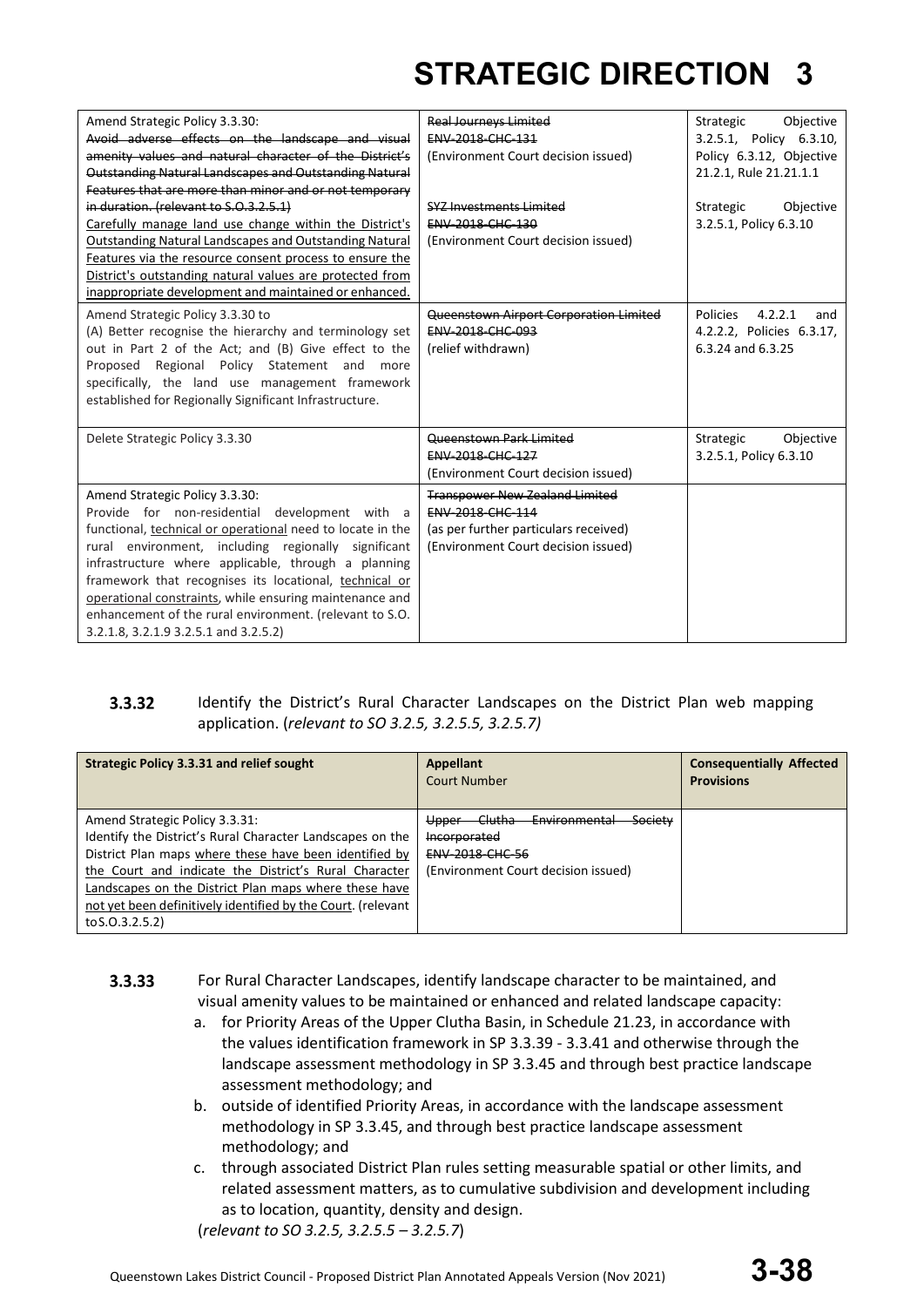- 3.3.34 For any Priority Area of any Rural Character Landscape where landscape character and visual amenity values and related landscape capacity are identified in Schedule 21.23, ensure that new subdivision and development for the purposes of Rural Living:
	- a. maintains that landscape character;
	- b. enhances any visual amenity value that Schedule 21.23 specifies to be enhanced: and
	- c. otherwise maintains those identified visual amenity values.

(*relevant to SO 3.2.1, 3.2.1.8, 3.2.5, 3.2.5.5*)

- 3.3.35 In any Rural Character Landscape that is not a Priority Area, or is a Priority Area that has not achieved the requirements of SP 3.3.33, do not allow new subdivision or development for the purposes of Rural Living except where:
	- a. according to the methodology in SP 3.3.45 and having regard to the wider landscape context:
		- i. a landscape character area for assessment purposes is identified at an appropriate landscape scale including by mapping;
		- j. the landscape character and visual amenity values of that landscape character area are identified; and
		- k. the landscape capacity of that landscape character area is assessed so as to soundly inform a determination that the requirements of SP 3.3.23 are met; and
	- b. the approval of new subdivision or development for the purposes of Rural Living maintains the landscape character and maintains or enhances the visual amenity values identified in relation to that landscape character area and the wider landscape context.

| <b>Strategic Policy 3.3.32 and relief sought</b>                                                                                                                                                                                                             | <b>Appellant</b><br><b>Court Number</b>                                                                                                                                                                                 | <b>Consequentially Affected</b><br><b>Provisions</b>       |
|--------------------------------------------------------------------------------------------------------------------------------------------------------------------------------------------------------------------------------------------------------------|-------------------------------------------------------------------------------------------------------------------------------------------------------------------------------------------------------------------------|------------------------------------------------------------|
| Amend Strategic Policy 3.3.32:<br>Only aAllow further land use change in areas of Rural<br>Character Landscapes able to absorb that change-and<br>limit the extent of any change so that landscape<br>character and visual amenity values are not materially | M & C Burgess<br><b>ENV 2018 CHC 136</b><br>(Environment Court decision issued)<br>Slopehill Properties Ltd                                                                                                             | Policy 6.3.19, Rule 21.21.2<br>Policy 6.3.19. Rule 21.21.2 |
| degraded. (relevant to S.O 3.2.19 and 3.2.5.2)                                                                                                                                                                                                               | <b>ENV 2018 CHC 129</b><br>(struck out)<br><b>Real Journeys Limited</b><br>ENV-2018-CHC-131<br>(Environment Court decision issued)                                                                                      | Policy 6.3.19, Rule 21.21.2<br>Policy 6.3.19, Rule 21.21.2 |
|                                                                                                                                                                                                                                                              | Real Journeys (trading as Canyon Food &<br><b>Brew Company)</b><br>ENV-2018-CHC-146<br>(Environment Court decision issued)<br>SYZ Investments Limited<br><b>ENV 2018 CHC 130</b><br>(Environment Court decision issued) | Policy 4.2.2.21, Policy<br>6.3.19, Rule 21.21.2            |
| Amend Strategic Policy 3.3.32 to clarify that it does not<br>apply to rural living zones, including the Ladies Mile<br>area.                                                                                                                                 | Bill and Jan Walker Family Trust & others<br>ENV-2018-CHC-099<br>(Environment Court decision issued)                                                                                                                    |                                                            |

(*relevant to SO 3.2.1, 3.2.1.8, 3.2.5, 3.2.5.5*)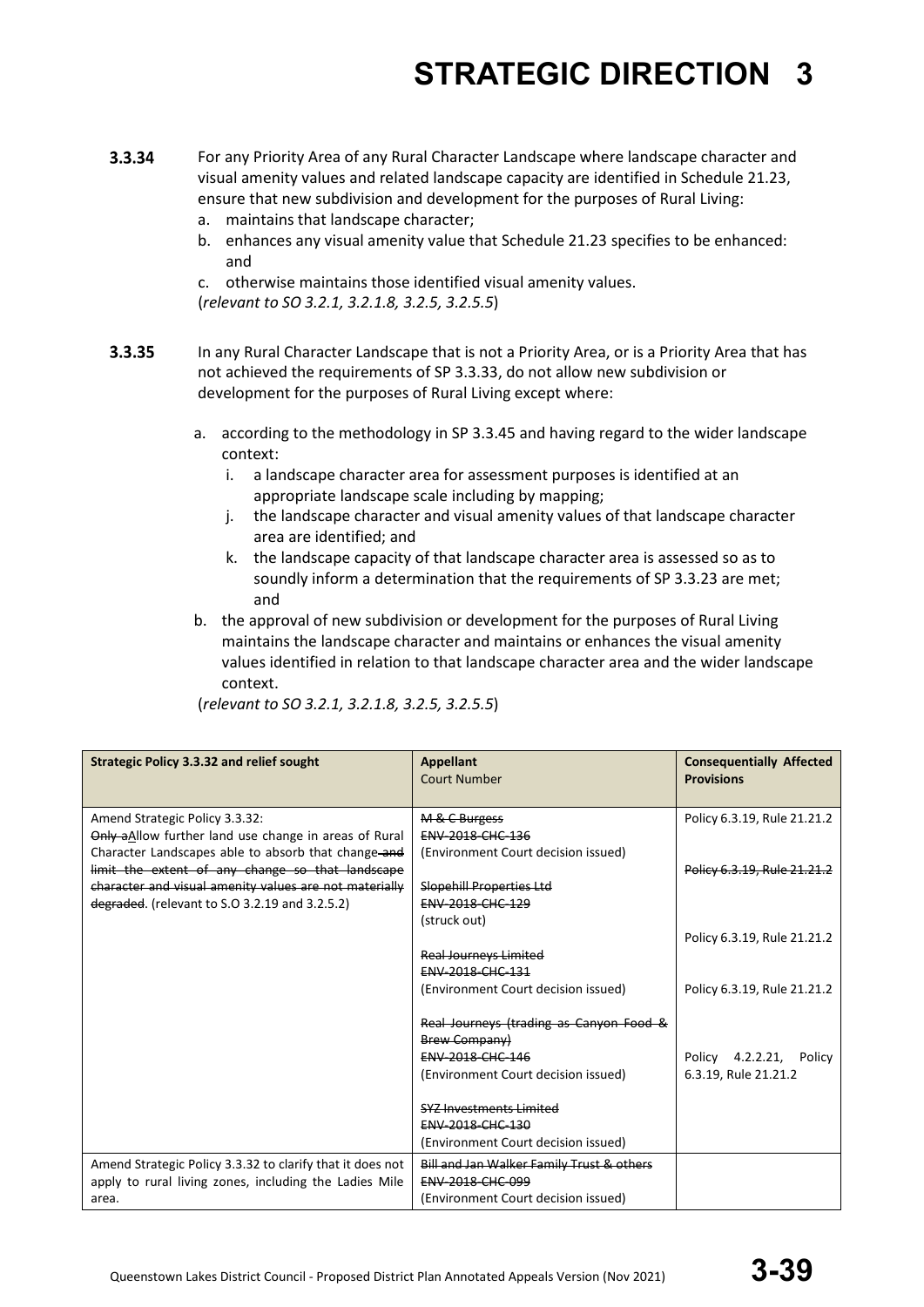| Amend Strategic Policy 3.3.32 to<br>(A) Better recognise the hierarchy and terminology set<br>out in Part 2 of the Act; and (B) Give effect to the<br>Proposed Regional Policy Statement and more<br>specifically, the land use management framework<br>established for Regionally Significant Infrastructure.                                                                                                                                                                                                       | Queenstown Airport Corporation Limited<br>ENV-2018-CHC-093<br>(relief withdrawn)                                                                                        | <b>Policies</b><br>4.2.2.1<br>and<br>4.2.2.2, Policies 6.3.17,<br>6.3.24 and 6.3.25                                                                    |
|----------------------------------------------------------------------------------------------------------------------------------------------------------------------------------------------------------------------------------------------------------------------------------------------------------------------------------------------------------------------------------------------------------------------------------------------------------------------------------------------------------------------|-------------------------------------------------------------------------------------------------------------------------------------------------------------------------|--------------------------------------------------------------------------------------------------------------------------------------------------------|
| Amend Strategic Policy 3.3.32 to clarify that it does not<br>apply to rural living zones or the Wakatipu Basin<br>Precinct, including the site subject to appeal.                                                                                                                                                                                                                                                                                                                                                    | Waterfall Park Developments Limited<br><b>ENV-2018-CHC-124</b><br>(Environment Court decision issued)<br>Mt Christina Limited<br>ENV-2018-CHC-103<br>(relief withdrawn) | Section 6.2, Policy 6.3.10.<br>Policy 6.3.12, Policy<br>6.3.19, Policy 6.3.20, Rule<br>21.21.1.1. Rule 21.21.2.<br>Rule 21.21.2.6. Objective<br>22.2.1 |
| Amend Strategic Policy 3.3.32:<br>Only allow further land use change in areas of the Rural<br>Character Landscapes able to absorb that change and<br>limit the extent of any change so that landscape<br>character and visual amenity values are not materially<br>degraded, except in circumstances where the<br>functional, technical or operational needs of the<br>National Grid require a certain location or constrain the<br>ability for change to be absorbed. (relevant to S.O.<br>$3.2.19$ and $3.2.5.2$ ) | <b>Transpower New Zealand Limited</b><br>ENV-2018-CHC-114<br>(as per further particulars received)<br>(Environment Court decision issued)                               |                                                                                                                                                        |

### **Values Identification Framework for Priority Areas for Outstanding Natural Features and Outstanding Natural Landscapes**

- 3.3.36 Identify in Schedule 21.22 the following Rural Zone Priority Areas within the Outstanding Natural Features and Outstanding Natural Landscapes shown on maps held on [QLDC reference file]:
	- a. parts of the Outstanding Natural Features of Peninsula Hill, Ferry Hill, Shotover River, Morven Hill, Lake Hayes, Slope Hill, Feehly Hill, Arrow River, Kawarau River, Mt Barker, and Mt Iron.
	- b. parts of the Outstanding Natural Landscapes of West Wakatipu Basin, Queenstown Bay and environs, Northern Remarkables, Central Wakatipu Basin Coronet Area, East Wakatipu Basin and Crown Terrace Area, Victoria Flats, Cardrona Valley, Mount Alpha, Roys Bay, West Wanaka, Dublin Bay, Hāwea South and North Grandview, and Lake McKay Station and environs.

(*relevant to SO 3.2.5, 3.2.5.1*)

- 3.3.37 For the Priority Areas listed in SP 3.3.36, according to SP 3.3.38, describe in Schedule 21.22 at an appropriate landscape scale:
	- a. the landscape attributes (physical, sensory and associative);
	- b. the landscape values; and
	- c. the related landscape capacity.

(*relevant to SO 3.2.5, 3.2.5.1*)

- 3.3.38 To achieve SP 3.3.37 for each Priority Area:
	- a. identify the key physical, sensory and associative attributes that contribute to the values of the Feature or Landscape that are to be protected;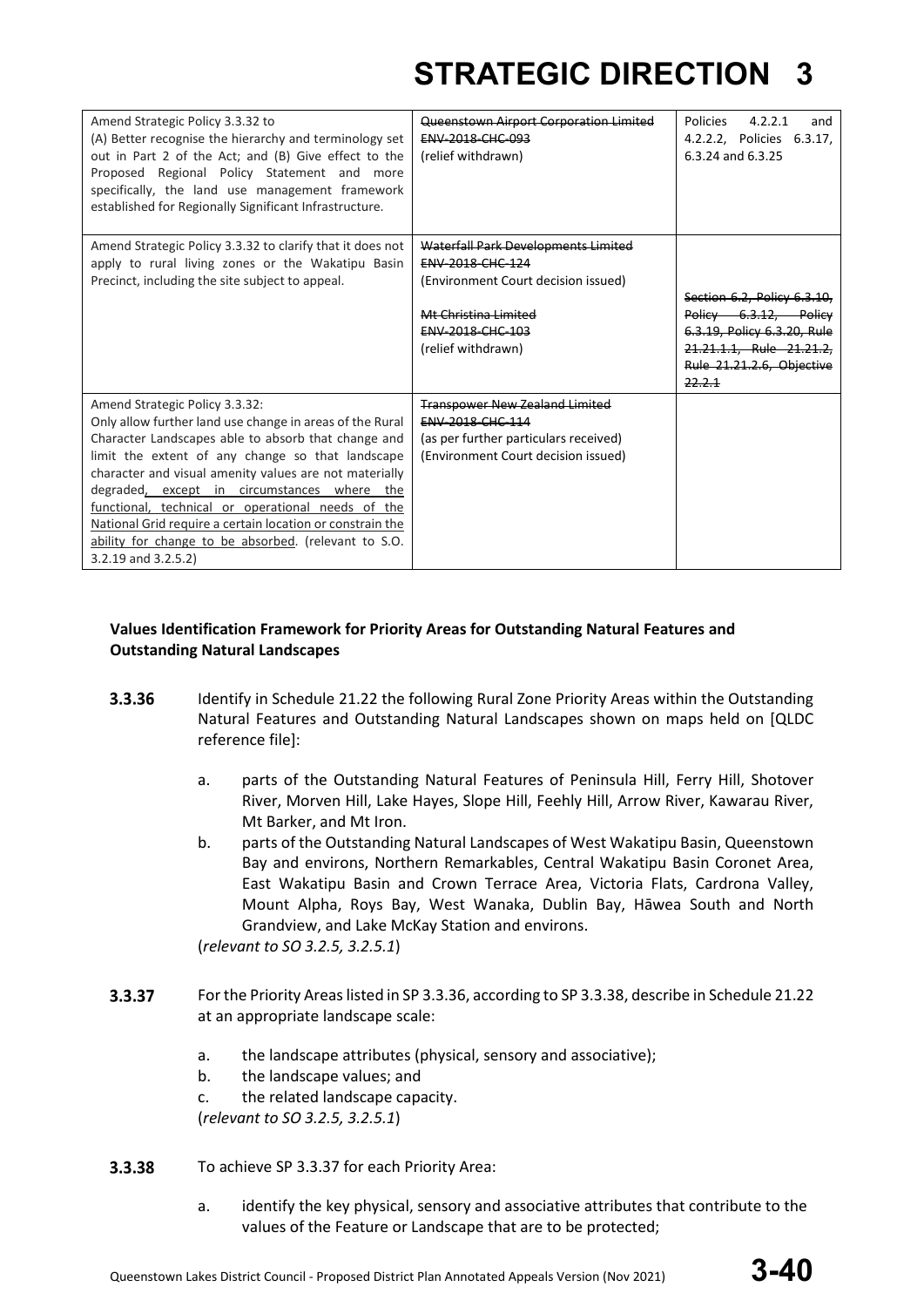- b. describe in accordance with SP 3.3.43, and then rate, those attributes; and
- c. assess and record the related landscape capacity for subdivision, use and development activities including but not limited to:
	- i. commercial recreational activities;
	- ii. visitor accommodation and tourism related activities;
	- iii. urban expansions;
	- iv. intensive agriculture;
	- v. earthworks;
	- vi. farm buildings;
	- vii. mineral extraction;
	- viii. transport infrastructure;
	- ix. utilities and regionally significant infrastructure;
	- x. renewable energy generation;
	- xi. forestry;
	- xii. rural living.

(*relevant to SO 3.2.5, 3.2.5.1*)

### **Values Identification Framework for Priority Areas for Rural Character Landscapes**

- 3.3.39 Identify in Schedule 21.23 the following Rural Zone Priority Areas within the Upper Clutha Rural Character Landscapes shown on maps held on [QLDC reference file]:
	- a. Cardrona River/Mt Barker Road RCL PA;
	- b. Halliday Road/Corbridge RCL PA;
	- c. West of Hāwea River RCL PA;
	- d. Church Road/Shortcut Road RCL PA;
	- e. Maungawera Valley RCL PA.

(*relevant to SO 3.2.5, 3.2.5.7*)

- 3.3.40 For the Priority Areas listed in SP 3.3.39, according to SP 3.3.41, describe in Schedule 21.23 at an appropriate landscape scale:
	- a. the landscape attributes (physical, sensory and associative);
	- b. the landscape character and visual amenity values; and
	- c. the related landscape capacity.

(*relevant to SO 3.2.5, 3.2.5.7*)

- 3.3.41 To achieve SP 3.3.40 for each Priority Area:
	- a. identify and describe key public routes and viewpoints both within and in proximity to the Priority Areas (including waterbodies, roads, walkways and cycleways);
	- b. identify the key physical, sensory and associative attributes that contribute to the landscape character and visual amenity vales of the Priority Area;
	- c. describe in accordance with SP 3.3.43, and then rate, those attributes;
	- d. assess and record the relationship between the Priority Area and the wider Rural Character Landscape context;
	- e. assess and record the relationship between the Priority Area and the Outstanding Natural Features within the Upper Clutha Basin;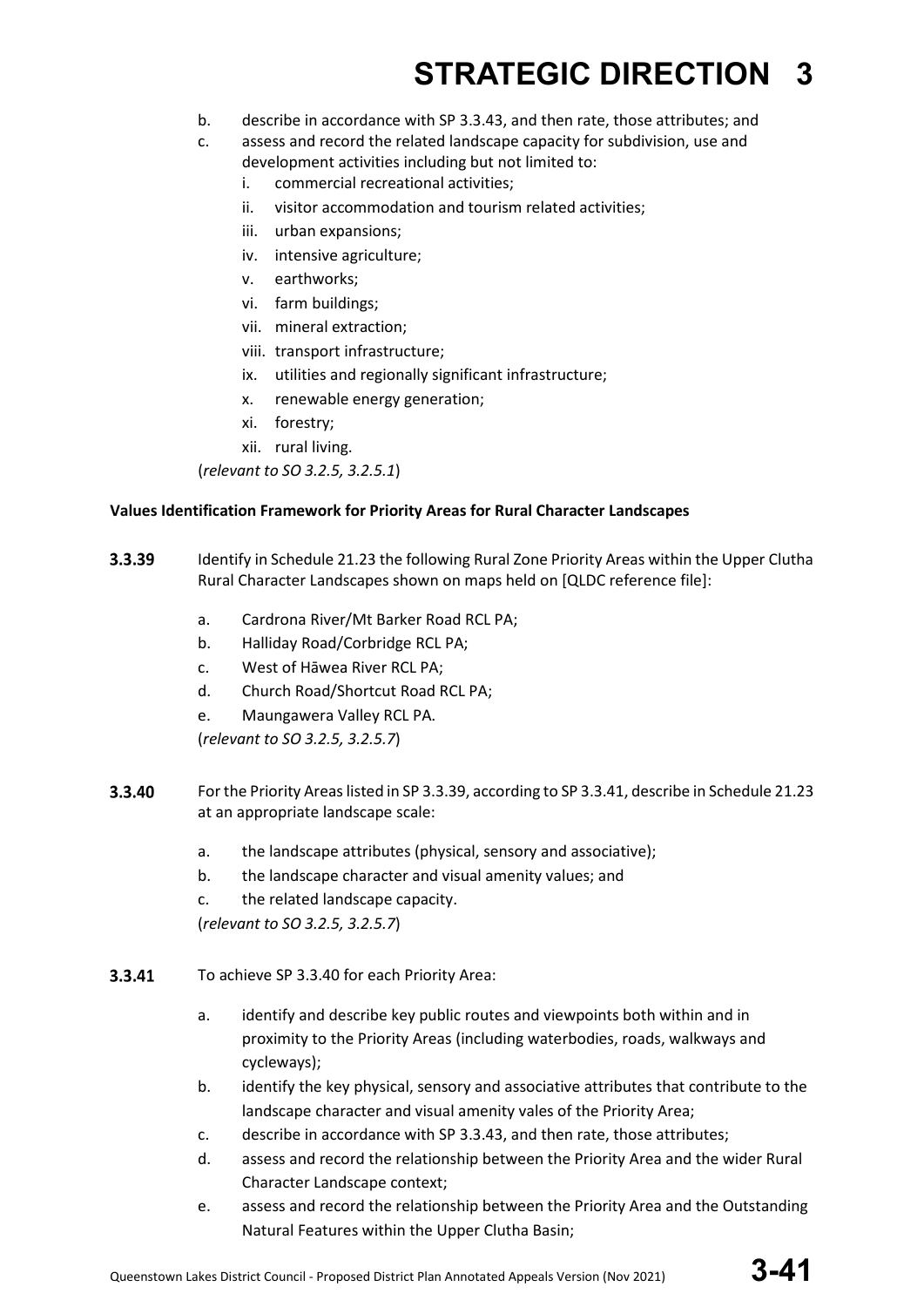- f. assess and record the relationship between the Priority Area and the Outstanding Natural Landscapes that frame the Upper Clutha Basin; and
- g. assess and record the related landscape capacity for subdivision, use and development activities including but not limited to:
	- i. commercial recreational activities;
	- ii. visitor accommodation and tourism related activities;
	- iii. urban expansions;
	- iv. intensive agriculture;
	- v. earthworks;
	- vi. farm buildings;
	- vii. mineral extraction;
	- viii. transport infrastructure;
	- ix. utilities and regionally significant infrastructure;
	- x. renewable energy generation;
	- xi. forestry;
	- xii. rural living.

(*relevant to SO 3.2.5, 3.2.5.7*)

 $3.3.42$ The Council shall notify a proposed plan change to the District Plan by *30 June 2022* to implement SPs 3.3.36, 3.3.37, 3.3.39 and 3.3.40. (*relevant to SO 3.2.5, 3.2.5.1 and 3.2.5.7*)

### **Outstanding Natural Features, Outstanding Natural Landscapes and Rural Character Landscapes**

- $3.3.43$ In applying the Strategic Objectives and Strategic Policies for Outstanding Natural Features, Outstanding Natural Landscapes and Rural Character Landscapes, including the values identification frameworks in SP 3.3.37, 3.3.38, 3.3.40 and 3.3.41 and the landscape assessment methodology in SP 3.3.45, have regard to the following attributes:
	- a. Physical attributes:
		- i. geology, geomorphology and topography;
		- ii. ecology;
		- iii. vegetation cover (exotic and indigenous);
		- iv. the presence of waterbodies including lakes, rivers, streams, wetlands, and their hydrology;
		- v. land use (including settlements, buildings and structures; and
	- b. Sensory (or experiential) attributes:
		- i. legibility or expressiveness how obviously the feature or landscape demonstrates its formative processes;
		- ii. aesthetic values including memorability and naturalness;
		- iii. wild or scenic values;
		- iv. transient values including values at certain times of the day or year;
		- v. experiential attributes, including the sounds and smells associated with the landscape; and
	- c. Associative attributes:
		- i. whether the attributes identified in (a) and (b) are shared and recognised;
		- ii. cultural and spiritual values for Tangata Whenua;
		- iii. historical and heritage associations; and
		- iv. recreational values.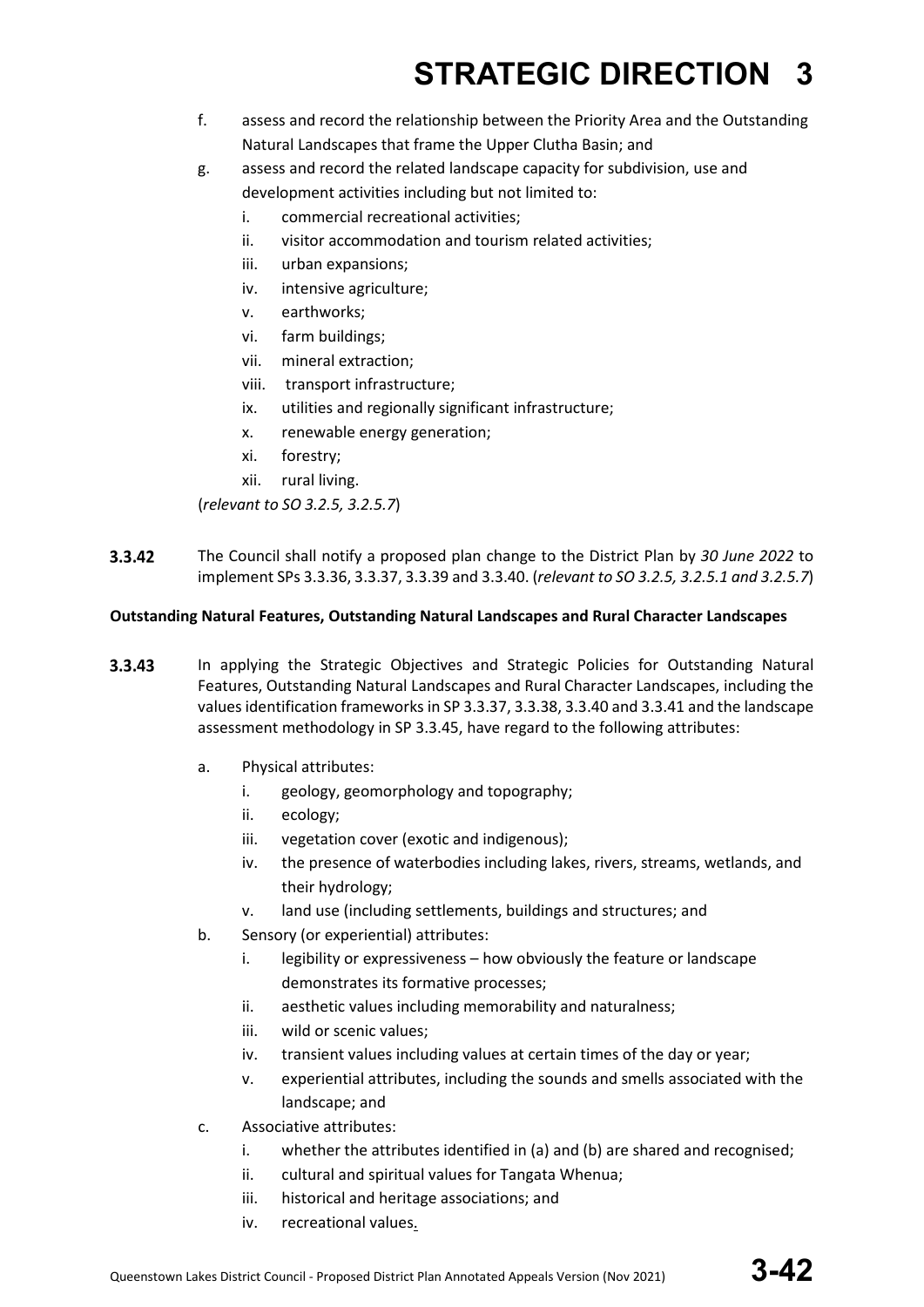(*relevant to SO 3.2.1, 3.2.1.7, 3.2.1.8, 3.2.2, 3.2.2.1, 3.2.5, 3.2.5.1 – 3.2.5.7*)

- 3.3.44 Where any or any part of an Outstanding Natural Feature, Outstanding Natural Landscape or a Rural Character Landscape is not identified as a Priority Area in Schedule 21.22 or 21.23, this does not imply that the relevant area:
	- a. is more or less important that the identified Priority Areas in terms of:
		- i. the landscape attributes and values, in the case of an Outstanding Natural Feature or Outstanding Natural Landscape;
		- ii. landscape character and visual amenity values, in the case of a Rural Character Landscape; or
	- b. is more or less vulnerable to subdivision, use and development.

(*relevant to SO 3.2.1, 3.2.1.7, 3.2.1.8, 3.2.2, 3.2.2.1, 3.2.5, 3.2.5.1 – 3.2.5.7*)

#### **Landscape Assessment Methodology**

- 3.3.45 Landscape assessments shall:
	- a. for Outstanding Natural Features and Outstanding Natural Landscapes:
		- i. identify landscape attributes and values; and
		- ii. assess effects on those values and on related landscape capacity;
	- b. for Rural Character Landscapes:
		- i. define a relevant landscape character area and its wider landscape context;
		- ii. identify the landscape character and visual amenity values of that landscape character area and within its wider landscape context; and
		- iii. assess effects on that character and those values and on related landscape capacity;
	- c. in each case apply a consistent rating scale for attributes, values and effects.
	- Note: QLDC may, from time to time, promulgate and update guidelines that provide assistance in the application of best practice landscape assessment methodologies by publication on the QLDC website. Access will be via this link [*URL link to be added*].

(*relevant to SO 3.2.1, 3.2.1.7, 3.2.1.8, 3.2.2, 3.2.2.1, 3.2.5, 3.2.5.1 – 3.2.5.7*)

- 3.3.46 The Landscape Assessment Methodology required by SP 3.3.45 is to be implemented when assessing:
	- a. a proposed plan change affecting the rural environment;
	- b. a resource consent application for the subdivision, use or development of land where:
		- i. the application is for a restricted discretionary, discretionary or noncomplying activity; and
		- ii. the proposal is in relation to land within an Outstanding Natural Feature or Outstanding Natural Landscape or gives rise to landscape effects and is on land with Rural zoning; or
	- c. a notice of requirement where the proposal is in relation to land within an Outstanding Natural Feature or Outstanding Natural Landscape or gives rise to landscape effects and is on land with Rural zoning; or
	- d. a resource consent where the proposal (or part thereof) is in an Exception Zone in 3.1B.5 and gives rise to landscape effects on the receiving environment that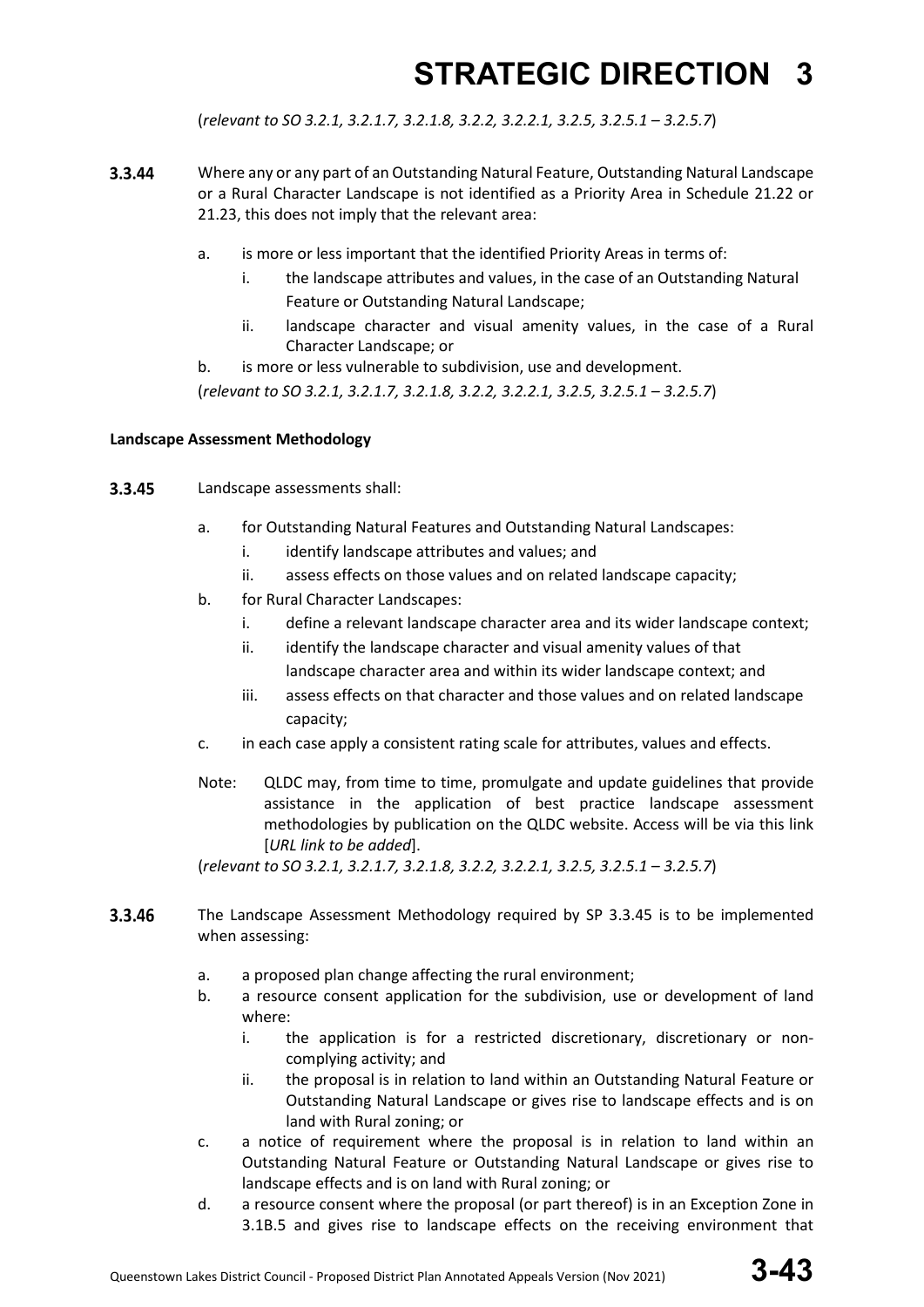includes an Outstanding Natural Feature or Outstanding Natural Landscape on land with Rural zoning outside that Exception Zone. (*relevant to SO 3.2.1, 3.2.1.7, 3.2.1.8, 3.2.2, 3.2.2.1, 3.2.5, 3.2.5.1 – 3.2.5.7*)

#### **Rural Zone Landscape Monitoring**

- 3.3.47 The Council shall monitor the efficiency and effectiveness of the Rural Zone provisions and whether SO 3.2.5 is being achieved at intervals of not more than two and a half years, as follows:
	- a. for those areas identified in Schedule 21.22 or 21.23, from [*insert date that any area is added to a schedule is made operative*]; and
	- b. for those areas not identified in Schedule 21.22 or 21.23, from [*insert date determinative decision on Topic 2 issued*].

(*relevant to SO 3.2.1, 3.2.1.7, 3.2.1.8, 3.2.2, 3.2.2.1, 3.2.5, 3.2.5.1 – 3.2.5.7*)

- 3.3.48 Procedures for monitoring shall include:
	- a. keeping records, including compiling photographs, gathering information and undertaking or commissioning research addressing resource consent decisions granted for restricted discretionary, discretionary and non-complying activities, including evaluation of the commentary in those decisions to assess the implementation of the relevant provisions of Chapters 3, 4, 6 and 21;
	- b. for those areas identified in Schedule 21.22, whether subdivision, use and development has protected the identified landscape values, having regard to (d) below;
	- c. for those areas identified in Schedule 21.23, whether subdivision, use and development has maintained the identified landscape character, and maintained or enhanced visual amenity values;
	- d. where the following activities have been approved, evaluating whether SO 3.2.5 is being achieved and related landscape capacity has not been exceeded as it relates to the areas surrounding that development:
		- i. commercial recreational activities;
		- ii. visitor accommodation and tourism related activities;
		- iii. intensive agriculture;
		- iv. earthworks;
		- v. farm buildings;
		- vi. mineral extraction;
		- vii. transport infrastructure;
		- viii. utilities and regional significant infrastructure;
		- ix. renewable energy generation;
		- x. forestry;
		- xi. rural living;
	- e. identification of areas that are subject to particular development pressure including field reports to evaluate the implementation of the relevant provisions of Chapters 3, 4, 6 and 21.

(*relevant to SO 3.2.1, 3.2.1.7, 3.2.1.8, 3.2.2, 3.2.2.1, 3.2.5, 3.2.5.1 – 3.2.5.7*)

### **Cultural Environment**